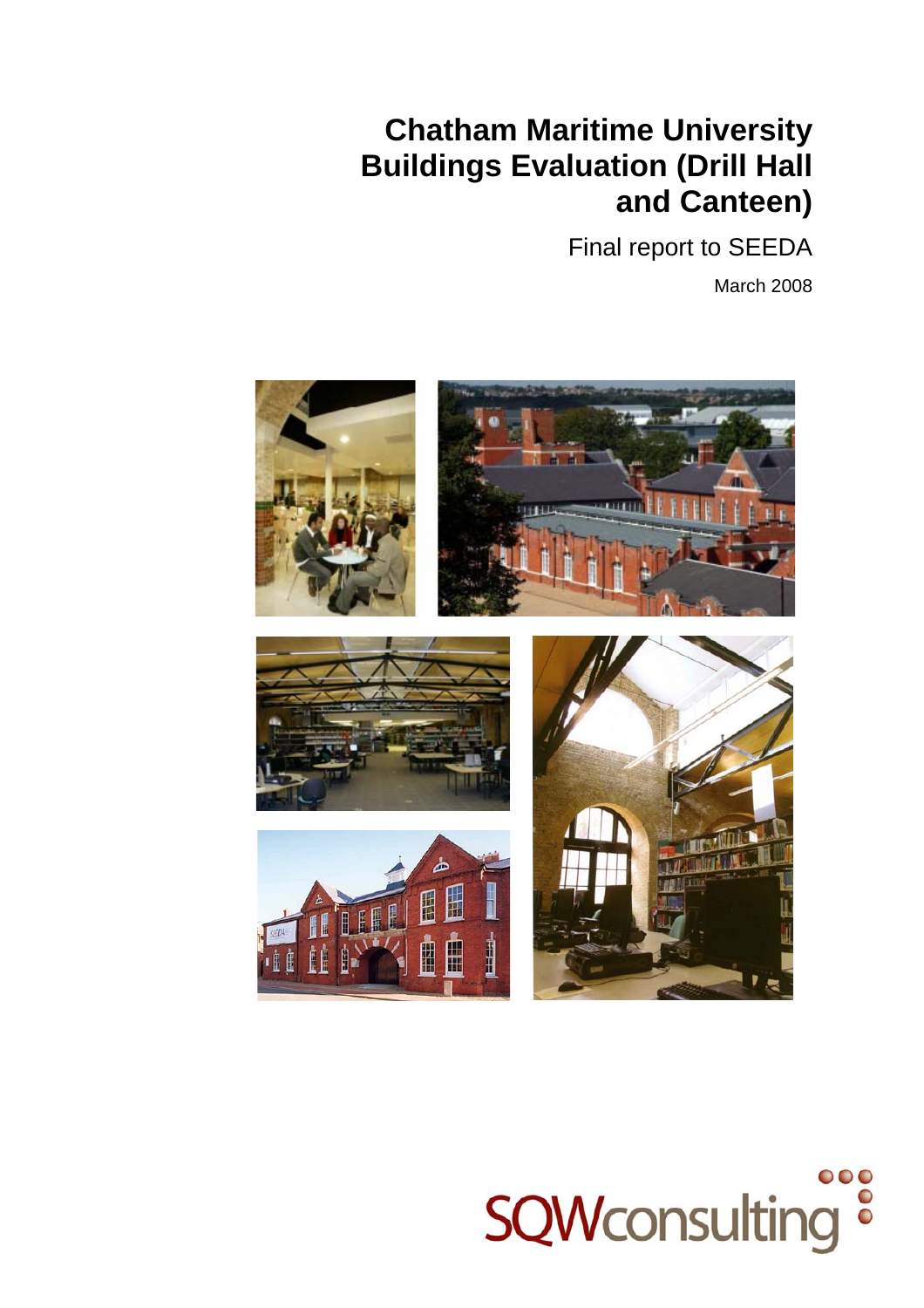## **Contents**

| Contact:     | Colin Warnock      | Tel:  | 07831 509239 | email: | cw@colin-warnock.co.uk |
|--------------|--------------------|-------|--------------|--------|------------------------|
|              |                    |       |              |        |                        |
| Approved by: | <b>Geoff White</b> | Date: | 6/03/08      |        |                        |
|              | <b>Director</b>    |       |              |        |                        |

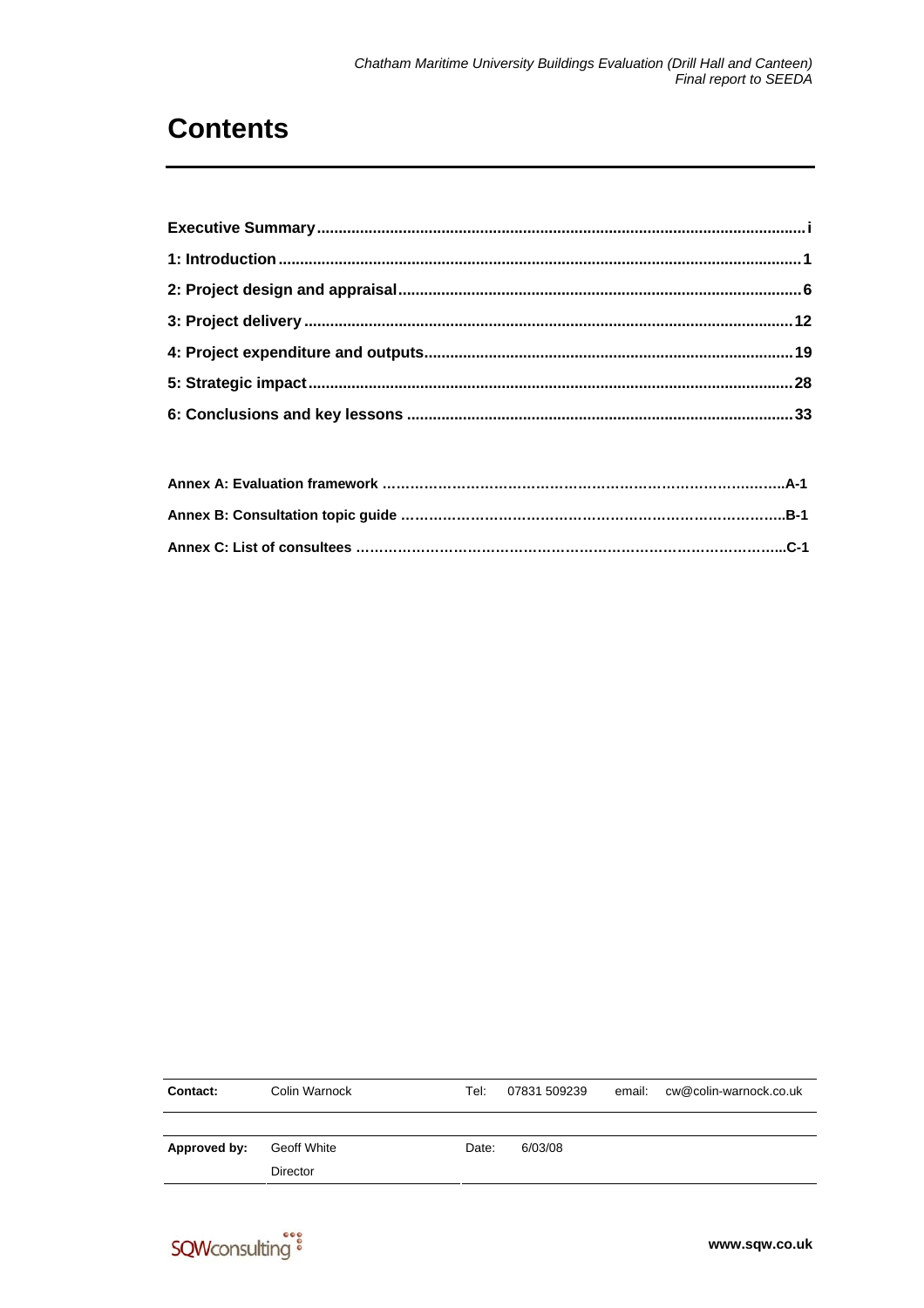## <span id="page-2-0"></span>**Executive Summary**

### Purpose and method

- 1. In September 2007 the South East of England Development Agency (SEEDA) commissioned SQW Consulting (SQW) to undertake an evaluation of two of its projects at Chatham Maritime in North Kent. These were the Drill Hall and Canteen buildings, Grade II Listed Buildings which formed part of the wider Universities at Medway Development Programme.
- 2. This is a summary of the evaluation which was undertaken in line with the requirements of the RDA Impact Evaluation Framework. The evaluation involved a review of project files and of SEEDA PMS data, as well as 16 consultations covering a range of stakeholders, including SEEDA, other funders and those involved in the project's delivery.

### Strategic context

- 3. Chatham Maritime is SEEDA's flagship regeneration scheme, involving the redevelopment of 140 hectares of the former Royal Naval Dockyard. The Dockyard closed in 1984 with the loss of over 7,000 jobs and an estimated equivalent number of indirect job losses. The challenge has been to regenerate an economy facing many challenges, including high levels of unemployment and income deprivation and low skills. After the closure of the Dockyard, the land currently in SEEDA's ownership was taken over by English Estates (later to evolve into English Partnerships). In April 1999 the Chatham Maritime estate transferred to SEEDA.
- 4. The Chatham Maritime masterplan involves a series of different development areas, including St Mary's Island (residential), Waterside (mixed leisure and residential), Brunel (residential, leisure, retail and small offices), Eastbridge and Pembroke (campus related developments) and Quayside (offices).

### The Drill Hall and Canteen building projects

- 5. A key element of Chatham Maritime's regeneration has been the restoration of a number of historic Dockyard buildings, bringing them back into economic use and taking advantage of their distinctive architecture to create a sense of place. The Drill Hall and Canteen buildings are two such examples. Built in the early 1900s, they form part of an impressive complex of Edwardian buildings known as HMS Pembroke, the former Naval barracks. Both buildings were Grade II Listed in 1984.
- 6. The project's objectives were to:
	- comply with planning requirements as owner of Listed Building;
	- provide externally refurbished buildings that are attractive to potential developers and purchasers;

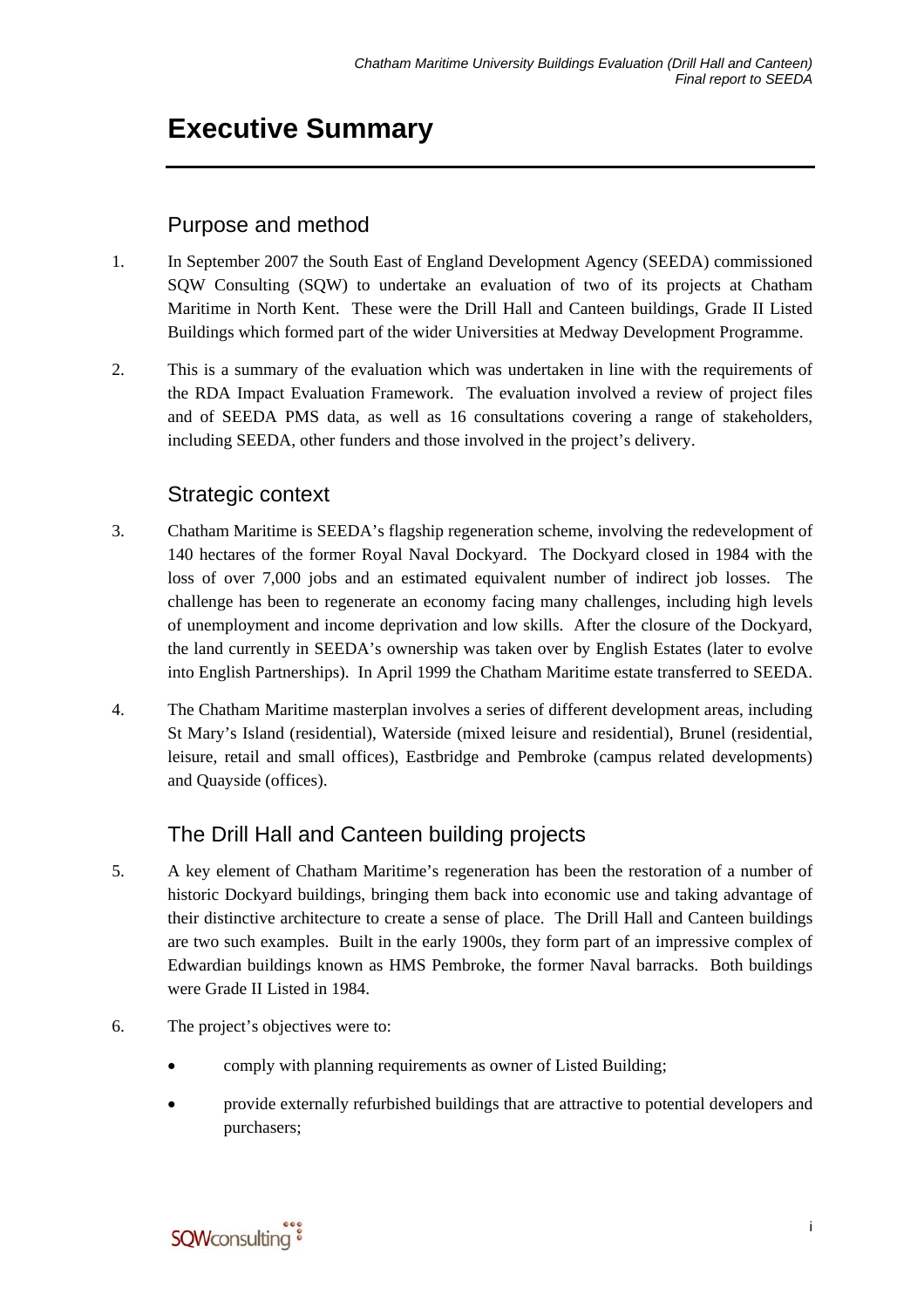- improve and enhance the general environment of the Pembroke area by bringing the buildings up to a similar standard of repair to the other refurbished buildings in the area;
- protect the architectural heritage of the site;
- secure private sector interest and to secure the beneficial use of the structures;
- promote the University of Medway campus.
- 7. The Drill Hall and Canteen buildings were transferred to SEEDA by English Partnerships in April 1999 along with certain planning conditions. These obliged SEEDA to carry out external refurbishment of the two buildings to ensure the maintenance of their structural integrity. After an initial marketing programme, it became clear that there was no prospect of private sector funding for these works. As SEEDA had no option but to comply with the planning conditions, it decided to fund a package of external refurbishment works itself.
- 8. The external refurbishment included the minimum obligations demanded by the Local Planning Authority (which were focused on replacing temporary roofing repairs with a permanent roofing solution). However, in order to prevent further deterioration of the condition of the buildings, SEEDA decided to pursue a package of works which involved the external refurbishment of the building envelope as a whole, including brickwork, windows and doors – works which would render the buildings fully weather-tight and improve their visual appearance. The external refurbishment was carried out in phases, as funding allowed, over the period 2000 to 2002 for the Drill Hall and 2002 to 2003 for the Canteen building.
- 9. Later, having considered alternative uses for the Drill Hall and Canteen, SEEDA contributed funding, alongside other sources such as the Department for Communities and Local Government (CLG), the Higher Education Funding Council for England (HEFCE) and the University of Kent, towards the internal refurbishment of the two buildings which were acquired by the Universities of Kent and Greenwich.
- 10. The Drill Hall conversion took place between 2004 and 2006 and the Canteen building internal refurbishment over a shorter timescale during 2006 as part of a wider development programme for the Universities at Medway campus. Both buildings opened to students in September 2006 at the start of the 2006/07 academic year. The refurbished Drill Hall is now a Resources Centre, including library, computing facilities, seminar rooms and administration offices. The Canteen (now known as the Pilkington Building) provides student canteen facilities, the student union, lecture theatre and seminar / meeting rooms.

### Conclusions on project performance

#### *Project design*

11. SEEDA had no option but to ensure the refurbishment of the Drill Hall and Canteen buildings. As Listed buildings they had to be retained and SEEDA was already in breach of a planning condition which required their external refurbishment. There was no private sector interest because of the high conversion costs, and the fact that the buildings were located

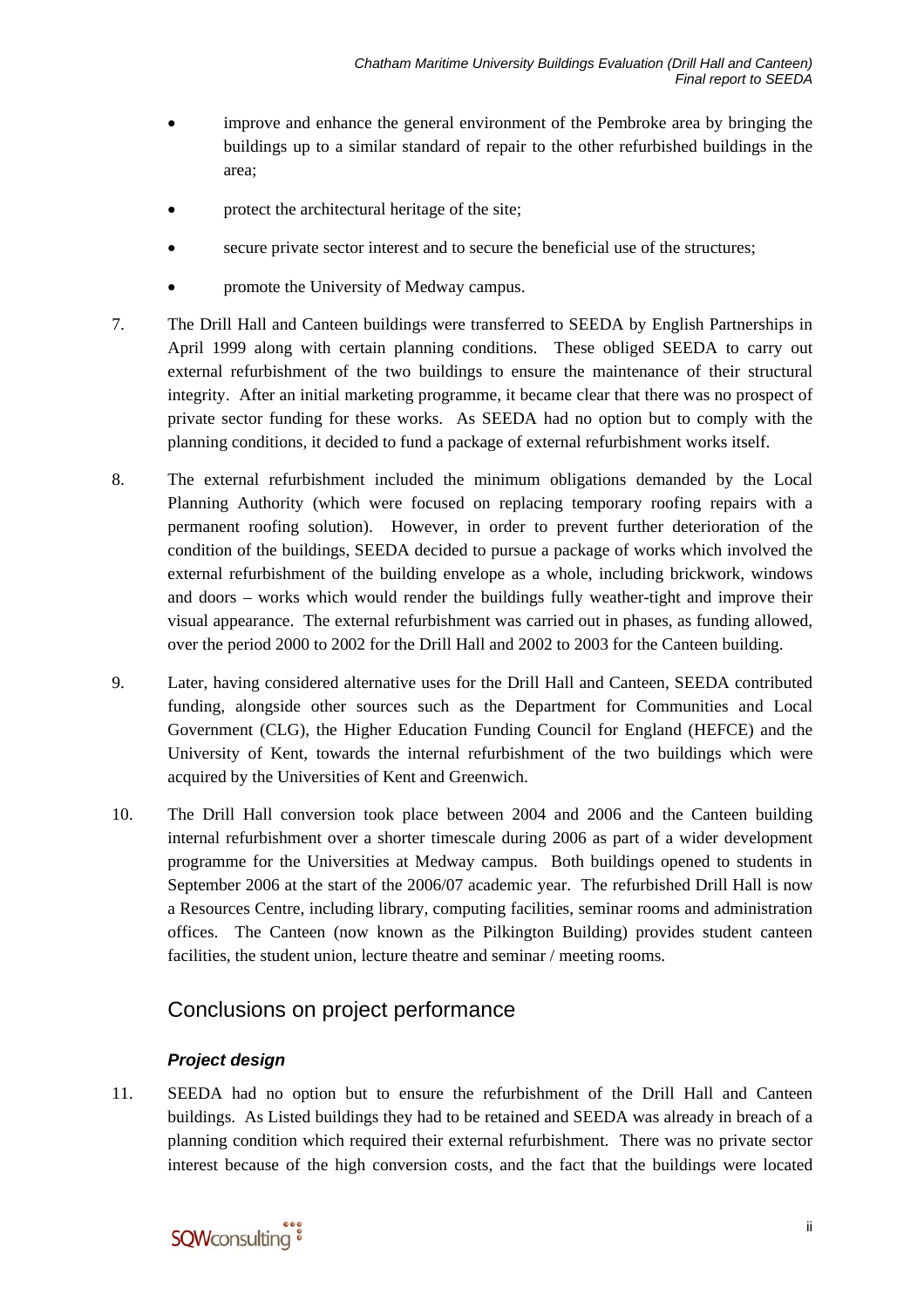outside of an Enterprise Zone boundary meant there were no financial incentives in the form of capital allowances to facilitate a private sector solution. In proceeding with the work, SEEDA had to balance a complex and sensitive refurbishment programme against the need to keep costs down and minimise abortive work.

12. A number of other potential end uses were reviewed, but not pursued either because of the conversion costs or the fact that more suitable alternatives existed elsewhere. The ultimate end use for the two buildings, as part of a flagship and pioneering "multiversity" campus, is expected to bring lasting economic benefits to Medway.

#### *Project appraisal*

- 13. The appraisal of the project occurred at several different points in time and, measured against today's requirements, falls some way short of current best practice. This is not a criticism of the project team, but reflects the evolution of appraisal requirements since SEEDA was established in 1999. In particular the requirement to a) frame and thoroughly test alternative options and b) examine the value for money of projects in the round (i.e. taking into account all costs, anticipating potential end uses and estimating the ultimate outputs and outcomes of projects) were appraisal features that were either not present at all (Drill Hall) or underdeveloped (Canteen building) in the appraisals, although they are understood to have featured in the later full Economic Appraisal of the wider Universities at Medway initiative.
- 14. The evaluation identifies two key appraisal lessons. First, the appraisal process requires a transparent process of costing and assessing different preliminary refurbishment options, so that the costs of doing more or less refurbishment can be properly tested in terms of downstream consequences, including the potential financial savings by conducting works at an earlier stage. Second, end use options need to be fully reflected in appraisals – even when, as in this case, there is considerable doubt regarding the potential end user and the benefits they bring to the project. These would help to test the value for money of projects in a more thorough way and under different scenarios, and allow a more informed decision about the risks and potential benefits of proceeding with work ahead of a clear end use. We understand that these requirements are now in place as part of SEEDA's internal project appraisal requirements.

#### *Project delivery*

- 15. Project **procurement processes** were good, and generally in line with best practice and for the most part involved competitive tendering to maximise value for money. In the one instance where SEEDA retained consultants without competitive tender – in order to get the project off the ground quickly – the Agency's position was safeguarded using a Framework Contract and pre-established day rates.
- 16. In relation to **project management**, the general feedback from all parties consulted was that all phases of the project had been well managed by SEEDA and/or the consultant team. SEEDA were praised for their willingness to work in partnership with consultants and contractors to refine briefs and designs using an effective Change Control process. Communication between the stakeholders was good (facilitated, in part, by SEEDA's close proximity to the project site) and effective project monitoring mechanisms were in place.

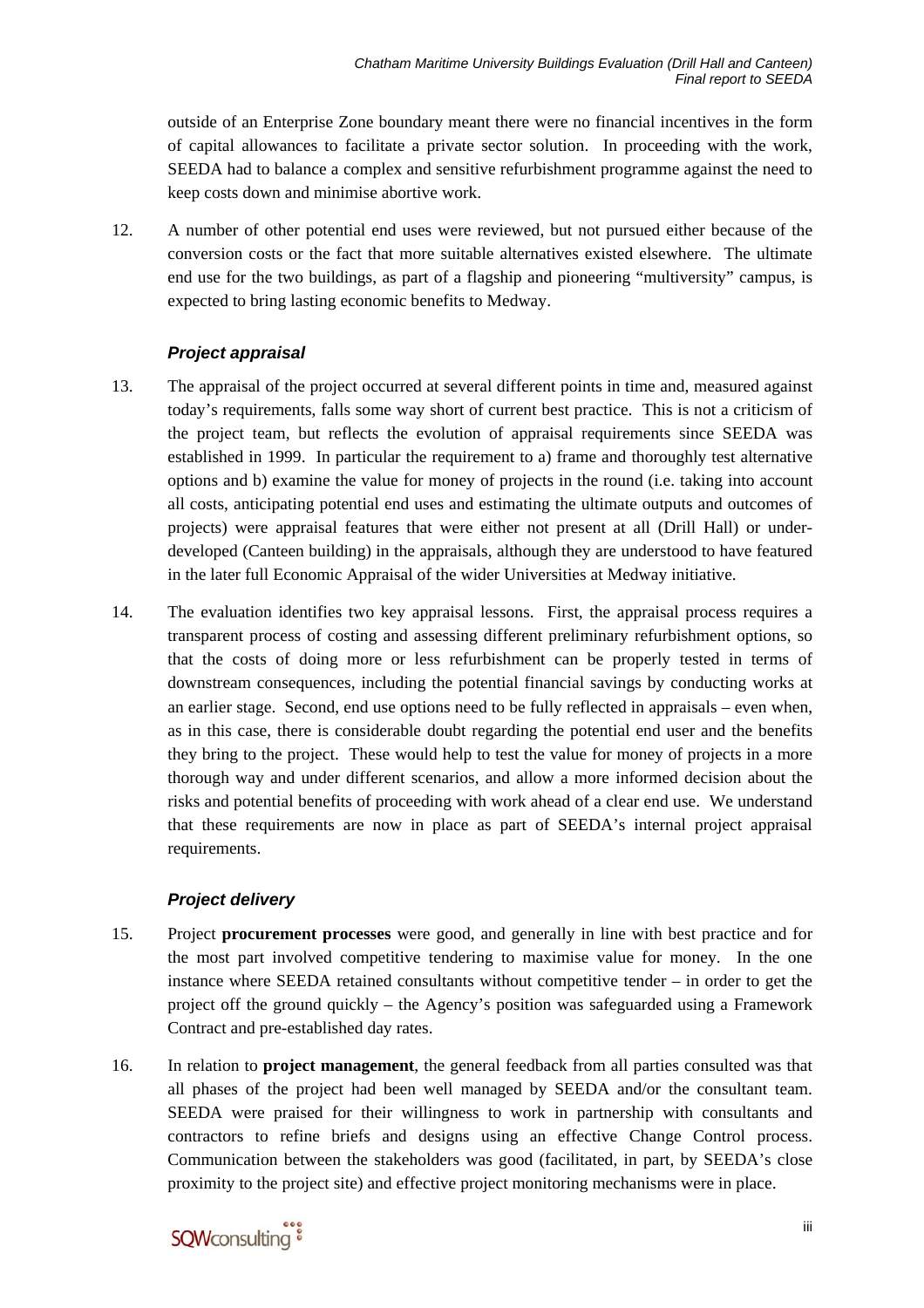17. **Overall the project was delivered to a high level of performance under quite difficult circumstances.** What few learning points there are relate more to the circumstances in which SEEDA found itself than the quality of decision-making. These are discussed in more detail in Section 6 of the main report.

### Project expenditure

- 18. Total public sector expenditure on the Drill Hall and Canteen buildings alone amounted to £25.8 million. Of this, £18m was spent on the Drill Hall and £7.8m on the Canteen building. These costs include the external refurbishment and the internal conversion costs as part of the wider Universities at Medway project.
- 19. SEEDA's gross contribution was £10.4 million, made up of £4.71 million on the external refurbishment, plus a further £5.7 million contribution to the internal refurbishment projects. The disposal of the two buildings to the Universities of Kent and Greenwich yielded a receipt of £1.83 million, leaving SEEDA with a net cost for these two projects of £8.59 million. This excludes SEEDA's expenditure on other parts of the wider Universities at Medway project (in total SEEDA incurred £13.32 million on Universities at Medway, including the costs above).
- 20. The ratio of SEEDA to other public funding is 1:1.47 for the Drill Hall and Canteen buildings alone. It is 1:2.92 for the Universities at Medway project as a whole.

### Gross and net outputs

- 21. The project directly created or safeguarded 48 FTEs (Tier 3, Core Output 3) and reclaimed 0.92 hectares of brownfield land (Tier 3, Core Output 2). In addition, the project has made an indirect contribution, alongside other parts of the wider Universities at Medway project, to the attraction of 3,029 more full-time and part-time students (1,710 student FTEs).
- 22. We have assessed the additionality of the project in relation to the direct Tier 3 outputs. Deadweight was assessed as zero and leakage as minimal. Displacement was significant because of the relocation of staff from other facilities to the Drill Hall, thus reducing the quantum of net new employment, while multiplier effects were assessed as low.
- 23. After adjusting the gross outputs for additionality, the net brownfield land reclaimed outputs (0.92ha) are 100% of the gross outputs, while the 24 net new FTE jobs at the level of the Maidstone and North Kent Travel to Work Area (TTWA) represent 50% of the gross FTE jobs created and safeguarded.

### Strategic impact

#### *Higher education*

24. The delivery of a substantial increase in HE provision at Medway met a clearly identified strategic need. Medway's economy was being held back by a low skilled population and the lack of a single Higher Education Institution serving the Medway locality – in the face of growing demand for HE amongst school leavers – was widely regarded as damaging for the area's future prospects. The Universities at Medway concept therefore fitted very well with

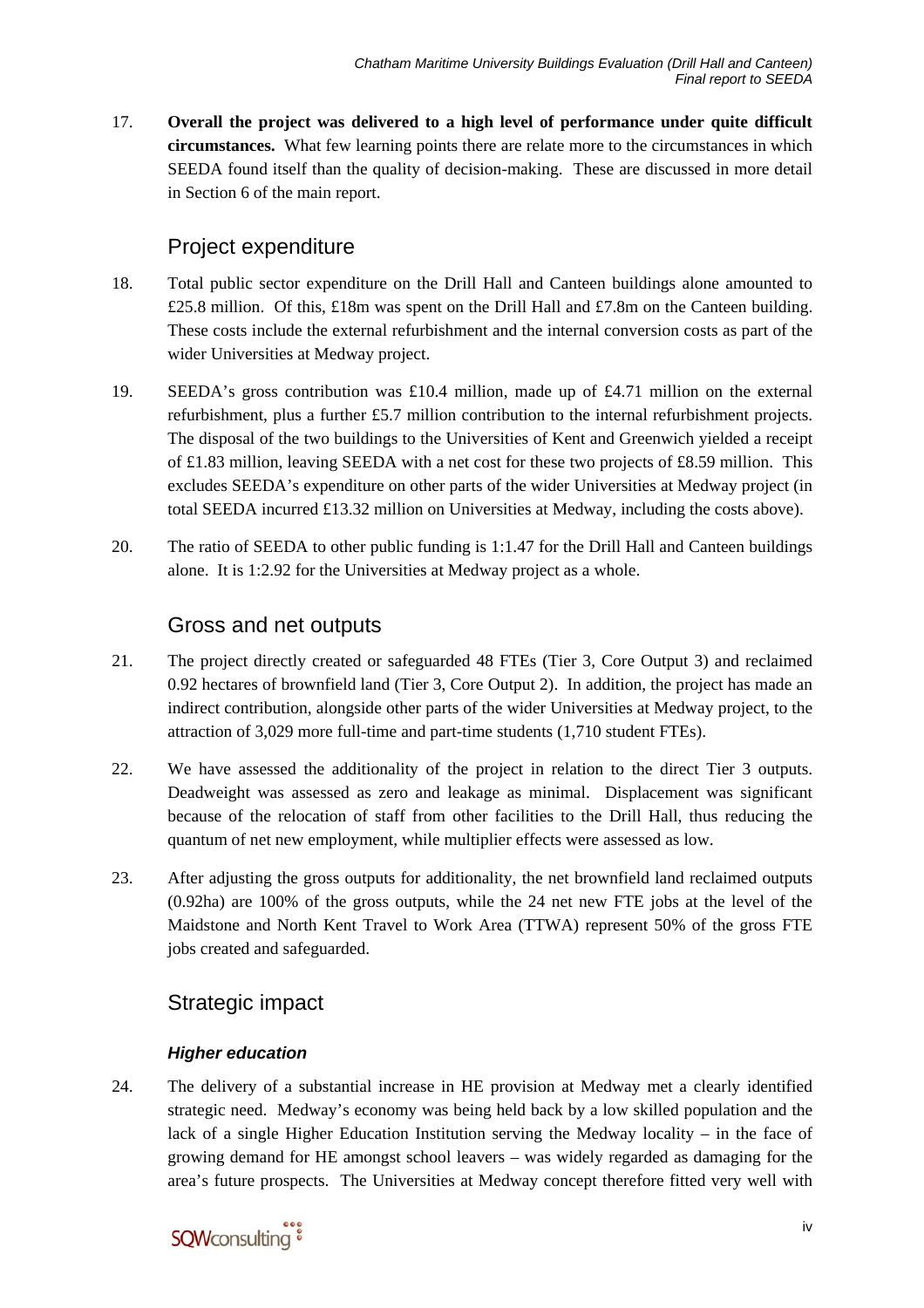the aims and objectives of the Regional Economic Strategy and Regional Skills Strategy, as well as the growth objectives and widening participation agendas of the University of Greenwich (already present in adjacent Upper Pembroke), University of Kent and its partner Mid Kent College when, in 2001, they formed the collaborative relationship needed to take the project forward.

- 25. Overall student numbers at the Universities at Medway Chatham campus have increased by 57% (FTEs) and 82% (total students) between 2002/03 and 2006/07. Over 3,000 more students are now studying at Medway as a result of the Universities at Medway initiative. The Universities at Medway appear to be performing well in terms of attracting local people and widening participation, although there are no readily available statistics to prove the point.
- 26. It is difficult to separate out the strategic contribution of the two buildings from the overall strategy of the Universities at Medway project and each University's individual strategy. However, it is clear that the Drill Hall and Canteen buildings enhance the attractiveness of the 'offer' in recruitment and there is clearly a significant contribution to the learning outcomes of the site.

#### *Heritage / place-making*

27. The Drill Hall and Canteen buildings have been sympathetically restored and have attracted much praise for the ways in which they have been converted for 21st Century uses while retaining many of the original features. Their refurbishment has helped to raise the profile of the higher education offer within Medway and to add to SEEDA's wider portfolio of historic buildings at Chatham Maritime which will form part of a bid for World Heritage Site status.

#### *Strategic Added Value*

28. These projects have generated Strategic Added Value (SAV) for SEEDA in a variety of ways. Much of the SAV derives from SEEDA's key role in the Universities at Medway project, in particular the catalytic role it played in brokering some of the key relationships as well as acting as a critical interface between the universities and CLG. SEEDA can also demonstrate leadership and influence in relation to place-making, by helping to ensure that the Universities at Medway project involved a combination of refurbishment (helping to maximise heritage benefits) as well as the cheaper, and thus financially more attractive, new build. SEEDA's role as RDA and its funding helped to leverage a complex cocktail of other public sector funding for the unique Universities at Medway project, and in doing so it helped to ensure that there were common objectives between stakeholders. Other synergistic SAV emerged through the role of the Drill Hall and Canteen buildings themselves – these were core facilities which enabled the universities to share resources and avoid duplication.

#### *Contribution to PSA Targets, and RES and Corporate Plan objectives*

29. The evaluation has demonstrated the contribution of the Drill Hall and Canteen projects, through the wider Universities at Medway initiative, to all of the RDA's PSA Targets, to Targets 2, 6, 9 and 14 of the RES, and to each of the three objectives in SEEDA's Corporate Plan 2005-2008. These contributions arise because of the strategic importance of developing HE provision in the Thames Gateway, and the different ways in which that can be harnessed

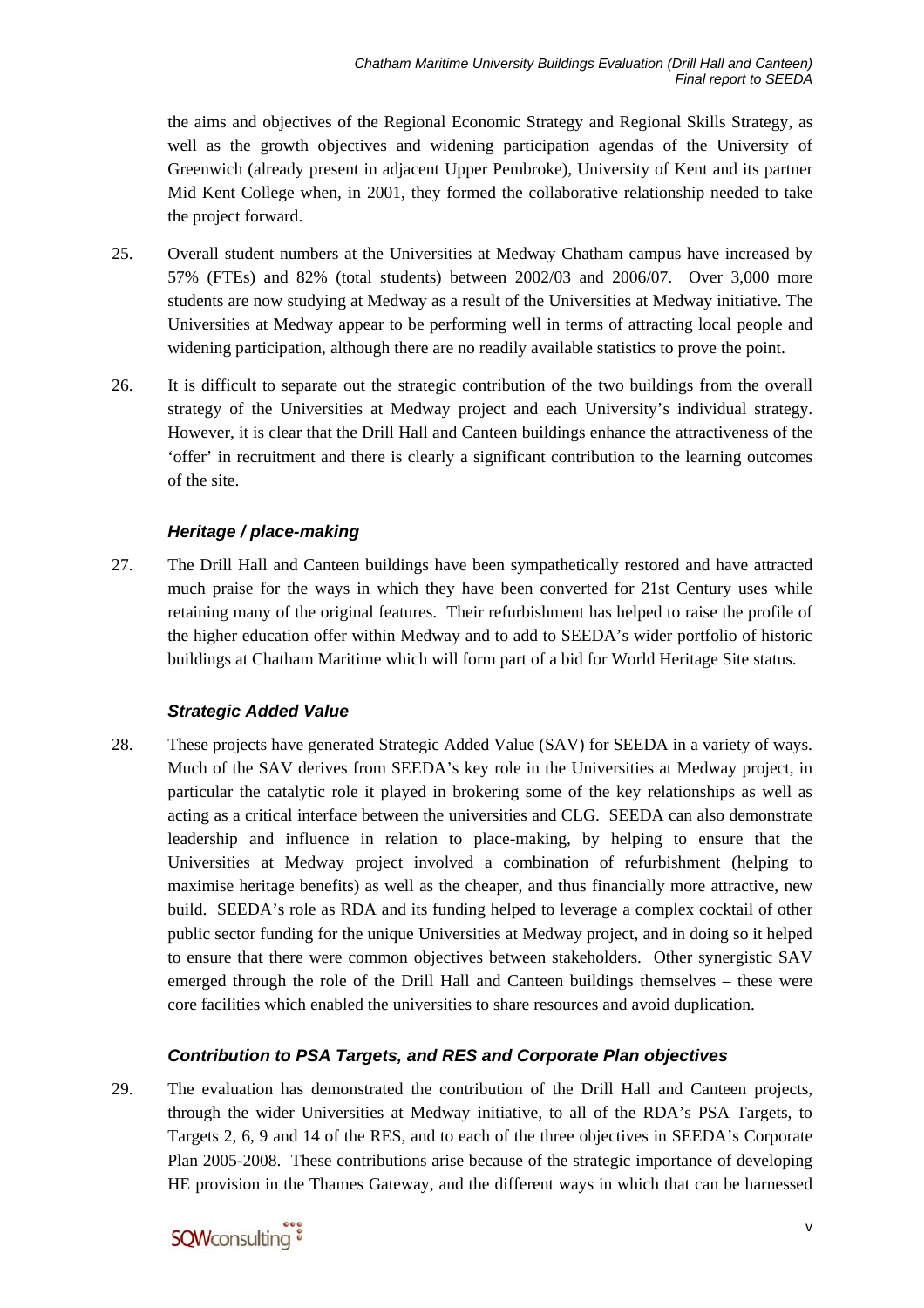to improve regional productivity and skills, by promoting innovation, widening participation in higher education and enhancing the pool of graduates at the sub-regional level to support business development and growth. In addition, the evaluation points to the place-making and urban renaissance dimension of Chatham Maritime, where there is a clear and direct contribution from the external refurbishment and the successful, high profile re-use of the historic Drill Hall and Canteen buildings.

### Did the project meet its objectives?

<span id="page-7-0"></span>30. With one exception, the project fully met its objectives as [Table 1](#page-7-0) shows.

| Table 1 Contribution to PSA Targets<br>Project objective                                                                                                                                    |                            | Whether and how the objective was addressed                                                                                                                                                                                                                                                                                                           |
|---------------------------------------------------------------------------------------------------------------------------------------------------------------------------------------------|----------------------------|-------------------------------------------------------------------------------------------------------------------------------------------------------------------------------------------------------------------------------------------------------------------------------------------------------------------------------------------------------|
| Comply with planning requirements<br>as owner of Listed Building                                                                                                                            | ✓                          | Both buildings fully compliant with planning requirements once<br>SEEDA had completed external refurbishment programme.                                                                                                                                                                                                                               |
| Provide externally refurbished<br>buildings that are attractive to<br>potential developers and purchasers                                                                                   | $\checkmark$               | Both buildings were attractively refurbished and an end user secured<br>(see below). (We note that the attractiveness to developers is<br>untested, because there was no opportunity to market the buildings<br>following the external refurbishment, as the buildings had been<br>identified as a key element of the Universities at Medway campus). |
| Improve and enhance the general<br>environment of the Pembroke area<br>by bringing the buildings up to a<br>similar standard of repair to the<br>other refurbished buildings in the<br>area | ✓                          | Undoubtedly the external refurbishment and the productive re-use of<br>the building has enhanced this part of Lower Pembroke.                                                                                                                                                                                                                         |
| Protect the architectural heritage of<br>the site                                                                                                                                           | $\checkmark$               | In complying with the requirements of the local planning authority,<br>and working in partnership with high quality architects, SEEDA has<br>been able to protect the heritage value of the buildings while enabling<br>their attractive conversion for modern public service delivery.                                                               |
| Secure private sector interest and to<br>secure the beneficial use of the<br>structures                                                                                                     | $\frac{1}{2}$ $\checkmark$ | A productive end use has been found for both buildings. However,<br>for the reasons explained in Section 2, it was not possible to attract<br>private sector investment in either project.                                                                                                                                                            |
| To promote the Universities at<br>Medway campus                                                                                                                                             | ✓                          | Both buildings now play a central role in the Universities at Medway<br>campus, and SEEDA's role as initial owners of the buildings, and<br>significant contributor to the funding requirements of Universities at<br>Medway, enabled these projects to play an important part in<br>promoting the new campus.                                        |

*Source: SQW* 

### Is the exit strategy sustainable?

31. The exit strategy for both projects is a sustainable one. By selling both properties to Universities of Kent and Greenwich, alongside a fully funded internal conversion programme, SEEDA has safeguarded the productive use of both buildings for the foreseeable future.

### Concluding remarks

32. The Drill Hall and Canteen building projects are an important part of the Chatham Maritime regeneration scheme. They were professionally planned and delivered in difficult circumstances when an end user was not clear. Their ultimate end use as learning and social resources at the heart of the Universities of Medway campus has made a valuable contribution to the development and growth of higher education in North Kent while demonstrating the ways in which historic buildings can be re-used in the  $21<sup>st</sup>$  Century.

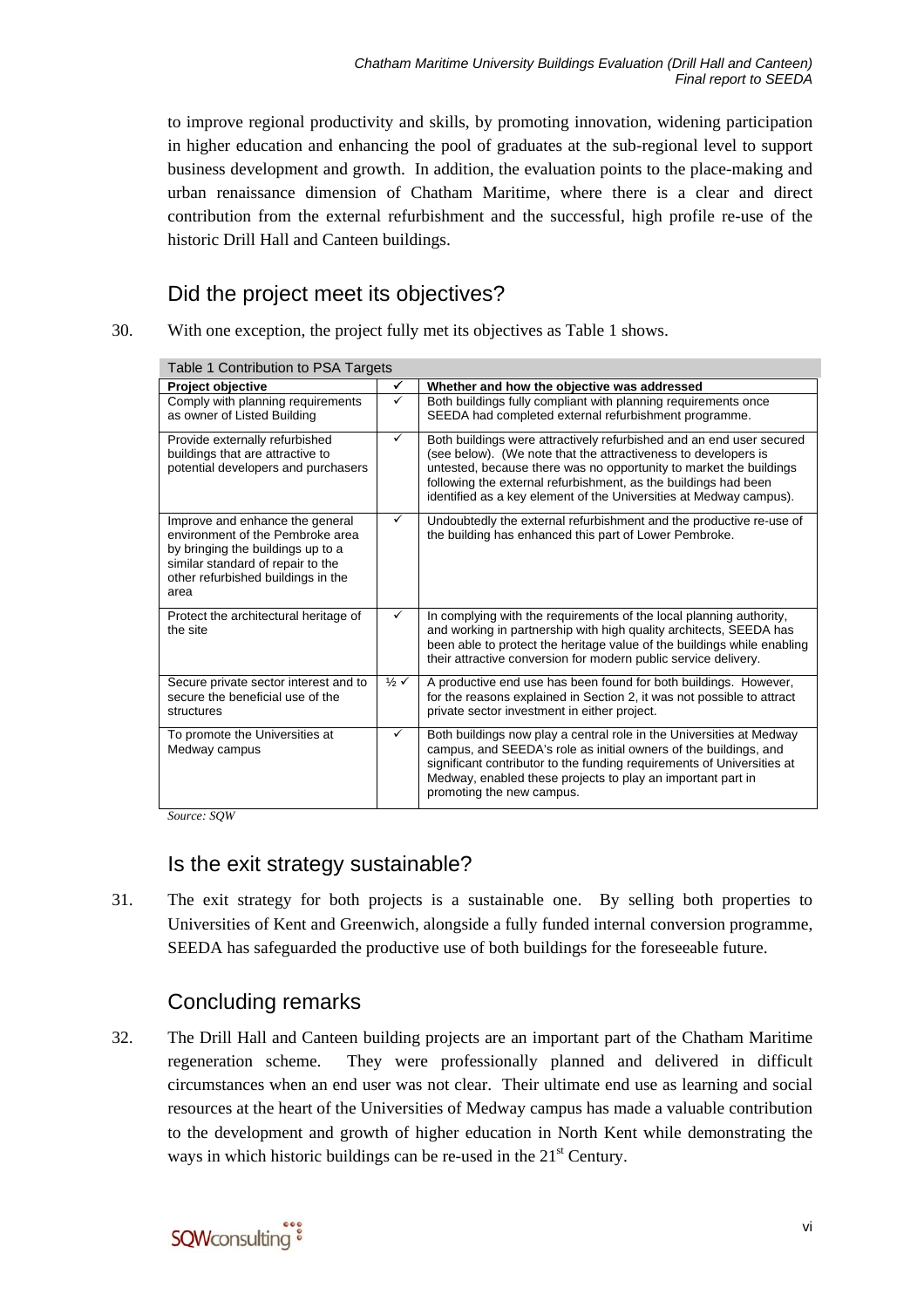## <span id="page-8-0"></span>**1: Introduction**

### Purpose

1.1 In September 2007 the South East of England Development Agency (SEEDA) commissioned SQW Consulting (SQW) to undertake an evaluation of two of its projects at Chatham Maritime in North Kent. These were the Drill Hall and Canteen buildings, Grade II Listed Buildings which formed part of the wider Universities at Medway Development Programme. This document is a report of the evaluation.

### Strategic context

- 1.2 Chatham Maritime is SEEDA's largest regeneration scheme involving the redevelopment of 140 hectares of the former Royal Naval Dockyard. The Dockyard closed in 1984 with the loss of over 7,000 jobs and an estimated equivalent number of indirect job losses. The challenge has been to regenerate an economy with high levels of employment and income deprivation, low skills, a lack of good quality office and commercial accommodation and low survival rates amongst small firms.
- 1.3 After the closure of the Dockyard, the land currently in SEEDA's ownership was taken over by English Estates (later to evolve into English Partnerships). Part of the site was designated an Enterprise Zone in 1986 for 10 years, bringing tax incentives and a streamlined planning process for developers and rates relief for occupiers. In 1987 a development brief was prepared for the site by the then local authorities which was subsequently enshrined in the 1992 Medway Towns Local Plan. This established three key planning objectives for the site:
	- To ensure the creation of a high quality environment;
	- To maximise the long-term employment of the area without adversely affecting the amenity of surrounding land uses; and
	- To create attractive residential areas with sufficient critical mass to support a range of basic facilities.
- 1.4 The three main strands in this mixed use development strategy were reinforced in the masterplan approved by English Partnerships (EP) in its 1996 business plan. In 1999, when SEEDA was created, it took over responsibility for the site from EP and decided to continue broadly in line with the 1996 masterplan. Its objectives for Chatham Maritime have been to:
	- Bring forward development in ways that are consistent with SEEDA's Corporate Aims and Objectives and with the shortest feasible timescale generating the maximum level of receipts;
	- Maximise the output from SEEDA's investment at minimum cost;
	- Provide high quality sustainable development with the emphasis on good design;

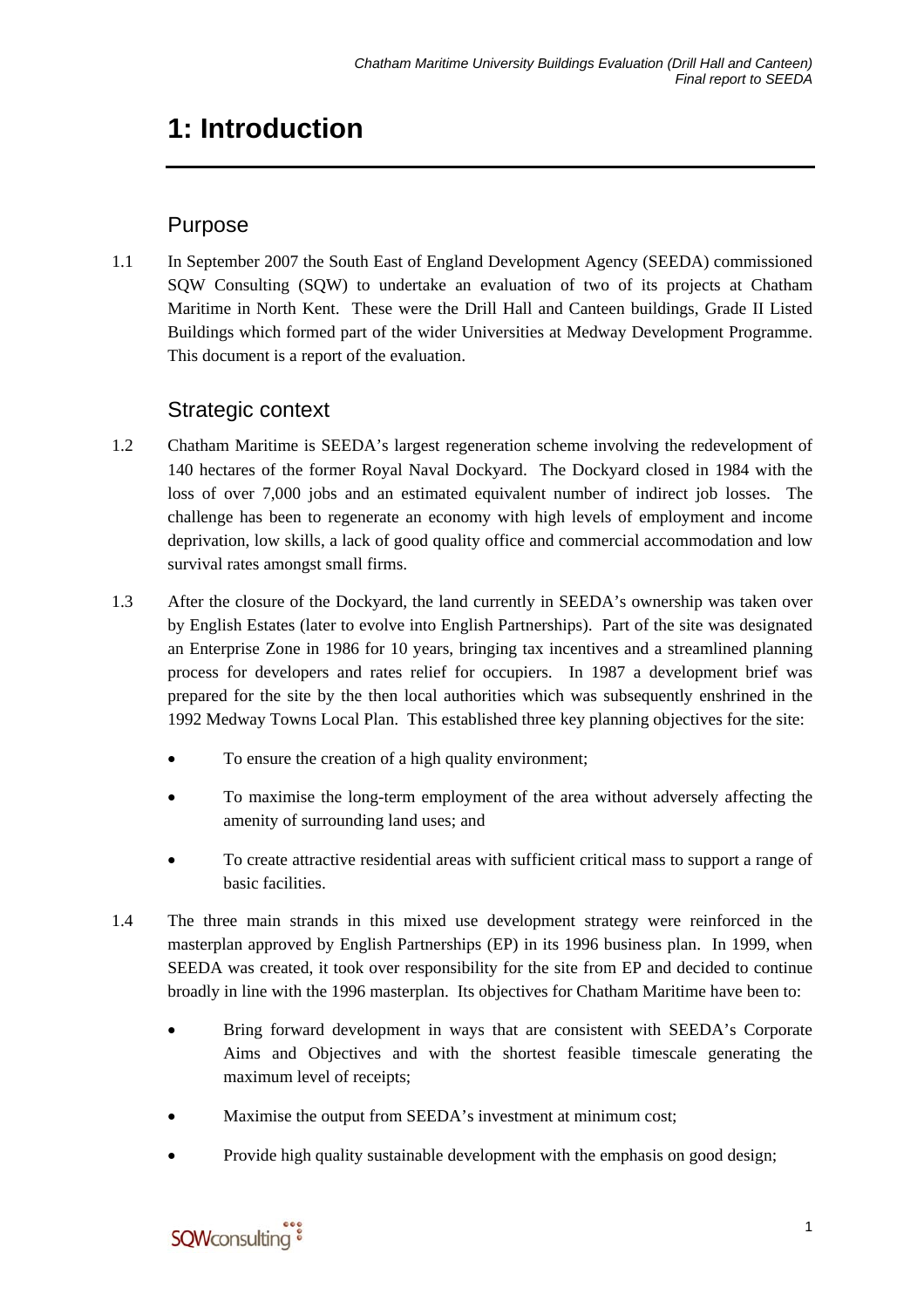- Integrate the physical development at Chatham Maritime with social initiatives geared at ensuring that the disadvantaged communities adjacent to the site benefit from the development;
- Promote the creation of a Medway University Campus; and
- Encourage the growth of small to medium sized enterprises, particularly those related to Information Technology and to maximise synergy with the University.
- 1.5 The Chatham Maritime masterplan involves a series of different development areas, including St Mary's Island (residential), Waterside (mixed leisure and residential), Brunel (residential, leisure, retail and small offices), Eastbridge and Pembroke (campus related developments) and Quayside (offices). In headline terms, the scheme has so far brought forward development of 1,200 out of 3,000 anticipated housing units and around 85,000 sq. m of employment floorspace accommodating in the region of 3,500 jobs.

### The Drill Hall and Canteen building projects

- 1.6 A key element of Chatham Maritime's regeneration has been the restoration of a number of historic Dockyard buildings, bringing them back into economic use and creating a sense of place. The Drill Hall and Canteen buildings, both Grade II Listed, are two such examples. Built in the early 1900s, they form part of an impressive complex of Edwardian buildings known as HMS Pembroke, the former Naval barracks. Both buildings were adjacent to the Enterprise Zone, but fell just outside the boundary.
- 1.7 The project's objectives were to:
	- comply with planning requirements as owner of Listed Building;
	- provide externally refurbished buildings that are attractive to potential developers and purchasers;
	- improve and enhance the general environment of the Pembroke area by bringing the buildings up to a similar standard of repair to the other refurbished buildings in the area;
	- protect the architectural heritage of the site;
	- secure private sector interest and to secure the beneficial use of the structures;
	- promote the University of Medway campus.
- 1.8 The Drill Hall and Canteen buildings were transferred to SEEDA by EP in April 1999 along with planning conditions which obliged SEEDA to carry out a full external refurbishment to ensure that the buildings' structural integrity was maintained. When it became clear that there was no prospect of private sector funding for this expensive refurbishment programme, SEEDA had no option but to comply with the planning condition at its own cost. The package of external refurbishment works which was approved exceeded the minimum statutory requirement, but was justified as necessary to make the buildings fully weather-tight and prevent them from deteriorating further. Certain other repairs (e.g. to brickwork) were

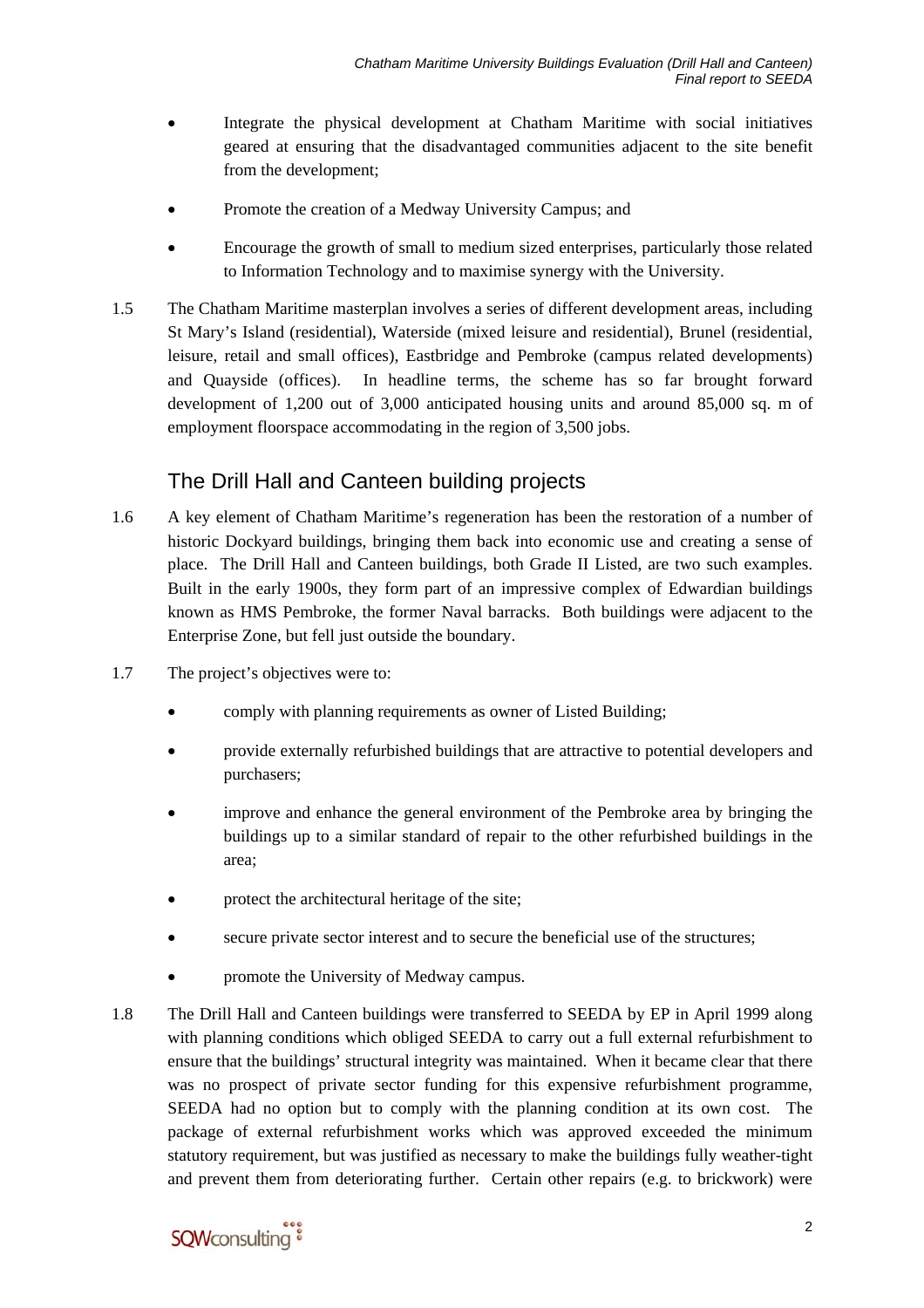also prioritised to improve the appearance of the buildings, because they were felt to be having a negative impact on the marketability of a major new build development opposite. The external refurbishment was carried out in phases, as funding allowed, over the period 2000 to 2002 for the Drill Hall and 2002-2003 for the Canteen building (a more detailed timeline is provided in Section 3, Project Delivery).

- 1.9 As noted above, SEEDA's objectives for Chatham Maritime also include promotion of the Universities at Medway campus. Universities at Medway brings together the University of Greenwich, the University of Kent, Canterbury Christ Church University and Mid-Kent College at a "multiversity" on a shared campus at Chatham Maritime. The initiative aims to increase the number of Higher Education students at the Medway campus from 2,997 FTE students in academic year 2002/03 to 6,952 FTE students by 2012/13. The delivery of a substantial increase in HE provision at Medway met a clearly identified strategic need. Medway's economy was being held back by a low skilled population and by the lack of a single Higher Education Institution serving the Medway locality.
- 1.10 Having considered alternative uses for the Drill Hall and Canteen, SEEDA contributed funding, alongside other sources such as the Department for Communities and Local Government (CLG) and the Higher Education Funding Council for England (HEFCE) towards the internal refurbishment of the two buildings. The Drill Hall conversion took place between 2004 and 2006 and the Canteen building internal refurbishment over a shorter timescale during 2006 as part of a wider development programme for the Universities at Medway campus. Both buildings opened to students in September 2006 at the start of the 2006/07 academic year. The refurbished Drill Hall is now a Resources Centre, including library, computing facilities, seminar rooms and administration offices. The Canteen (now known as the Pilkington Building) provides student canteen facilities, the student union, lecture theatre and seminar / meeting rooms.

### Evaluation framework

- 1.11 The evaluation has been undertaken in accordance with the RDA Impact Evaluation Framework<sup>[1](#page-10-0)</sup>. Annex A sets out the evaluation framework which was developed during the inception stage of the assignment and which has guided the evaluation. The evaluation approach has involved a review of the strategic context for the project; project appraisal; the projects' implementation; expenditure, outputs and outcomes; and lessons for the future. Within these broad research headings, the evaluation has sought to answer the following questions posed by the brief:
	- To what extent has the programme/project met its original objectives, including objectives set out in proposal/appraisal documents?
	- What is the pattern of spend, activities and leverage?
	- What are the gross outputs from the projects?

<span id="page-10-0"></span>l <sup>1</sup> Department for Trade and Industry (February 2006): Evaluating the impact of England's Regional Development Agencies: Developing a Methodology and Evaluation Framework, DTI Occasional Paper 2

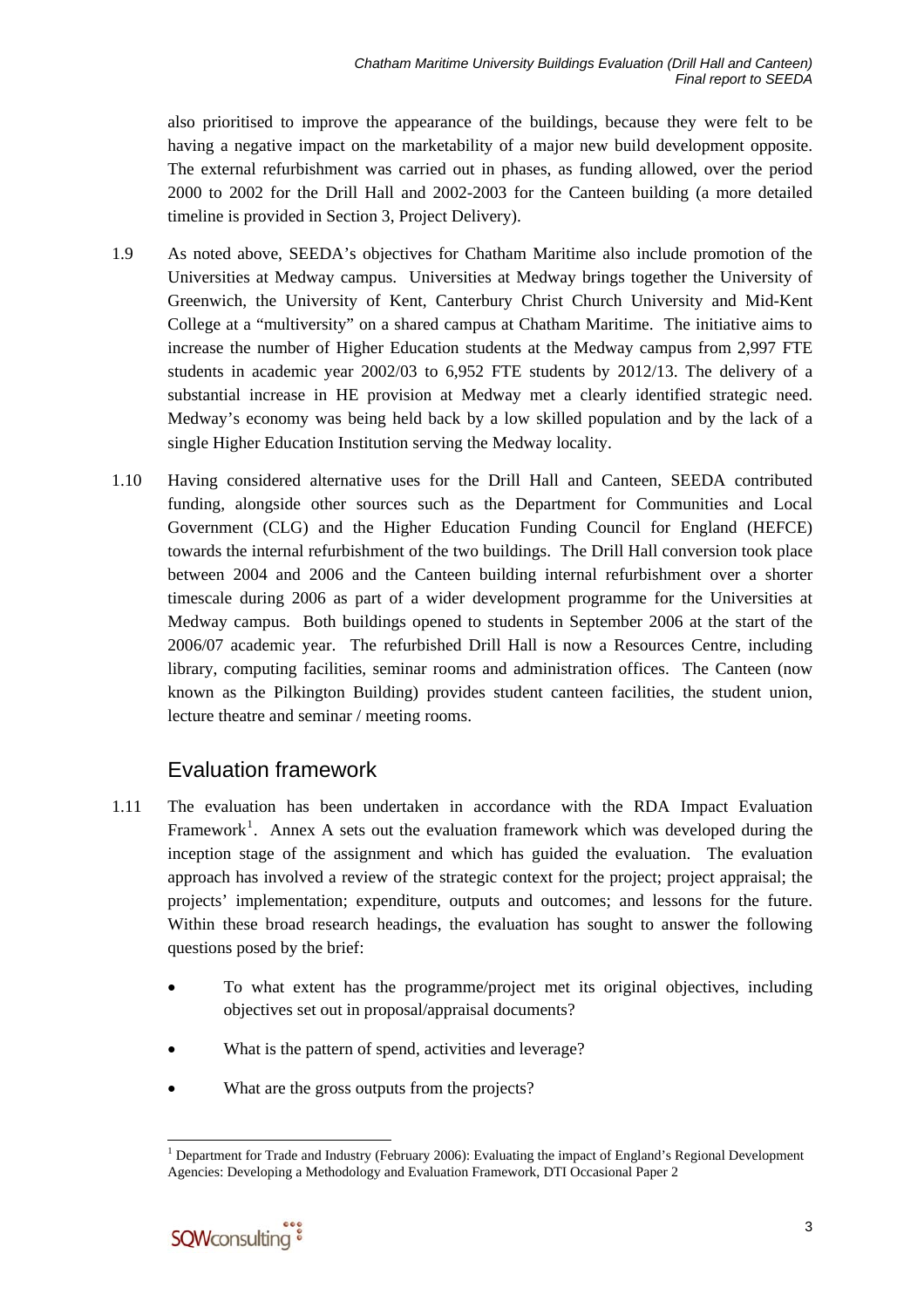- What has been the projects' additionality (deadweight, displacement, leakage and multipliers), and what are the net outputs?
- Are additionality and outputs different from expectations and, if so, why?
- What are the outcomes from the projects?
- Are there any indirect outputs which can provide Strategic Added Value to the project?
- How far has the project met RES/Corporate Plan objectives and PSA targets?
- Were there any challenges that were overcome and in what way?
- How suitable were the exit strategies?
- Can the work of the programme be sustained in the future?

### Evaluation method

1.12 The method for the evaluation involved a combination of desk research (in particular a review of all of the project files held by SEEDA), a programme of interviews with key stakeholders and analysis of project monitoring data held by SEEDA. A detailed topic guide was developed to set out the key questions that needed to be asked during the interview process (see Annex B). The fieldwork involved interviews with 16 individuals, including key managers from SEEDA, other key stakeholders (e.g. Medway Council, CLG, HEFCE), and consultants involved in the design and delivery of key elements of the project. The full list of interviewees is appended at Annex C.

#### Report structure

- 1.13 The report is structured as follows. After this introduction:
	- **Section 2: Project design and appraisal describes the buildings' original use and** their condition when SEEDA inherited them from English Partnerships, and provides further background on the project's development and appraisal process at different stages. It concludes by setting out the projects' objectives;
	- **Section 3: Project delivery** begins with a summary of the delivery programme and discusses the roles and responsibilities of SEEDA and other organisations in the delivery process. It reviews the project's delivery performance and highlights areas of good practice, challenges that were overcome and other lessons for similar projects in the future;
	- **Section 4: Project expenditure and outputs** begins with an account of SEEDA and other expenditure on the external refurbishment and internal refurbishment projects associated with the two buildings. It describes in some detail how the two buildings are being used now and how these are expected to develop further over time. This section presents the gross Tier 3 and other outputs associated with the project and

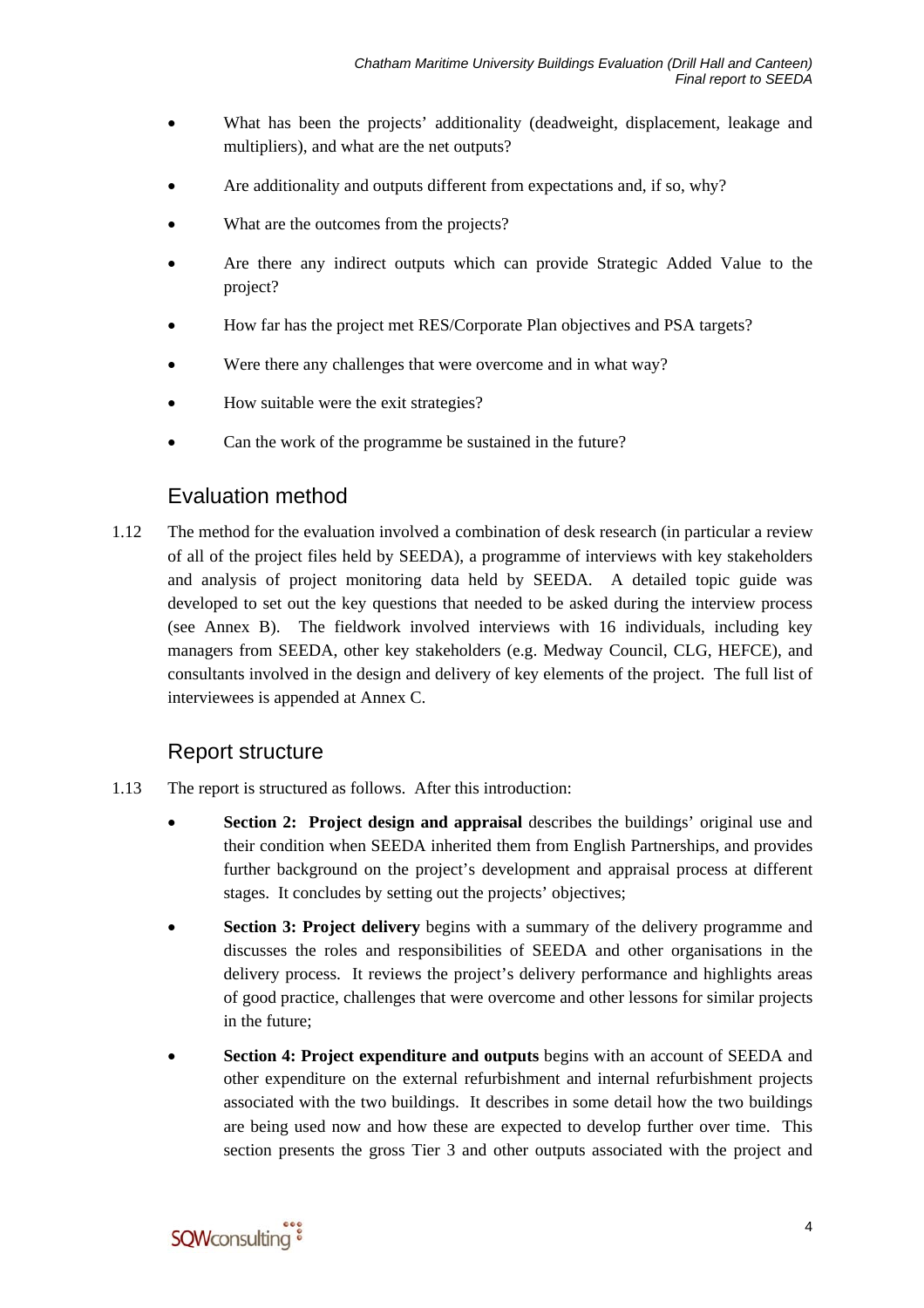discusses the additionality of SEEDA's intervention before estimating net project outputs;

- **Section 5: Strategic impact** explores the projects' contribution to outcomes and to SEEDA's Strategic Added Value as well as its Regional Economic Strategy and Corporate Plan objectives;
- Section 6: Conclusions and key lessons draws all of the evaluation strands together with a brief closing statement regarding the project's achievements and the lessons which it highlights for the appraisal, design and delivery of similar projects in the future.

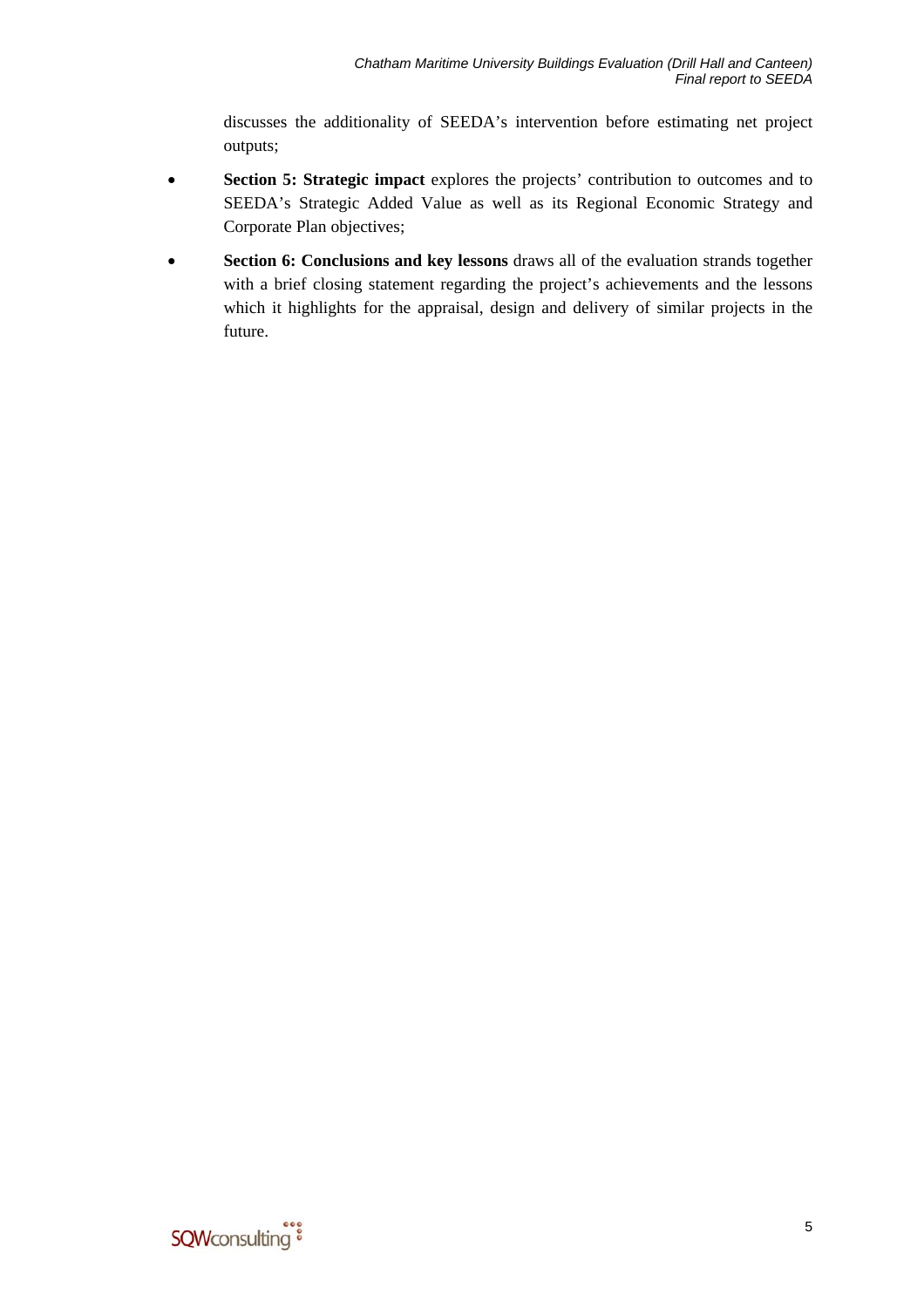## <span id="page-13-0"></span>**2: Project design and appraisal**

### The Drill Hall and Canteen buildings

- 2.1 The Drill Hall and Canteen buildings lie adjacent to each other in Lower Pembroke (see Figure 2-1). They were constructed in 1908 in as part of the development of the Royal Naval Barracks in Chatham. They form part of a group of buildings designed by Sir Henry Pilkington in free Edwardian Baroque style.
- 2.2 The Drill Hall (approximately 6,000 sq. m) provided an indoor space in which the exercise and training of navy personnel could be undertaken during inclement weather. Immediately to the south of the building lies the external Parade Ground. The Canteen building (now the Pilkington Building) (c. 2,600 sq. m) was, as its name suggests, the naval mess.
- 2.3 Both buildings were vacated by the Royal Navy in 1983 after which their ownership was transferred to English Estates. Medway Council advise that they were Grade II Listed on  $6<sup>th</sup>$ June 1984. The condition of both buildings deteriorated badly as they lay empty. English Partnerships undertook some remedial and protection works in 1995 under a Temporary Planning Consent. This Listed Building Consent was granted on the basis that the external fabric of both buildings would be fully refurbished by  $30<sup>th</sup>$  April 1998. This did not happen and the temporary repairs also failed in a number of positions which allowed further deterioration to occur.

### SEEDA inherits the buildings … with onerous planning obligations

2.4 In April 1999 SEEDA inherited ownership of both buildings from English Partnerships along with all of the associated planning obligations. On day one, therefore, SEEDA found itself in breach of a Listed Building Consent and with both buildings in an increasingly dilapidated state. Moreover, the buildings were located in a strategically important part of Chatham Maritime, linking Upper Pembroke (home to University of Greenwich) with Lower Pembroke and other parts of the Chatham Maritime. In addition, the Drill Hall is highly visible from the Gillingham Northern Relief Road, and it was considered to give a very poor impression of Chatham Maritime to those arriving from the east. Feedback from agents marketing Pembroke Court – a new (EZ-funded) 5,000 sq. m office opposite the Drill Hall and Canteen – was that the physical condition of the Drill Hall in particular was detracting from the new office's marketability<sup>[2](#page-13-0)</sup>.

l  $2^2$  As a footnote to this point, it is worth noting that the office still remains vacant, despite the Drill Hall's refurbishment and occupation by Universities at Medway.

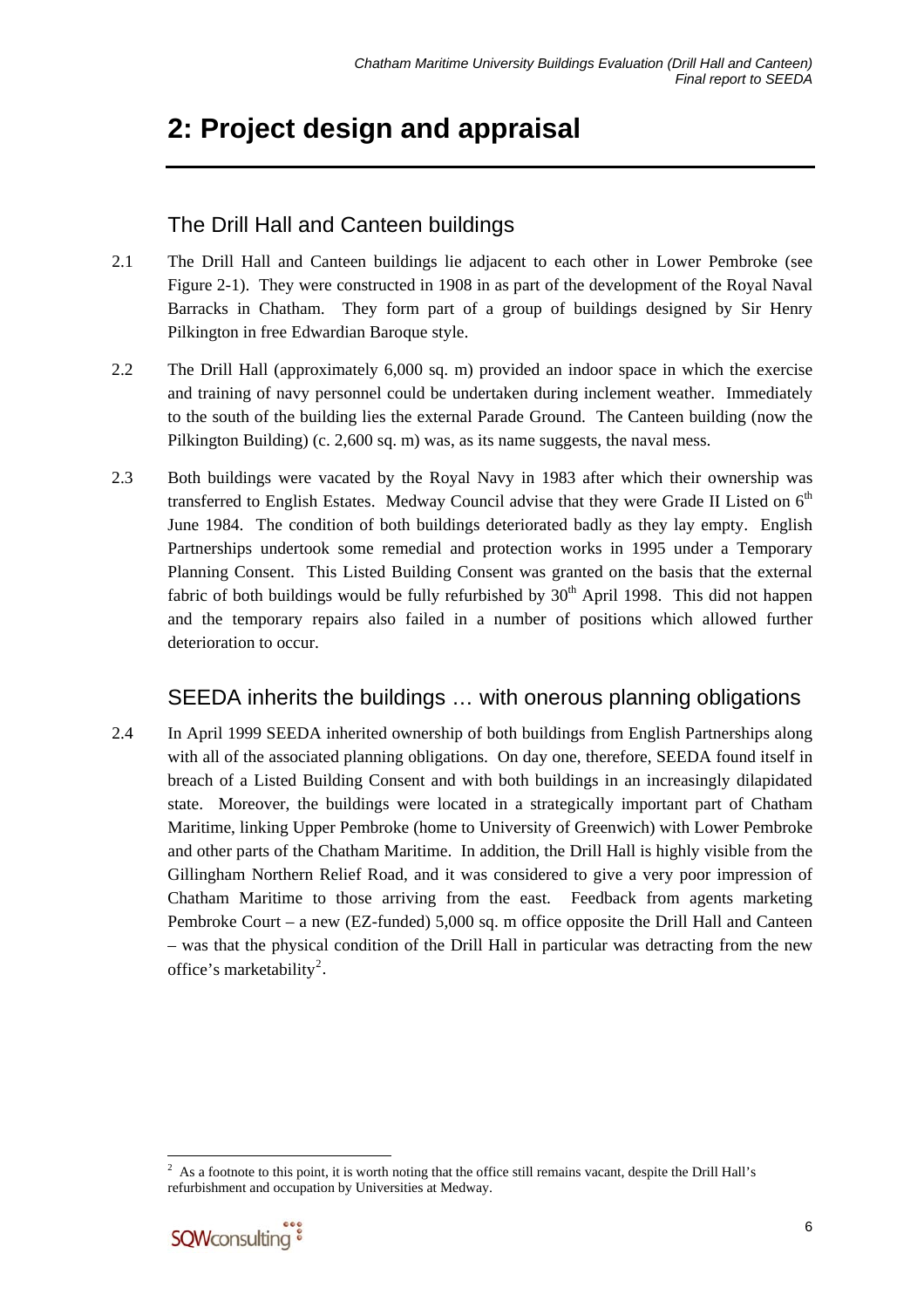#### Figure 2-1 Location of Drill Hall and Canteen (Pilkington) buildings in relation to Universities at Medway

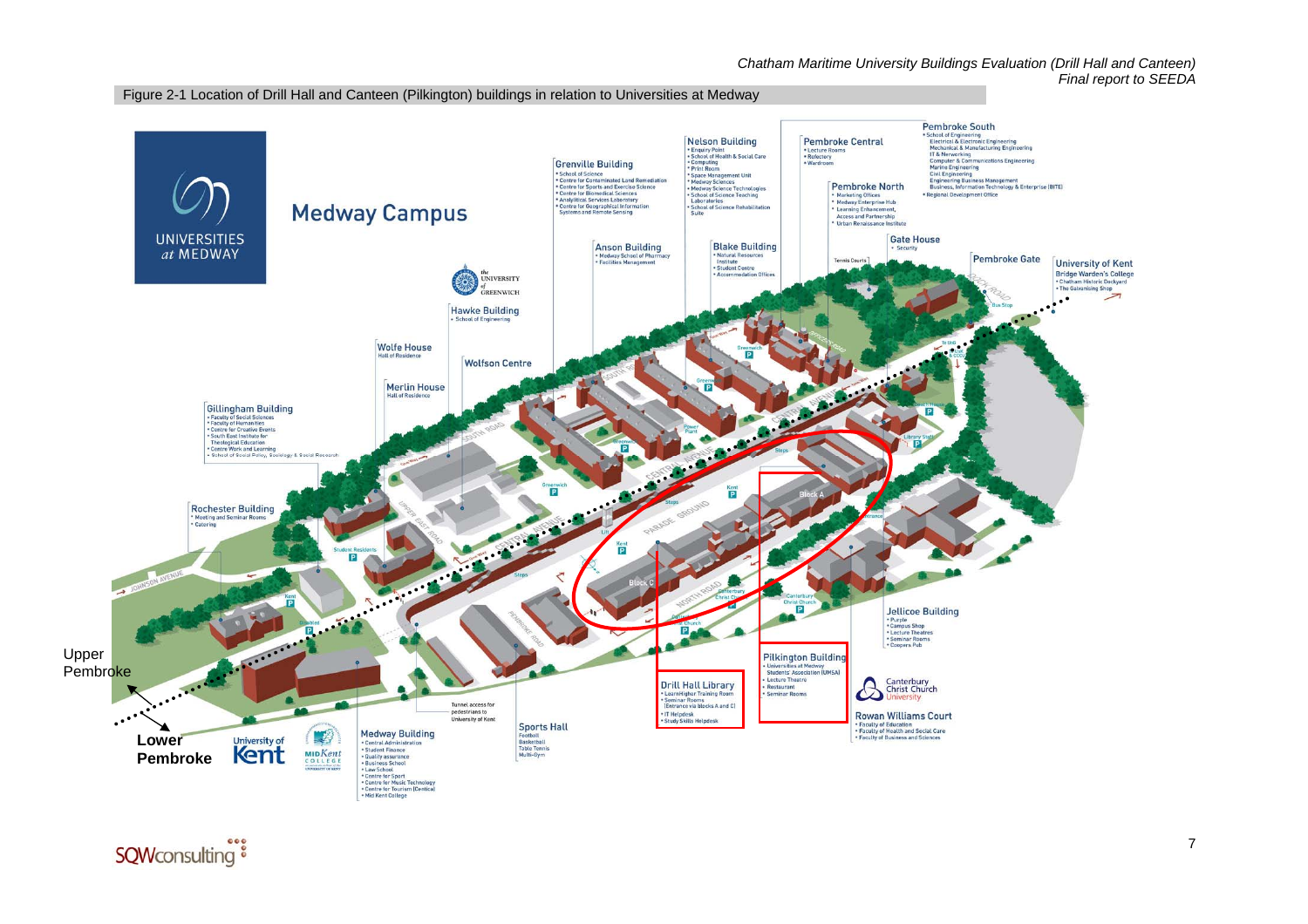### Project development and appraisal history

2.5 From a statutory planning objective, doing nothing at all was therefore not a legitimate option and this set the tenor for the appraisal of SEEDA's investment in both buildings.

#### *Initial marketing to the private sector unsuccessful*

- 2.6 Initially SEEDA's approach was to market the buildings to the private sector to see if a developer or end user would acquire them and fund the necessary refurbishment works. Market advice at the time suggested that there may be some demand from call centre users, but, in spite of the production of bespoke marketing materials and proactive marketing by agents, feedback from the market was that the conversion costs were too high.
- 2.7 It is worth noting that the Drill Hall and Canteen buildings were both located just outside the Enterprise Zone boundary, so no capital allowances were available to purchasers to help finance conversion costs. These were known to have been significant in other historic buildings at Chatham Maritime, for example the Old Boilershop (converted to a factory outlet centre).

#### *Appraisal of external refurbishment works*

- 2.8 The search for an end user carried on (see below), but when it became clear that a private sector end user was unlikely to finance refurbishment, the decision was made to prioritise the external refurbishment of the two buildings and to undertake works on a phased basis as and when SEEDA funding allowed. This accepted that the precise nature of the ultimate end use was uncertain, but was argued on the grounds of meeting statutory planning obligations (particularly the need for permanent, rather than temporary, roof repairs), investing in additional works to the external envelope to prevent further deterioration, the need to improve the visual appearance of the buildings to make them more marketable, and the importance of improving the image of the area around them.
- 2.9 For the reasons explained above, SEEDA did not feel it had any option but to proceed with the works on a priority basis when budgets allowed. It was argued that investing earlier to prevent deterioration would reduce the need for more expensive repairs downstream. At the time when the Drill Hall appraisals were carried out, the structure of the case papers did not prompt explicitly for an appraisal of options, and so the alternative options open to SEEDA were not tested in any detail. Nevertheless, although it exceeded the statutory minimum requirements, both our review of project files, and feedback from the consultations, indicates that the Agency did its best to minimise the level of refurbishment and to avoid abortive works wherever possible.
- 2.10 The prioritisation of work, and a decision only to pursue works when budgets allowed, led to three phases of work for the Drill Hall and a stand-alone project for the Canteen building. In total, four appraisals/case papers were prepared for the external refurbishment phase: three papers to cover the different phases of the Drill Hall works (in November 1999, January 2001 and January 2002); and a single appraisal for the package of external works for the Canteen building (April 2002).

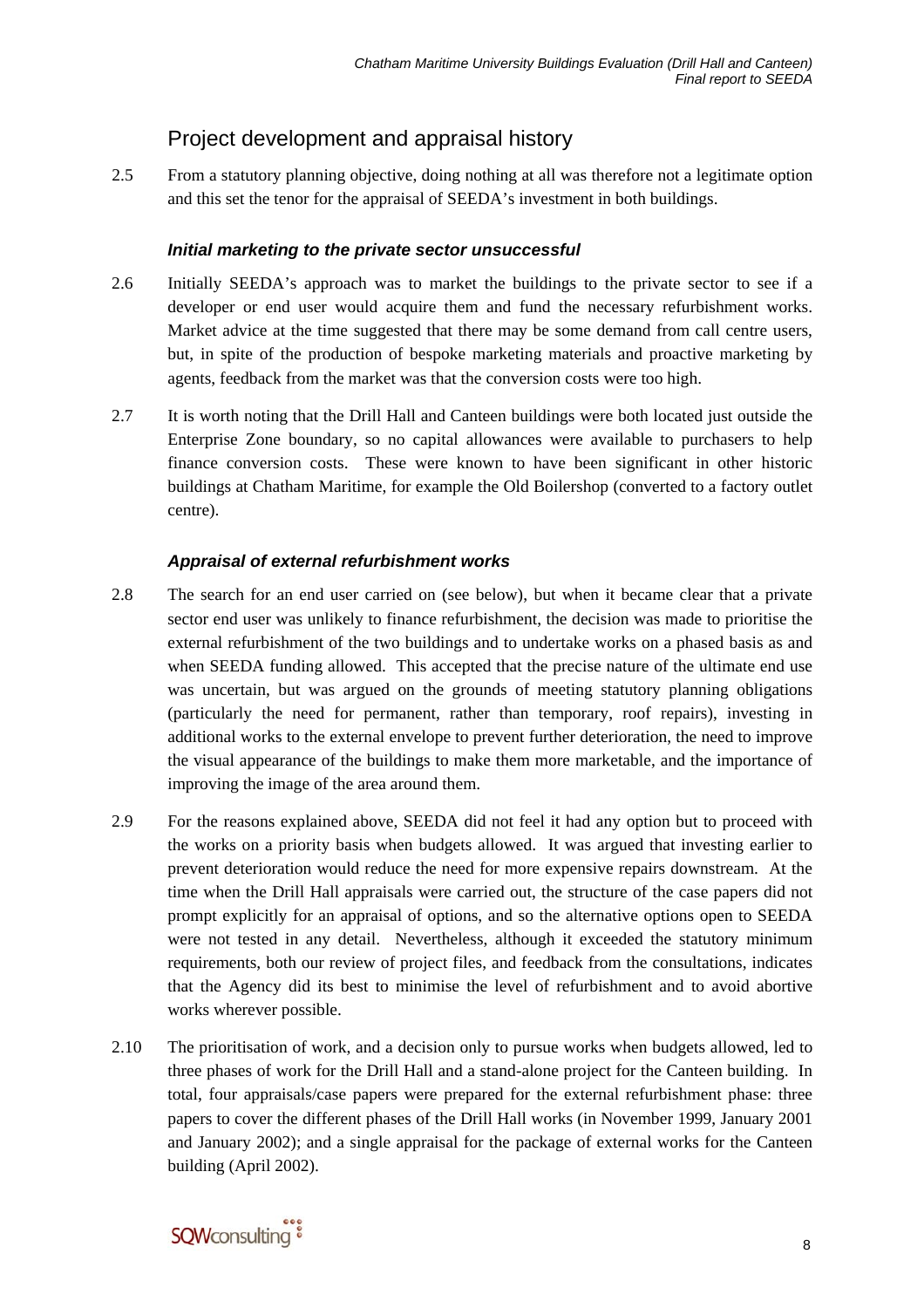- 2.11 The Canteen building appraisal considered whether alternative sources of funding could be secured to support the refurbishment works, and referred to SEEDA's experience on another listed structure at Chatham Maritime which had demonstrated that buildings at this location were either not eligible or highly unlikely to receive funding from English Heritage or the Heritage Lottery Fund because of other priorities, including extensive support for projects in the adjacent Chatham Historic Dockyard.
- 2.12 The lack of a clear end user at the time of all of the appraisals for the external refurbishment works also meant that no attempt was made to estimate outputs other than the physical shell floorspace in the refurbished buildings.
- 2.13 By the time of the Canteen Building appraisal in 2002, the SEEDA Stage II Full Appraisal Form (then Form PAII) prompted for options. In addition to a do nothing option – which was considered untenable due to the certainty of breaching planning obligations and the likelihood that SEEDA would have to bear additional costs in the future – this appraisal briefly considered and then rejected the scope for a sale of the building to the private sector, because of the conversion costs and negative value. Neither of these options was quantified in cost terms and the Canteen Building refurbishment was approved essentially on the same grounds as the Drill Hall.

#### *The search for an end user*

<span id="page-16-0"></span>2.14 [Table 2-1](#page-16-0) below summarises the different points at which SEEDA explored potential end users for the building and the conclusions of each exercise.

| Table 2-1 The search for an end user for the Drill Hall and Canteen Buildings |         |                      |                                                                                                                                                                                                                                                                                                                                                                                                                                                                                                                                                                                                                                                                                                                                                                                                                                                                                                                                                                                                                                                                                                                                                                                               |  |
|-------------------------------------------------------------------------------|---------|----------------------|-----------------------------------------------------------------------------------------------------------------------------------------------------------------------------------------------------------------------------------------------------------------------------------------------------------------------------------------------------------------------------------------------------------------------------------------------------------------------------------------------------------------------------------------------------------------------------------------------------------------------------------------------------------------------------------------------------------------------------------------------------------------------------------------------------------------------------------------------------------------------------------------------------------------------------------------------------------------------------------------------------------------------------------------------------------------------------------------------------------------------------------------------------------------------------------------------|--|
| <b>Buildings</b><br>Year<br>End use                                           |         |                      | <b>Conclusion and outcome</b>                                                                                                                                                                                                                                                                                                                                                                                                                                                                                                                                                                                                                                                                                                                                                                                                                                                                                                                                                                                                                                                                                                                                                                 |  |
| <b>Drill</b><br>Hall                                                          | Canteen |                      |                                                                                                                                                                                                                                                                                                                                                                                                                                                                                                                                                                                                                                                                                                                                                                                                                                                                                                                                                                                                                                                                                                                                                                                               |  |
| $\checkmark$                                                                  | ✓       | Call centre          | <b>Explored, then aborted</b>                                                                                                                                                                                                                                                                                                                                                                                                                                                                                                                                                                                                                                                                                                                                                                                                                                                                                                                                                                                                                                                                                                                                                                 |  |
|                                                                               |         |                      | Agents retained to market the building for potential call centre use.<br>Marketing literature prepared, showing potential layouts and agents<br>targeted potential end users, but clear feedback that conversion and<br>operating costs too high and that far cheaper for end users to consider<br>modern offices.                                                                                                                                                                                                                                                                                                                                                                                                                                                                                                                                                                                                                                                                                                                                                                                                                                                                            |  |
| $\checkmark$                                                                  | ✓       | Innovation<br>centre | Explored, but pursued at a different location<br>University of Greenwich initiated discussions with EP and<br>subsequently SEEDA about an innovation centre. SEEDA<br>commissioned a feasibility study in April 1999 from specialist<br>consultants who concluded that the Canteen Building could not be<br>readily adapted for such uses. The study concluded that the Drill Hall<br>could be converted to an innovation centre, though it noted that the<br>costs (unquantified) would be at least as high as new build.<br>It is understood that there were concerns that the Drill Hall was two big<br>for an innovation centre, given demand, and there were also concerns<br>about parking at the rear, given the heritage value of the parade<br>ground. Capital funding was also an issue and subsequent<br>discussions with Medway Council are understood to have concluded<br>that other locations would be better suited. Around the same time<br>discussions about the Universities at Medway project gathered<br>momentum, and this was seen as a better use of the two buildings. An<br>innovation centre is now operating at Rochester Airport.<br>Continued on following page |  |
|                                                                               |         |                      |                                                                                                                                                                                                                                                                                                                                                                                                                                                                                                                                                                                                                                                                                                                                                                                                                                                                                                                                                                                                                                                                                                                                                                                               |  |

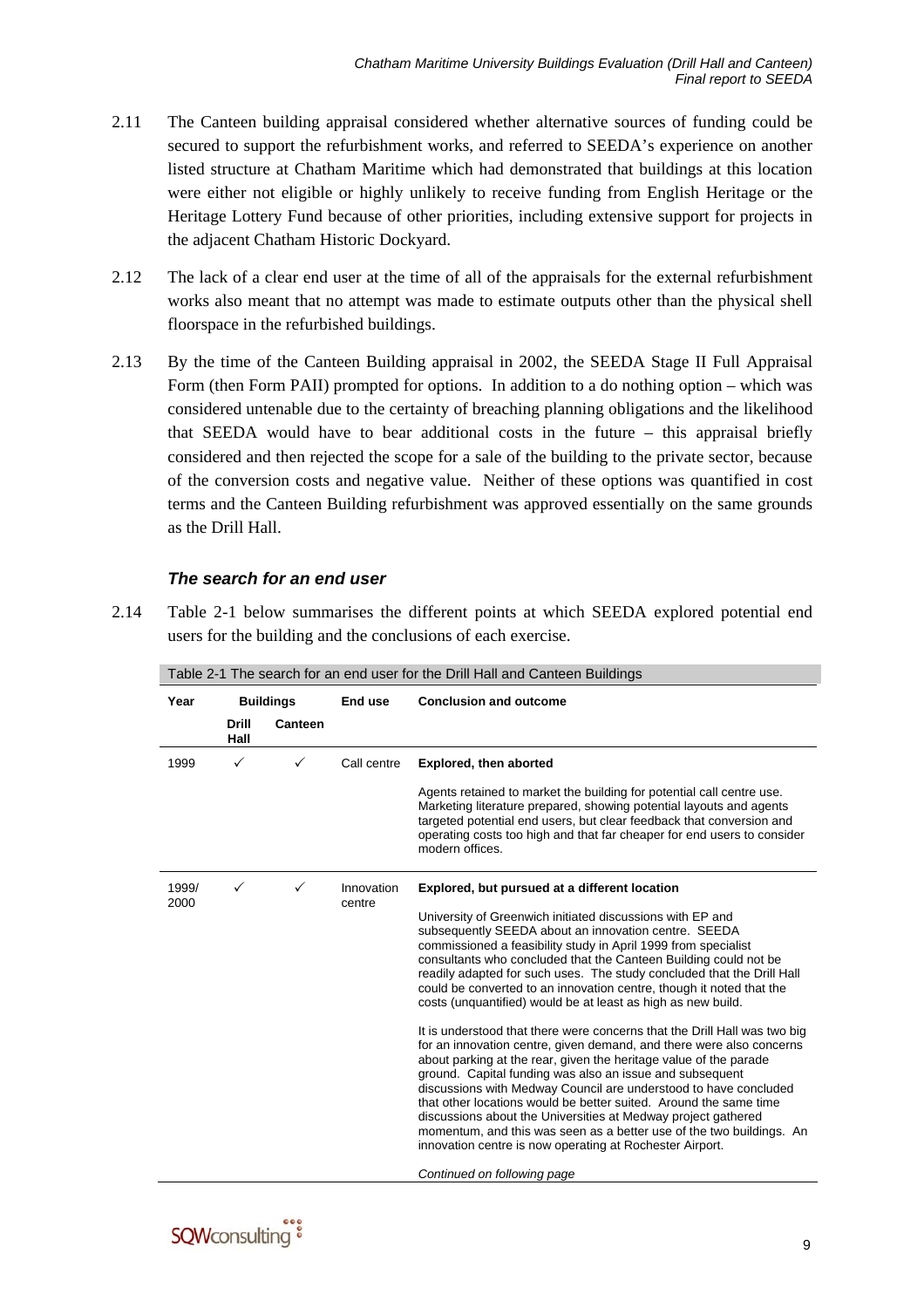| Year             |                      | <b>Buildings</b> | End use                 | <b>Conclusion and outcome</b>                                                                                                                                                                                                                                                                                                                                                                                                                                                                                                                                                                                                  |  |
|------------------|----------------------|------------------|-------------------------|--------------------------------------------------------------------------------------------------------------------------------------------------------------------------------------------------------------------------------------------------------------------------------------------------------------------------------------------------------------------------------------------------------------------------------------------------------------------------------------------------------------------------------------------------------------------------------------------------------------------------------|--|
|                  | <b>Drill</b><br>Hall | Canteen          |                         |                                                                                                                                                                                                                                                                                                                                                                                                                                                                                                                                                                                                                                |  |
| 2001             | X                    | $\checkmark$     | Multi-<br>cultural      | Explored, but not pursued at this location                                                                                                                                                                                                                                                                                                                                                                                                                                                                                                                                                                                     |  |
|                  |                      |                  | centre                  | Idea promoted by the Medway Black and Ethnic Minority Forum and<br>Medway Council to provide facilities and access opportunities to cater<br>for social, educational health cultural and entrepreneurship needs of<br>the ethnic minority community in Medway. Although SEEDA indicated<br>its support for an in-house feasibility study being undertaken by<br>Medway Council, this is not understood to have progressed beyond<br>pre-feasibility stage during the lifetime of the Drill Hall and Canteen<br>refurbishment projects and was then overtaken by events when the<br>Universities at Medway project was pursued. |  |
|                  |                      |                  |                         | As far as we are aware, the precise requirements for the multi-cultural<br>facility are still being consulted upon by MEMF/Medway Council                                                                                                                                                                                                                                                                                                                                                                                                                                                                                      |  |
| $2000 -$<br>2004 | ✓                    | $\checkmark$     | University<br>buildings | <b>Explored and pursued</b><br>Around the same time as the idea of using the Drill Hall as an<br>innovation centre was being discounted, the Universities at Medway<br>project involved examination of a number of options for developing a<br>"multiversity" campus at Chatham Maritime.                                                                                                                                                                                                                                                                                                                                      |  |
|                  |                      |                  |                         | A combination of new build and refurbishment of existing buildings<br>(including, but not limited to, the Drill Hall and Canteen buildings)<br>emerged as the preferred option and a £50m project was approved.<br>within which the internal refurbishment of the Drill Hall and Canteen<br>buildings was taken forward.                                                                                                                                                                                                                                                                                                       |  |
|                  |                      |                  |                         | See sub-section below for further discussion.                                                                                                                                                                                                                                                                                                                                                                                                                                                                                                                                                                                  |  |

*Source: SQW* 

2.15 [Table 2-1](#page-16-0) notes the work which was carried out to identify a viable end use for both buildings. Much of the initial focus was on an innovation centre following interest from the University of Greenwich, which was located on Upper Pembroke, but ultimately it was concluded that alternative locations might be better suited. Discussions then turned to a much larger programme of work to develop the Universities at Medway project.

#### *The Universities at Medway project*

- 2.16 Universities at Medway brings together the University of Greenwich, the University of Kent, Canterbury Christ Church University and Mid-Kent College at a "multiversity" on a shared campus at Chatham Maritime. Before this project, only University of Greenwich was present at Chatham Maritime, having taken over the Natural Resources Institute at Upper Pembroke, in 1996. A higher education partnership of this kind was unprecedented, and the project has attracted considerable interest from other parts of the UK.
- 2.17 The delivery of a substantial increase in HE provision at Medway met a clearly identified strategic need. Medway's economy was being held back by a low skilled population and the lack of a single Higher Education Institution serving the Medway locality – in the face of growing demand for HE amongst school leavers - was widely regarded as damaging for the area's future prospects. The Universities at Medway concept therefore fitted very well with the aims and objectives of the Regional Economic Strategy and Regional Skills Strategy, as well as the growth objectives and widening participation agendas of the University of Greenwich (already present in adjacent Upper Pembroke), University of Kent and its partner

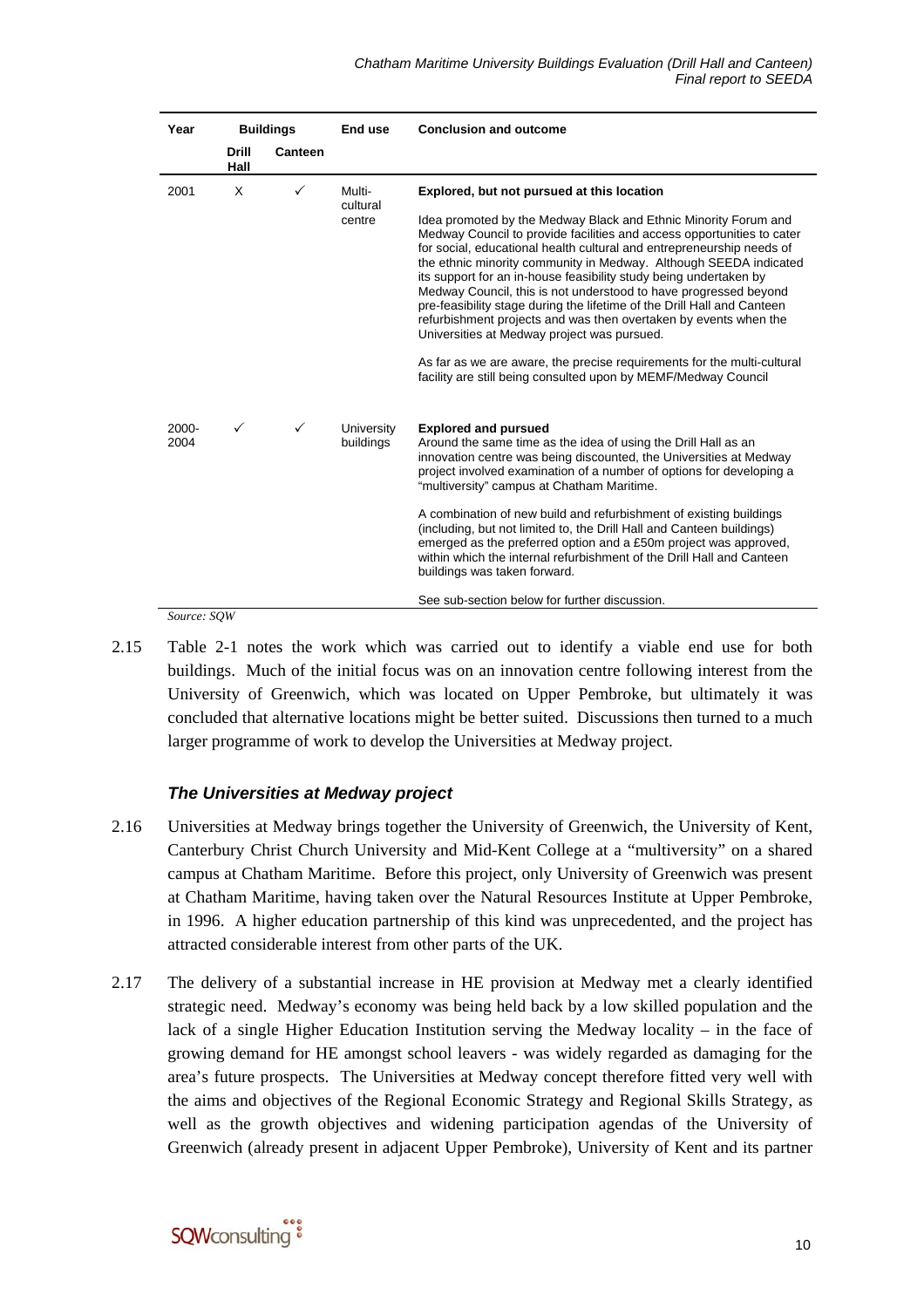Mid Kent College when, in 2001, they formed the collaborative relationship needed to take the project forward.

- 2.18 The driving forces behind the Universities at Medway initiative were to widen participation in higher education, provide a focus for learning and knowledge in North Kent and support the Medway Town's economic renewal. A key goal for the universities has been to offer a curriculum which supports progression from further education to higher education by those without traditional qualifications. One of the oft-quoted targets when the Universities at Medway project was announced was to see student numbers at Chatham Maritime rise from 2,700 to 6,000 by the year 2010.
- 2.19 The Drill Hall and Canteen buildings, though significant in their own right, formed only part of the proposed campus. Inevitably, with several HE institutions and their associated funding body HECFC, interest from CLG through Thames Gateway funding, Medway Council, and SEEDA itself, it took time to agree proposals.
- 2.20 The universities looked at a number of different options for the campus and developed a campus masterplan. Following a full Economic Appraisal by DTZ, the preferred option of a £50m project emerged, involving a combination of new build accommodation and the refurbishment of several buildings, including the Drill Hall and Canteen buildings.
- 2.21 All of our respondents identified the clear rationale and good strategic fit for the Universities at Medway project, its location at Chatham Maritime, and the fact that it involved the re-use of historic buildings.
- 2.22 As part of the final approval stages, SEEDA were asked by CLG (formerly ODPM) to be the accountable body for the Thames Gateway funding and two complex funding agreements were drawn up: one between CLG and SEEDA (which set out how CLG's funding was to be used) and the other between SEEDA and the Universities of Kent and Greenwich (which set out how the combination of SEEDA and CLG funding was to be used). Feedback from CLG indicates that, as this project was one of the very first Growth Area Fund projects approved by ODPM, the development of this funding agreement blazed a valuable trail for future projects and that the key requirements have stood the test of time.
- 2.23 Both SEEDA's and CLG's funding was targeted predominantly at the Drill Hall and Canteen, with some funding towards improving accessibility between Upper and Lower Pembroke (a lift was installed to facilitate this). Further details on project expenditure and contributions from different funding sources can be found in Section 4.
- 2.24 A key appraisal and approval issue for SEEDA, and a matter of considerable debate with the Universities, was SEEDA's requirement to generate a receipt from the sale or lease of the two buildings. After considerable negotiation, a purchase price was agreed for each building with University of Kent and University of Greenwich, which jointly own the buildings. These University acquisition costs (amongst others) were funded by CLG/OPDM.

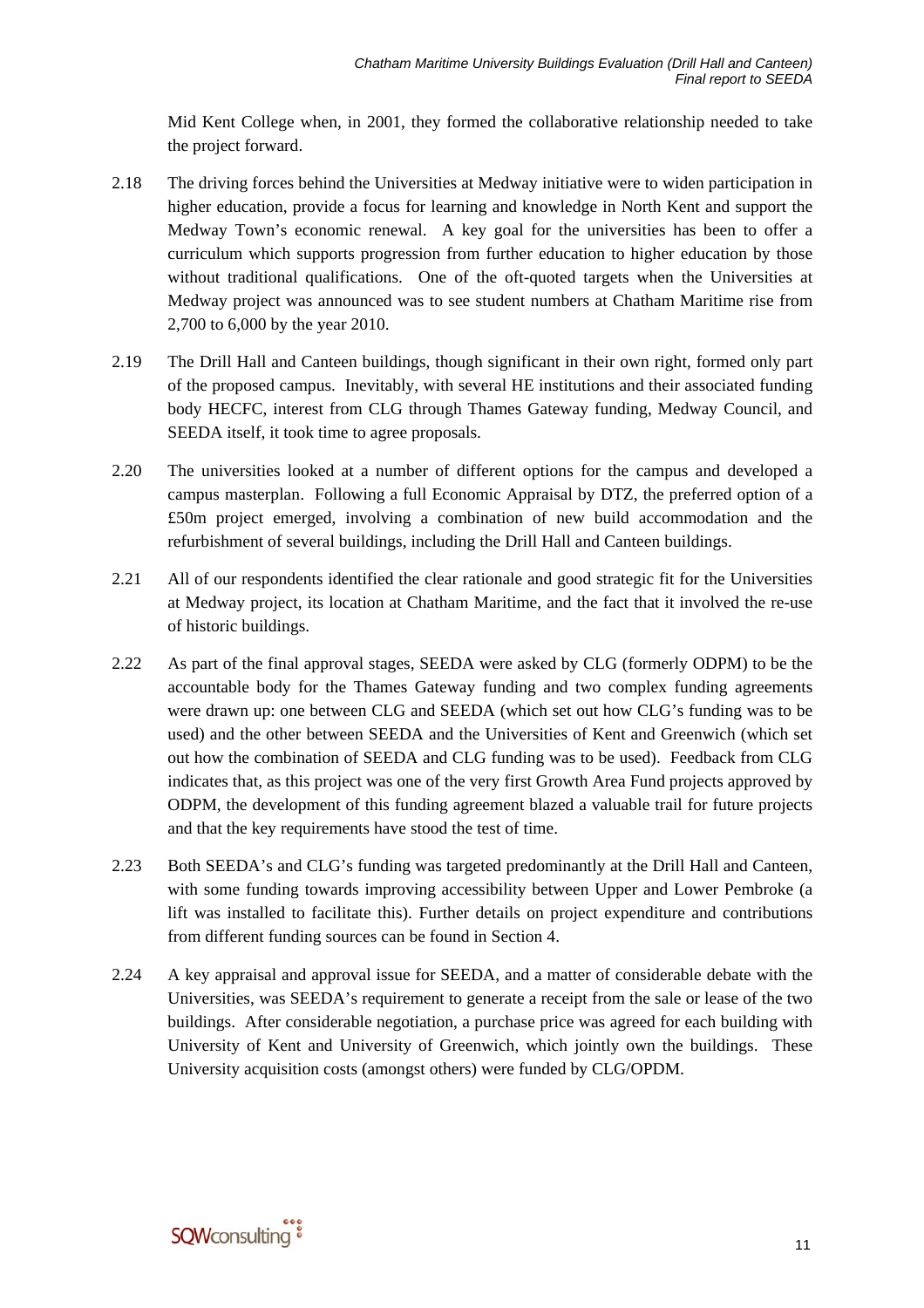## <span id="page-19-0"></span>**3: Project delivery**

### Introduction

3.1 This section reviews the project's performance during the delivery or implementation phase. It begins with a summary timeline of events and a discussion of the roles and responsibilities of the key players involved at each stage, before moving on to critically review the procurement, management and delivery aspects of the project.

### Project delivery milestones

<span id="page-19-1"></span>3.2 [Table 3-1](#page-19-1) identifies the key milestones for the delivery of the Drill Hall and Canteen building projects.

| Date                   | <b>Milestone</b>                                                                                                  |
|------------------------|-------------------------------------------------------------------------------------------------------------------|
| April 1999             | SEEDA inherits site from English Partnerships                                                                     |
| Jan to July 2000       | Drill Hall Phase 1 external refurbishment                                                                         |
| Feb 2001 to Feb 2002   | Drill Hall Phase 2 external refurbishment                                                                         |
| Nov 2001               | Joint universities' bid to HEFCE: "Developing Higher Education in Medway"                                         |
| Jan 2002 to July 2002  | Drill Hall Phase 3 external refurbishment                                                                         |
| Oct 2002 to July 2003  | Canteen Building external refurbishment                                                                           |
| Sept 2004              | Funding agreements established between CLG and SEEDA and SEEDA, University<br>of Kent and University of Greenwich |
| Dec 2004               | Drill Hall and Canteen buildings acquired by Universities of Kent and Greenwich                                   |
| Sept 2004 to Sept 2006 | Internal refurbishment of Drill Hall commenced                                                                    |
| July to Sept 2006      | Internal refurbishment of Canteen Building commenced                                                              |
| September 2006         | Completion of Drill Hall and Canteen Building internal refurbishment and opening to<br>students                   |

*Source: SQW from project files and Universities at Medway monitoring reports* 

### Delivery roles and responsibilities

- 3.3 SEEDA were the client throughout the external works to both the Drill Hall and the Canteen. The client for internal refurbishment work to both buildings was the Universities of Kent and Greenwich.
- 3.4 SEEDA appointed Clarson Goff Projects as project managers for the external refurbishment works to the first phase of the Drill Hall and the start of the second phase. This role was taken in-house by SEEDA for the remainder of the Drill Hall external refurbishment project and for the entirety of the Canteen building external refurbishment. Fuller Peiser adopted this role on behalf of the universities for the internal refurbishment works.

## **SOW**consulting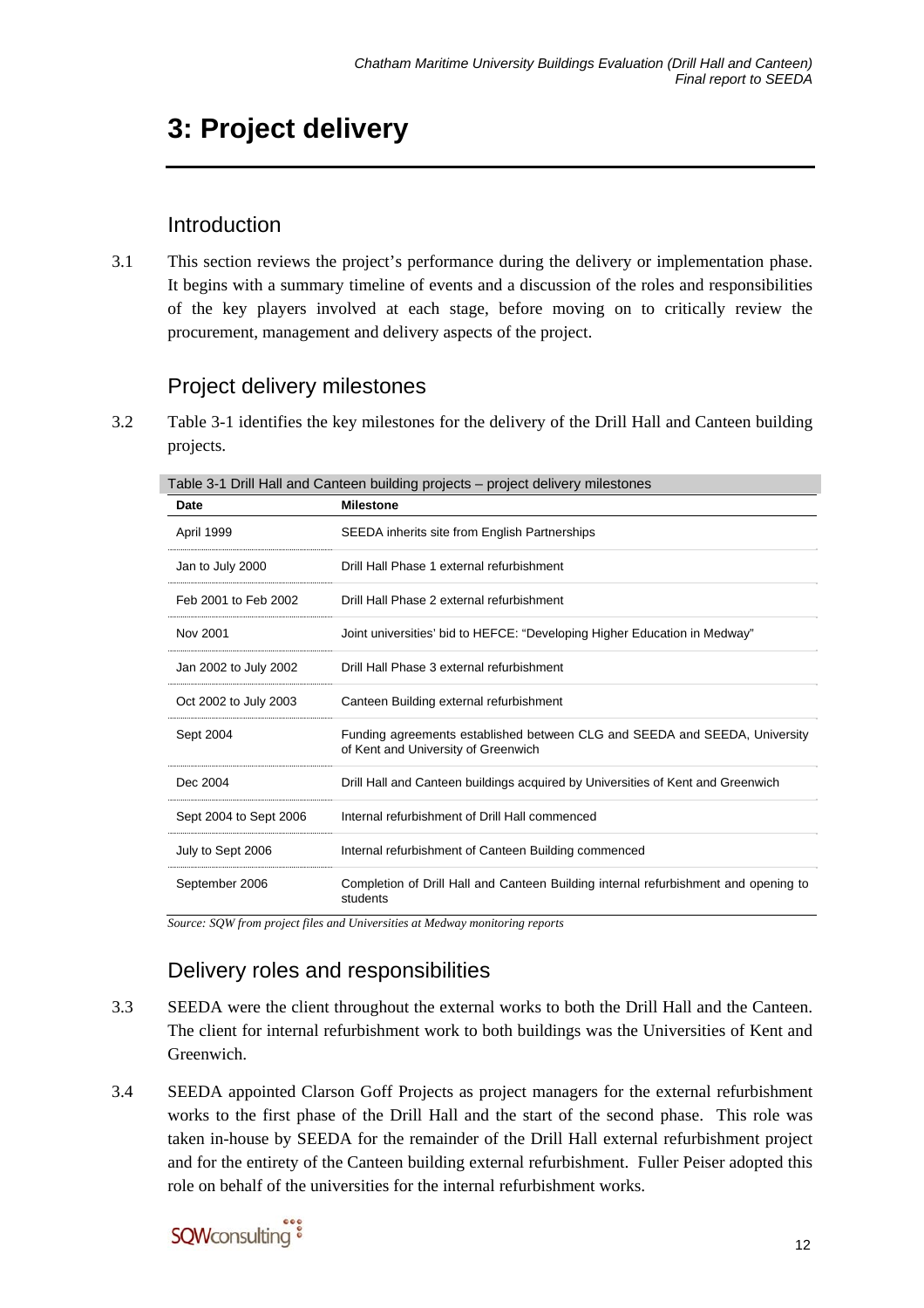- 3.5 The design team for Phase 1 of the Drill Hall works was led by Campbell Reith Hill Consulting engineers and included EC Harris (quantity surveyors) and Watson Grey (architects). The build contractors for this phase were Bovis Leillot.
- 3.6 The design team for Phases 2 and 3 of the Drill Hall works was led by TPS Consult (engineers and architects) and included MDA Group (quantity surveyors) and Schah International (planning supervisor). The build contractors for Phases 2 and 3 were R J Barwick and Neillcot Special Works respectively.
- 3.7 The design team for the canteen external works was led by Robert West Consulting (engineers and architects) and also included the Allen Dadswell partnership (quantity surveyors). The build contractors for this phase were Neillcot Special Works.

### Procurement

#### *Drill Hall external refurbishment Phase 1*

- 3.8 SEEDA inherited the Chatham Maritime estate from English Partnerships at the same time as being established as a Regional Development Agency, so inevitably it was still in the process of developing its projects and programmes. Several listed buildings, including the Drill Hall and Canteen, emerged as urgent priorities for the reasons explained in Section 2. In order to expedite the initial design phase of the Drill Hall project, Campbell Reith (CR) were appointed as lead design team consultants as an extension of an existing contract held with SEEDA, under which CR had been carrying out site appraisals across the Chatham Maritime estate.
- 3.9 CR assembled the design team based on existing contacts. This was important for two reasons:
	- As consulting engineers, CR were taking on more risk than would be usual (design teams are usually led by architectural practices), so it was important that they had a team that they knew they could rely on based on previous experience;
	- Due to the project's tight timeframe, it was important to assemble a team that were already familiar with one another and could therefore 'hit the ground running'.
- 3.10 Although the design team was not competitively tendered, as would be normal practice, the procurement method adopted appears to have been the most appropriate under the circumstances in order to ensure SEEDA received the best possible value given the need to get the project underway quickly. It should also be noted that as existing Framework Contract consultants, CR's fee rates had previously been agreed through a competitive tendering process.
- 3.11 Similarly, at the time the project was being setup, SEEDA did not have sufficient in-house project management resources to oversee the project, meaning that this role was outsourced to a project management consultancy. In order to meet the tight timescales, Clarson Goff Projects (CGP), with whom SEEDA had an existing working relationship, were appointed to manage the first phase of the Drill Hall project. Although not awarded through a competitive tendering process, the fee rates used were those agreed through a competitively tendered

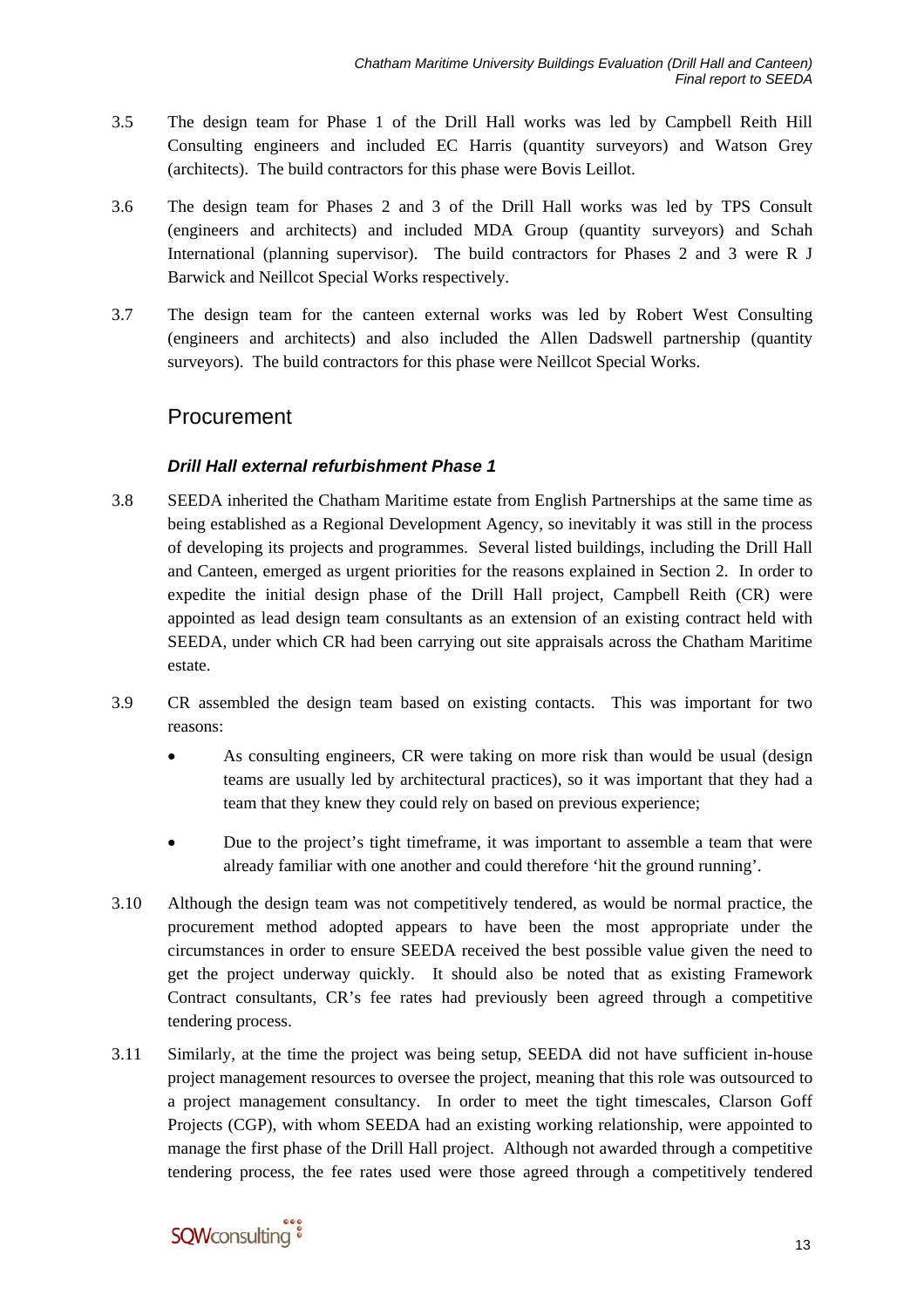panel appointment. Clarson Goff continued in this role until the beginning of the second phase of the Drill Hall project, by which time SEEDA had developed its own project management capacity and was able to bring this work in house.

3.12 In line with best practice the design team oversaw a full competitive tendering process for the selection of the contractor for the Phase 1 works to the Drill Hall. Bovis Leillot was selected from a shortlist of six tenderers.

#### *Drill Hall external refurbishment Phases 2 and 3*

- 3.13 Clarson Goff's outsourced project management role was maintained from the Phase 1 works and they were able to oversee a full competitive tendering process for the appointment of a design team for Phase 2 of the Drill Hall external refurbishment works, before handing over project management responsibilities to SEEDA who then managed the majority of the second phase and all of Phase 3. TPS Consult were appointed to lead the design team from a shortlist of three tenderers as they offered the best value for money.
- 3.14 Again in line with best practice, the design team oversaw a full competitive tendering process for the selection of the contractor for the Phase 2 and Phase 3 works. RJ Barwick & Sons were selected for Phase 2, following interview from a shortlist of six tenderers. Neillcot Special Projects Limited were selected to undertake Phase 3 as they were deemed to offer the best value to SEEDA.

#### *Canteen external refurbishment*

- 3.15 By 2002, when SEEDA were in a position to begin design work on the external refurbishment of the Canteen building, they now had the in-house capacity to manage this work themselves and undertake a full competitive tendering process. This procurement process resulted in the appointment of a design team led by Robert West Consulting (RWC).
- 3.16 RWC conducted a competitive tendering process to select a contractor to undertake the works to the Canteen building. Six tenderers were sought and six received. Initially R Durtnell  $\&$ Sons was the preferred tenderer, but subsequently negotiations broke down, reportedly due to their refusal to take the risk on all asbestos found in the building. The result was that Neillcot Special Projects, one of the other tenderers, was appointed.

#### *Drill Hall and Canteen buildings internal refurbishment*

- 3.17 Although SEEDA was a key funder for the Universities at Medway project, and was also the Accountable Body for CLG funding, in this stage SEEDA was no longer the 'client body' with responsibility for managing the works to be undertaken. Fuller Peiser (now AtisReal) was appointed by the Universities of Kent and Greenwich as project managers for the overall project and to provide planning and property advice.
- 3.18 Fuller Peiser's appointment was by way of a competitively tendered exercise advertised in the Official Journal of the European Union (OJEU). Fuller Peiser then conducted an OJEU process to appoint a design team for the internal refurbishments led by RJJM Architects.

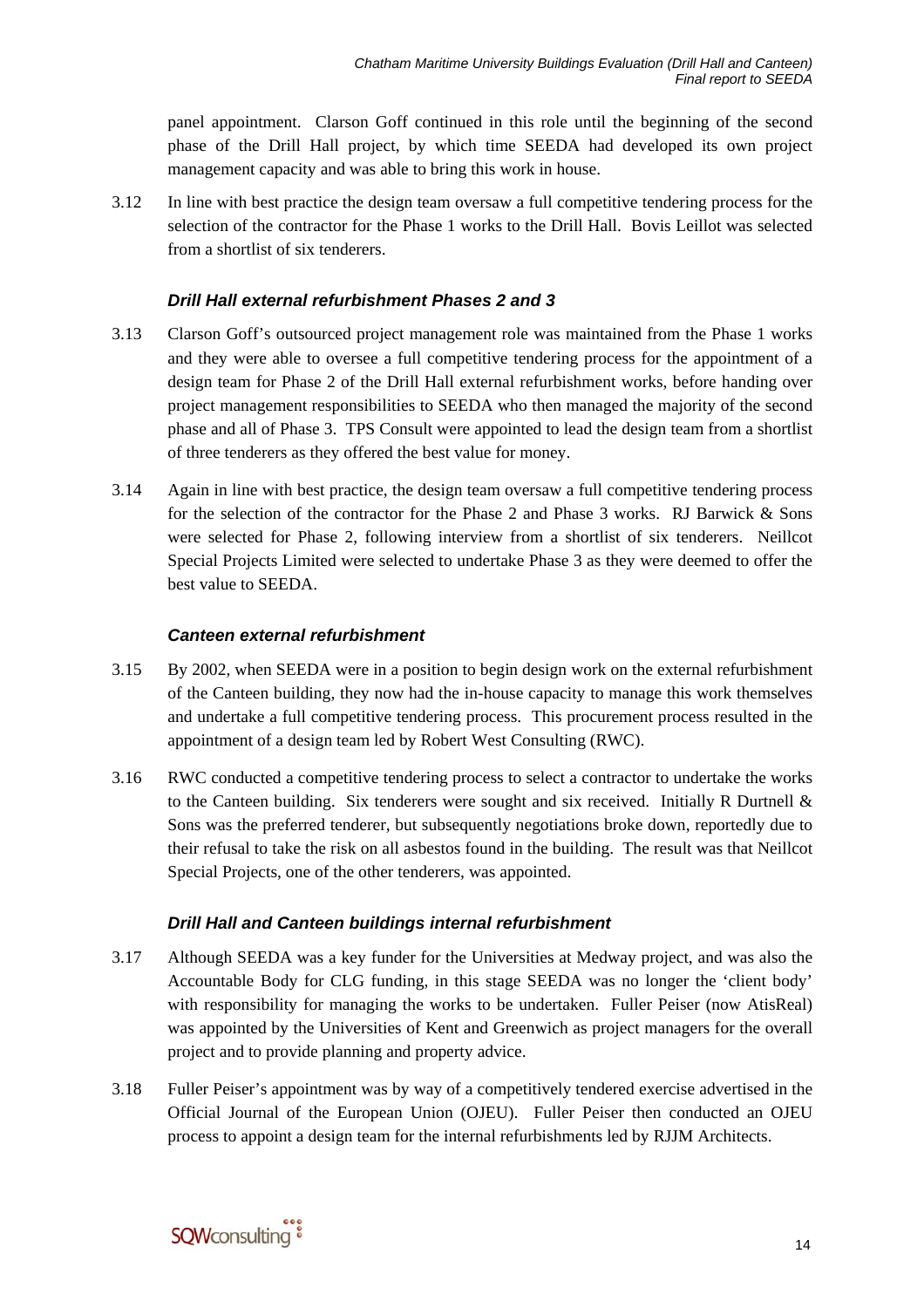#### *Conclusions on project procurement performance*

- 3.19 It is evident that throughout the various phases of the project, in line with best practice, competitive tendering processes were conducted to maximise the value for money to the public sector. These processes were overseen by appropriately qualified personnel and are well documented in SEEDA's archives where there are copies of key documents such as tender reports and financial vetting results.
- 3.20 The only aspect of the procurement *process* which fell short of best practice was the appointment of the project management and design team for Phase 1 of the Drill Hall works. As outlined above, this was as a result of the circumstances that existed in autumn 1999 and the need to commence the project as soon as possible. A full tendering process would have delayed the project (a key issue for SEEDA given the need to commence refurbishment works) and cost money in itself. It is unlikely to have resulted in significant, if any, cost savings to SEEDA, as the fee rate used originated from competitively tendered Framework agreements.

#### Management

- 3.21 The general feedback from all parties consulted was that all phases of the project had been well managed by SEEDA and/or the consultant team. The following examples of good practice were evident:
	- Whilst having clear objectives in mind and going out to tender with well defined brief, SEEDA were open to working with consultants and contractors to refine briefs and designs. An audit trail of 'Change Control' paperwork demonstrated how variations in the scopes of works were effectively managed;
	- Regular, joined up meetings were held at the necessary levels, i.e. on site, design and project management team and at SEEDA Board level;
	- Regular financial reports were produced so that expenditure was monitored and cost over-runs avoided;
	- Having SEEDA based virtually on site and within close walking distance enabled *ad hoc* meetings to be held if any unexpected issues arose.
- 3.22 There was some feedback from consultees that adopting an outsourced (London based) project management team for the initial Drill Hall phase was not ideal, as it effectively added another layer to decision making that had to be kept up to speed with events onsite. However, as with the overall approach to the initial phases, this was probably the best solution given the circumstances, as at this point in time SEEDA had numerous projects that were commencing and had itself only recently been established. There were therefore limited internal project management resources available. As the overall project progressed, SEEDA were able to take back full project management control in-house and did so effectively.

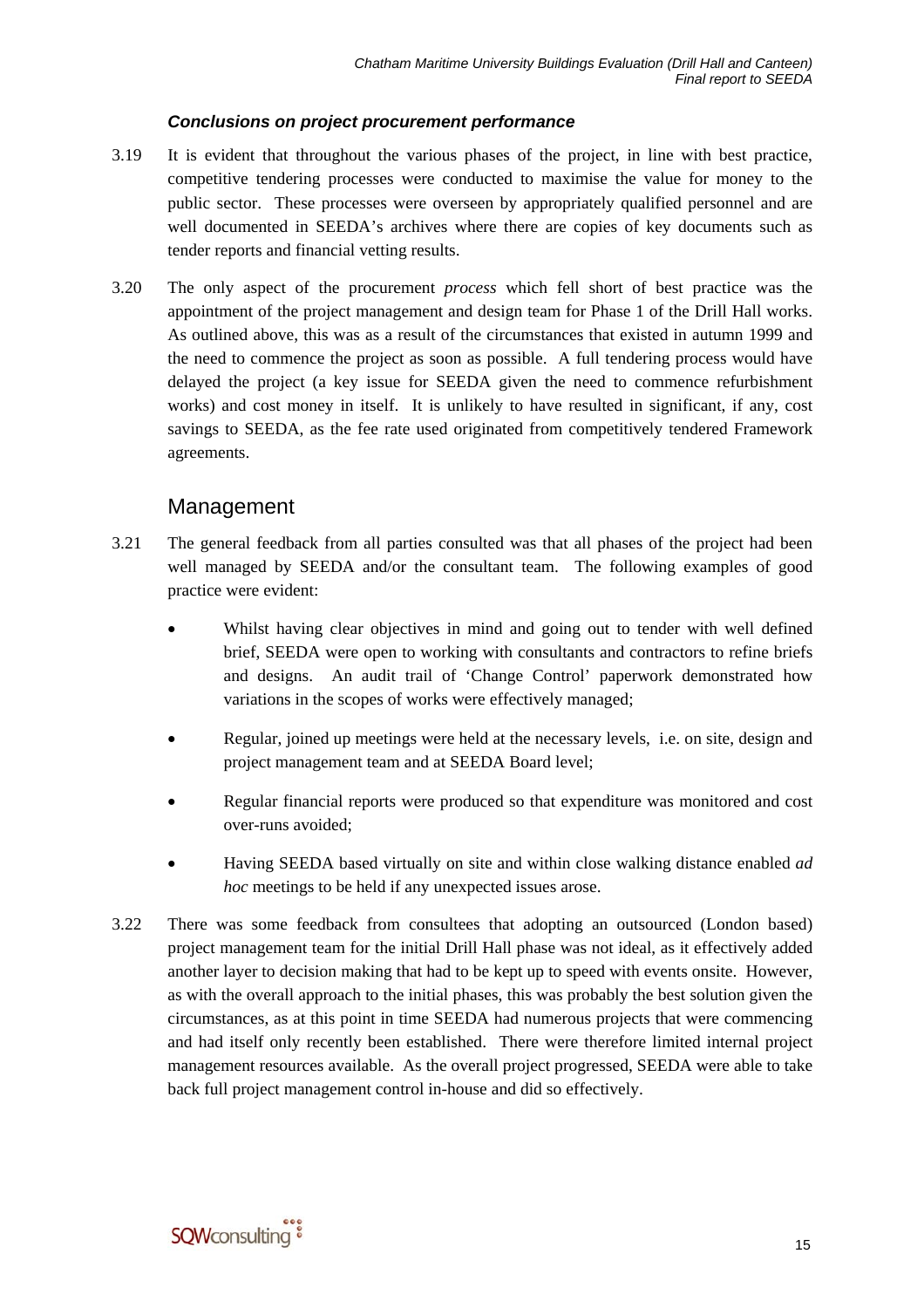### **Delivery**

3.23 The following sub-sections outline some of the delivery challenges faced by the project.

#### *Overall phasing approach*

- 3.24 For the reasons explained in Section 2, the external refurbishment works were approached in four phases (three for the Drill Hall and one for the Canteen). It seems reasonable to assume that tackling the Drill Hall as a single phase would have been more efficient in financial and programme terms. However, as we make clear in Section 2, the limited availability of funding meant that it was not possible to commit to a single phase.
- 3.25 While ultimate costs were probably higher than would have been the case with a single phase, some of those we consulted commented that the phased approach brought several advantages:
	- The smaller scale enabled a project to be designed and progress made relatively quickly. Tackling the whole project at the start of 'Phase 1' would have led to delays in starting on site;
	- SEEDA's exposure to risks was reduced, because if funding priorities were changed SEEDA was not committed to finishing a large project that was only partly delivered;
	- In some cases the type of work undertaken in the various phases varied, such that there were not significant inefficiencies in tackling it separately. For example, the slate roof restored under Phase 2 of the Drill hall was very different to the type of roof delivered under Phase 3;
	- As the end use was unknown, the gradual approach to the refurbishment helped to reduce abortive works, particularly with respect to the Canteen building where the universities were able to have an input into design.

#### *Uncertainty over end use and abortive work*

- 3.26 Throughout the project the end use was not known and several ideas were floated (see Section 2) making it difficult to tailor the refurbishment works to suit the buildings' end use.
- 3.27 Inevitably, therefore, there was a degree of abortive work. This was more of an issue in the Drill Hall where some walls were restored as part of the external refurbishment that were subsequently removed or heavily altered by the universities, and windows that were replaced under the Phase 1 works were replaced again by the universities as they were judged to be of insufficient quality.
- 3.28 Abortive work was much less of an issue for the external refurbishment of the Canteen building because the universities, which were at an advanced stage of negotiations with SEEDA by this point, were able to have some input into the works.
- 3.29 If an end user had committed to occupation from the outset and been prepared to invest alongside SEEDA in the works, feedback suggests that SEEDA could have delivered some of the works to a higher level of quality. This would have avoided the replacement of the

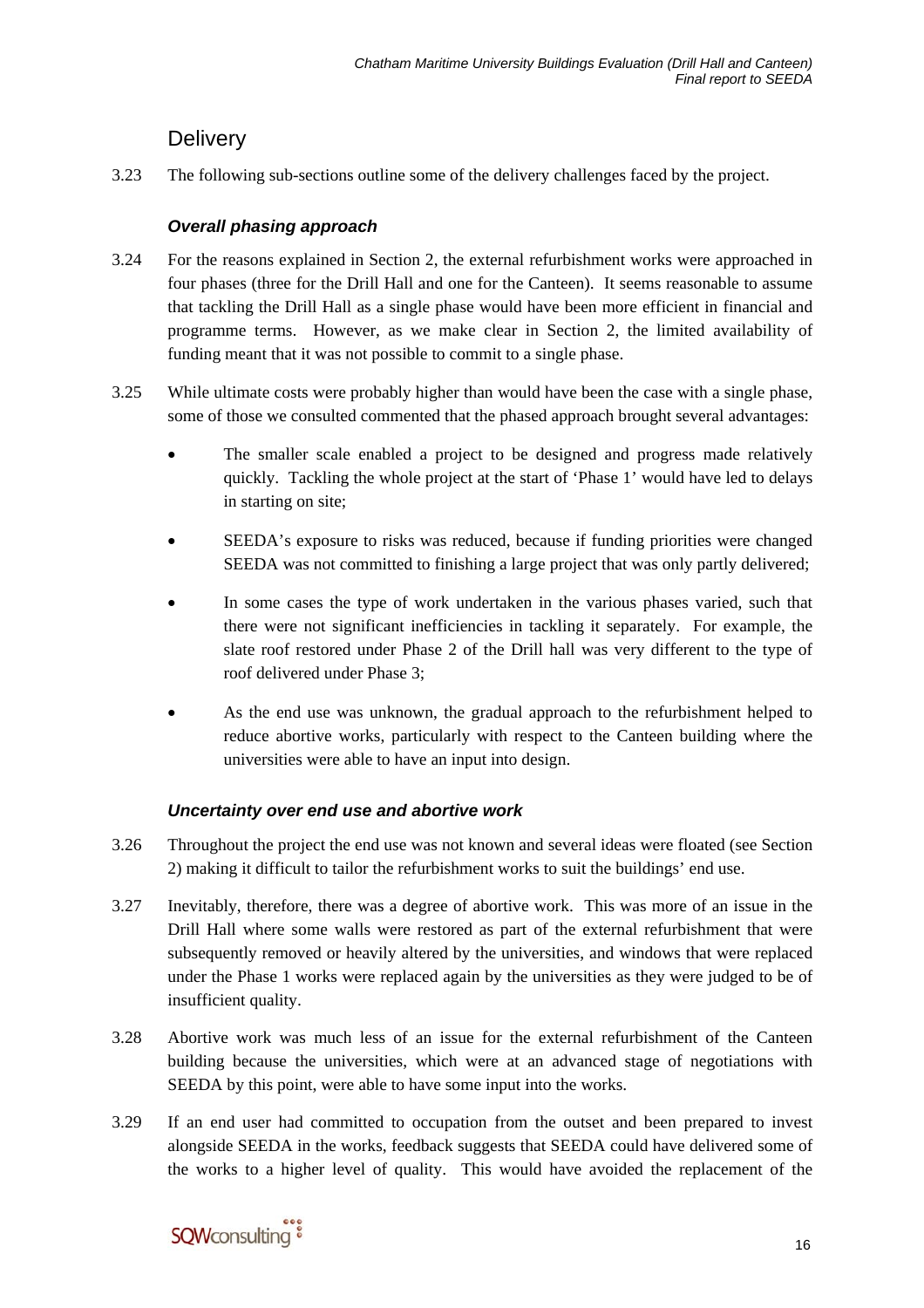windows outlined above. Once again, however, it is clear that a) no end user was forthcoming within an acceptable timescale for SEEDA, given its planning obligations and b) SEEDA worked hard to both manage budgets and maintain an acceptable standard of quality at each phase of the work. It should also be recognised that the local planning authority were satisfied with the works carried out. As Grade II Listed buildings, there was more detailed scrutiny of the works and materials by the local planning authority than would ordinarily be the case.

#### *Drill Hall external refurbishment Phase 1*

3.30 The time pressures affecting Phase 1 of the project have been well documented above. These meant that Bovis Leillot had to undertake external works under poor conditions throughout the winter months which would have ordinarily been tackled during the summer months. This made the work more difficult and less efficient than usual, although not to any significant extent in terms of budget or timescale.

#### *Drill Hall external refurbishment Phases 2 and 3*

- 3.31 Contractors W J Barwick & Son experienced some difficulty in obtaining bricklayers with the necessary experience to carry out works to historic buildings. This is an ongoing problem for developers, as the construction workforce is largely targeted at new build projects. This delayed Phases 2 and 3 of the project slightly, but did not lead to cost overruns as the contractor was working under a fixed price contract.
- 3.32 SEEDA learnt from this experience and subsequent projects have made it clear in the tender documentation that specialist labourers are required for projects of this kind.

#### *Canteen internal refurbishment*

3.33 Feedback from the universities and their consultant team has suggested that there were some delays to the programme due to protracted negotiations relating to the various legal agreements and approval processes that had to be pursued. Contributing to the delays was the number of HE institutions involved, the complex cocktail of public sector funding, and the fact that ODPM/CLG's funding was essentially the first Growth Area Fund project of its kind – and thus at the forefront of developing satisfactory legal agreements.

#### *Other delivery challenges*

3.34 ODPM/CLG's requirement for SEEDA to act as the Accountable Body inevitably added another layer of administration and monitoring, and this also came in for criticism by some consultees. However, it was not a SEEDA-instigated measure. On the positive side, we note that the annual monitoring reports prepared by SEEDA to monitor SEEDA and CLG expenditure and outputs were an effective project control mechanism. We were particularly impressed by the way in which these documents incorporated a wide range of information on milestones, expenditure against target, outputs against target and certain outcome measures (student numbers).

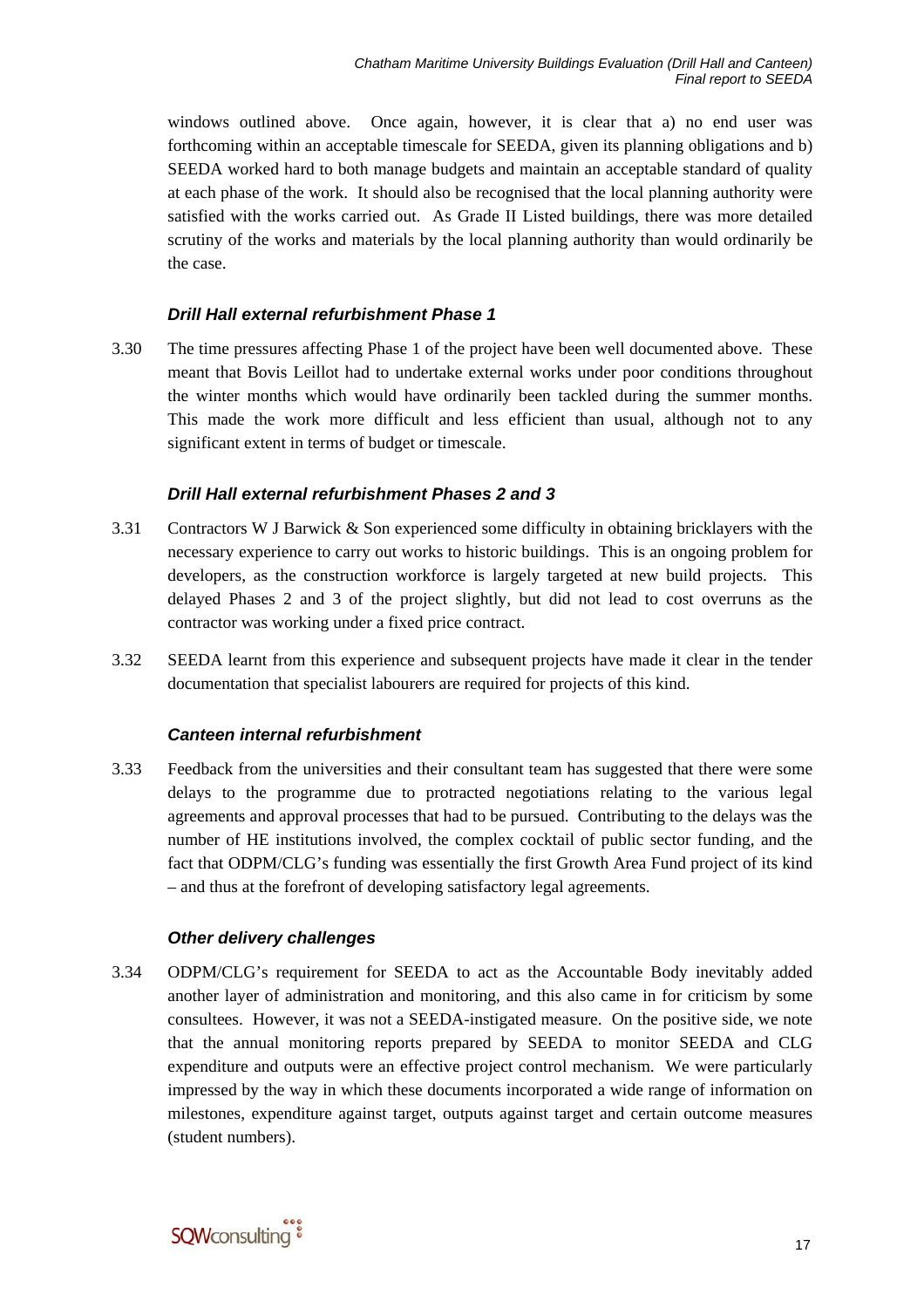3.35 An aspect of the delay from which lessons could, perhaps, be learned by Government was the difference of opinion between SEEDA and the universities regarding the price to be paid to acquire the Drill Hall and Canteen buildings. Understandably, SEEDA, having invested over £3m in their external refurbishment, felt obliged to recover as much of the building's value as possible. Equally understandable was the universities' position that the land was effectively passing from one public sector body to another. In the end, the Growth Areas Funding provided by CLG was used to fund the universities' acquisition costs and enable SEEDA to take a receipt for the buildings. It is worth noting that the issues of formal land sales and acquisitions between public bodies versus other mechanisms of brokering such deals is a much wider one, and ultimately a matter for Whitehall departments and HM Treasury. Under the circumstances, we note that SEEDA did the best it could to meet its own obligations to provide best value for money to the public purse in difficult circumstances and with little precedent for such a transfer.

#### *Dissemination*

3.36 We found no evidence of termination meetings being held on a structured or formal basis at the end of the various stages of the project. From SEEDA's point of view this may be due to the fact that the project was effectively ongoing via different phases, and that there were no pauses at which such meeting could logically occur. However, we believe that, as a result, opportunities to debate project performance and learn and disseminate lessons were not maximised. That said, the projects have attracted considerable praise for their design, and have been nominated for several design awards including the recent success in the 'building renovation' category at the Kent Design Awards. These nominations and awards have helped to raise the project's profile and to enhance its reputation as an exemplar for the re-use of historic buildings for public service delivery.

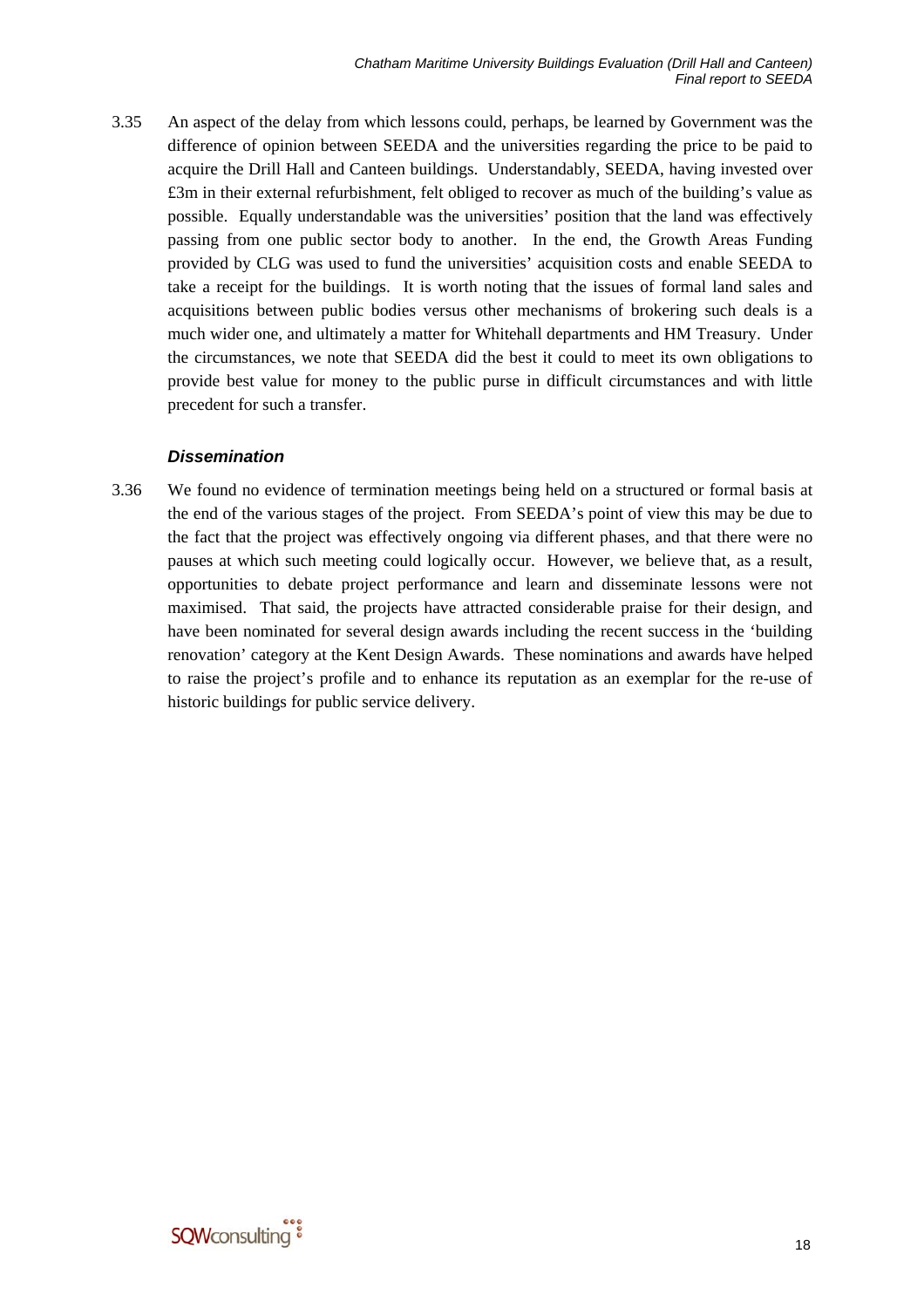## <span id="page-26-0"></span>**4: Project expenditure and outputs**

### Introduction

4.1 This section sets out the expenditure and outputs associated with the Drill Hall and Canteen building projects, as well as putting these in the context of the wider Universities at Medway project. In addition to the gross outputs associated with the projects, we assess the projects' additionality and use this to generate estimates of net outputs in line with the requirements of the RDA Impact Evaluation Framework.

### Project expenditure and leverage

4.2 [Table 4-1](#page-26-1) sets out the estimated total public sector expenditure associated with the different phases of the Drill Hall and Canteen building projects and the costs known to have been incurred directly by SEEDA. These costs are in nominal/current prices (cash costs) and **exclude contributions by SEEDA and CLG towards other parts of the Universities at Medway project.** Thus, in the case of SEEDA's funding, we have excluded contributions towards the construction of a Lift building (to link upper and lower Pembroke), the link road, the refurbishment of the Nelson building and a contribution to professional fees in the wider Universities at Medway project.

<span id="page-26-1"></span>

| Table 4-1 Public sector and SEEDA expenditure on the Drill Hall and Canteen projects                                                    |                                                     |                            |  |  |
|-----------------------------------------------------------------------------------------------------------------------------------------|-----------------------------------------------------|----------------------------|--|--|
| <b>Building/Phase</b>                                                                                                                   | <b>Estimated total cost to</b><br>the public sector | <b>Total cost to SEEDA</b> |  |  |
| <b>DRILL HALL</b>                                                                                                                       |                                                     |                            |  |  |
| <b>Gross expenditure</b>                                                                                                                |                                                     |                            |  |  |
| External refurbishment - Phases I and II                                                                                                | 2,560,128                                           | 2,560,128                  |  |  |
| External refurbishment - Phase III                                                                                                      | 701,806                                             | 701,806                    |  |  |
| Acquisition cost to universities                                                                                                        | 1,229,000                                           |                            |  |  |
| Internal refurbishment                                                                                                                  | 13,513,000*                                         |                            |  |  |
| Sub-total, gross Drill Hall costs                                                                                                       | 18,000,934                                          | 3,261,934                  |  |  |
| <b>CANTEEN</b>                                                                                                                          |                                                     |                            |  |  |
| External refurbishment                                                                                                                  | 1,449,702                                           | 1,449,702                  |  |  |
| Acquisition cost to universities                                                                                                        | 600,000                                             |                            |  |  |
| Internal refurbishment                                                                                                                  | 5,710,000**                                         | 5,710,000**                |  |  |
| Sub-total, gross Canteen costs                                                                                                          | 7,759,702                                           | 7,159,702                  |  |  |
| Gross total cost, both projects                                                                                                         | 25,760,636                                          | 10,421,636                 |  |  |
| Net cost to the public sector as a whole                                                                                                | 25,760,636                                          |                            |  |  |
| Income to SEEDA from transfer of properties to universities                                                                             |                                                     | 1,829,000                  |  |  |
| Net cost to SEEDA for these two projects                                                                                                |                                                     | 8,592,636                  |  |  |
| Notes: * estimate in CLG/SEEDA funding agreement; ** from Universities at Medway Project - Annual<br>Report, 3 <sup>rd</sup> April 2007 |                                                     |                            |  |  |

*Source: SQW from SEEDA monitoring data and sources identified in notes above* 

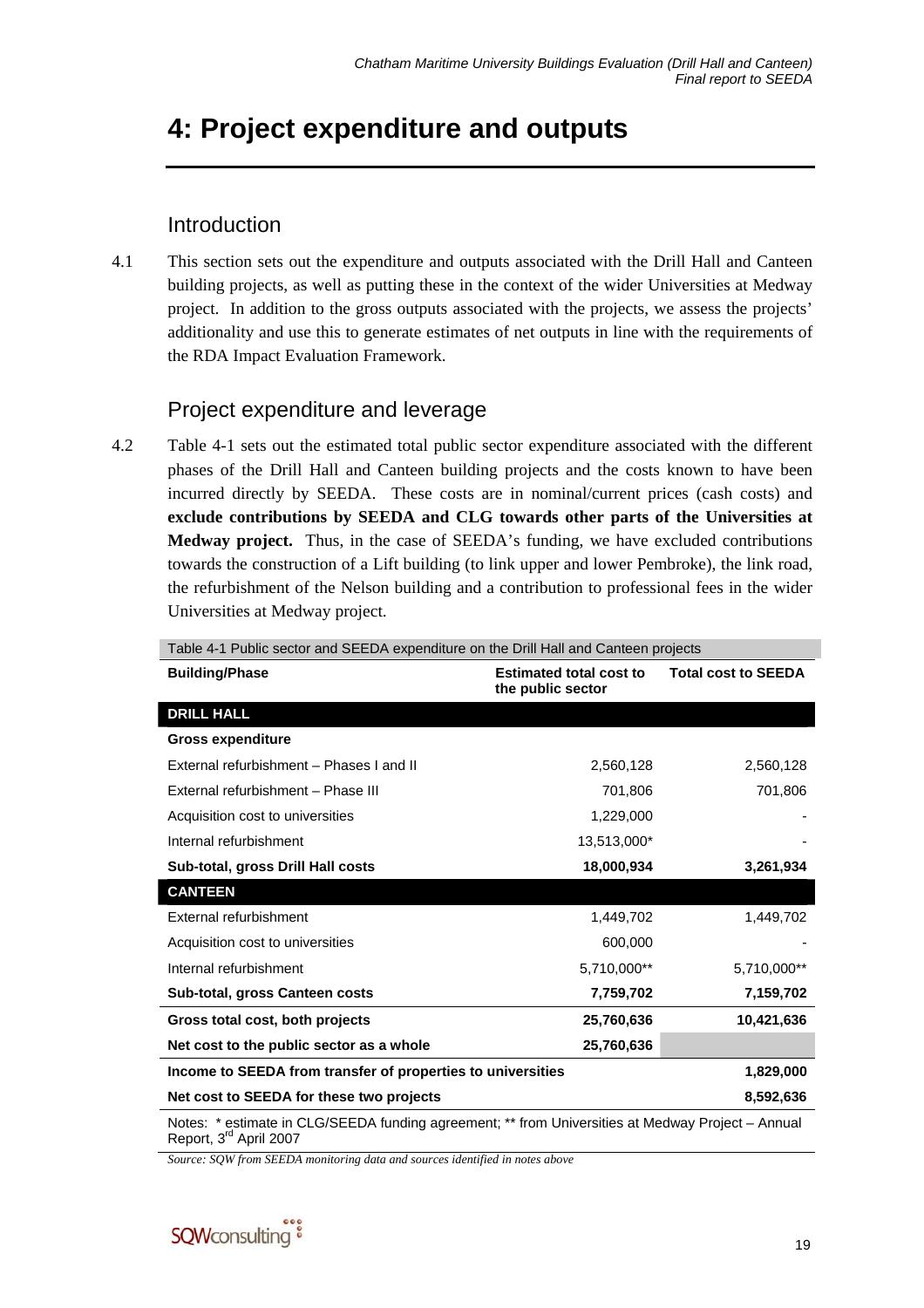- 4.3 The cocktail of funding for the wider £47.56 million Universities at Medway project was a complex one, and taken together with SEEDA's initial investment on the external refurbishment represented a £52.27 million initiative. Although the whole package of expenditure is not the subject of this evaluation, [Table 4-2](#page-27-0) presents it to demonstrate two important points: first, that SEEDA's contribution to the overall Universities at Medway initiative (at 25% of total costs) was significant; second, that the Drill Hall and Canteen expenditure amounted to 49% of total Universities at Medway project costs.
- <span id="page-27-0"></span>4.4 There is no doubt that SEEDA played a critical role in securing resources for re-use of these historic buildings, when their higher cost was clearly less attractive than new build to the universities. We return to this point under Strategic Added Value in Section 5.

| SEEDA's contribution in context                                                                           |         |      |
|-----------------------------------------------------------------------------------------------------------|---------|------|
| Source of funding                                                                                         |         | %    |
| <b>SEEDA external refurbishment costs</b>                                                                 | £4.71m  | 9%   |
| SEEDA contribution to U@M project (including other U@M<br>projects in addition to Drill Hall and Canteen) | £8.61m  | 16%  |
| <b>Total SEEDA contribution:</b>                                                                          | £13.32m | 25%  |
| CLG                                                                                                       | £15.00m | 29%  |
| <b>HEFCE</b>                                                                                              | £3.95m  | 7%   |
| Mid Kent College                                                                                          | £2.50m  | 5%   |
| Medway Council                                                                                            | £2.50m  | 5%   |
| University of Kent                                                                                        | £15.00m | 29%  |
| Total                                                                                                     | £52.27m | 100% |
| Drill Hall and Canteen Buildings as % of total cost                                                       | £25.76m | 49%  |

Table 4-2 Universities at Medway including external refurbishment of Drill Hall and Canteen Buildings: SEEDA's contribution in context

*Source: SQW from University of Kent, cash flow forecast Version 4a, July 2004* 

4.5 Our final analysis of expenditure patterns relates to leverage. There was no private sector expenditure associated with the Drill Hall or Canteen building projects (for the reasons explained in Section 2), or the wider Universities at Medway project. We have calculated two ratios of SEEDA to other public sector funding: one which is confined to the Drill Hall and Canteen projects; and one which (for contextual purposes only) relates to the wider Universities at Medway project. These are presented in [Table 4-3](#page-27-1) below.

<span id="page-27-1"></span>

| Table 4-3 Leverage ratio - SEEDA: other public expenditure |                                           |                           |  |  |
|------------------------------------------------------------|-------------------------------------------|---------------------------|--|--|
|                                                            | Drill Hall and<br>Canteen project<br>only | Universities at<br>Medway |  |  |
| Ratio of SEEDA: other public expenditure (gross cost)      | 1:1.47                                    | 1:2.92                    |  |  |
| Leverage ratio calculation                                 | $(25.76 - 10.42)$                         | $(52.27 - 13.32)$         |  |  |
|                                                            | 10.42                                     | 13.32                     |  |  |

*Source: SQW* 

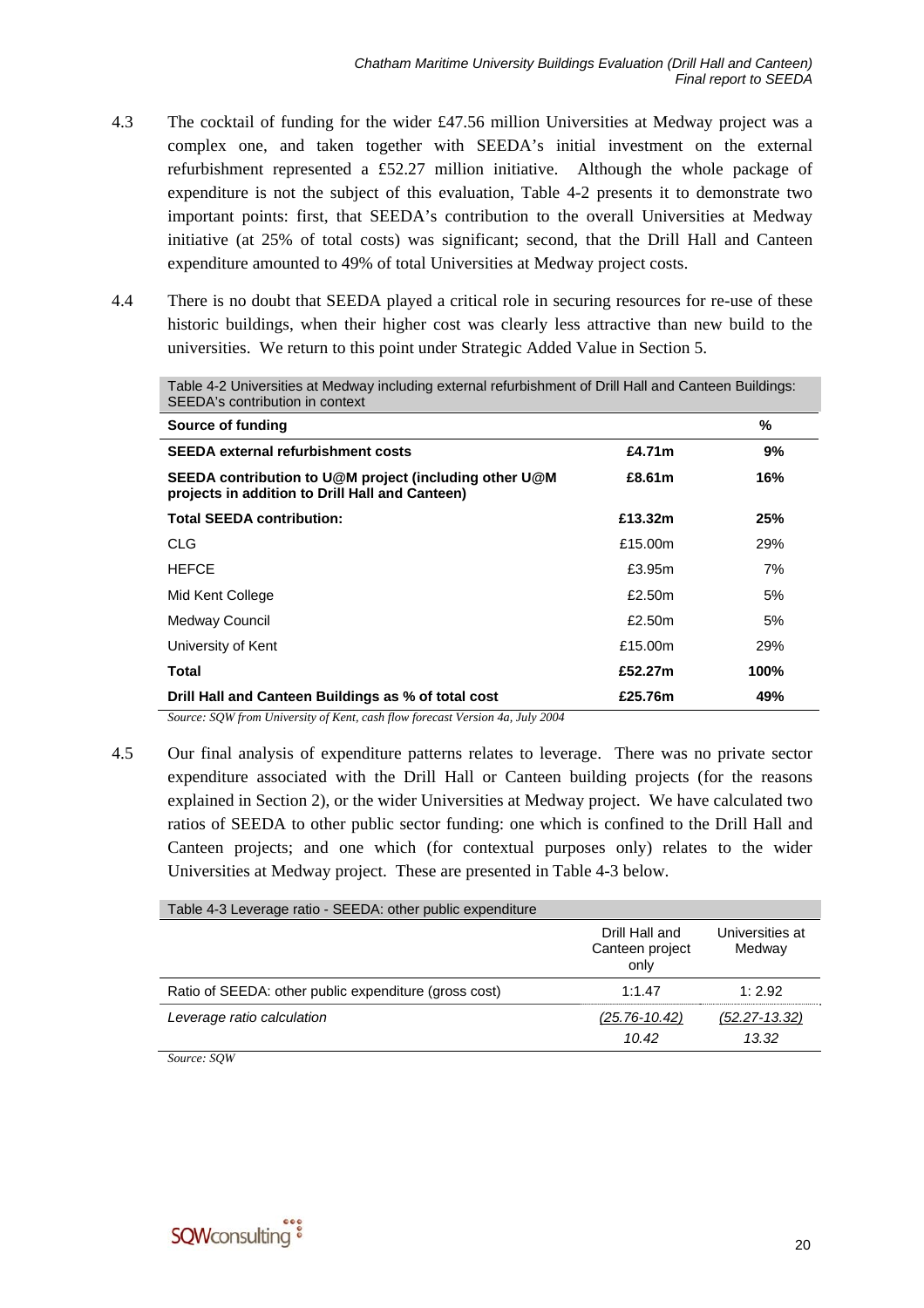### <span id="page-28-0"></span>Gross outputs

#### *Current use*

- 4.6 The Drill Hall and Canteen buildings form a key part of the overall shared campus project, the first "multiversity" of its kind in England and hence provide a useful demonstration resource for other shared campus HE projects. The Drill Hall building is now used as a library for the Universities at Medway, and is a shared resource for the University of Greenwich, the University of Kent, Canterbury Christ Church University and Mid-Kent College. In addition to the library, the building houses an advanced learning centre with seminar and meeting rooms, the LearnHigher Training room, exhibition space, lecture, video-conferencing and IT areas, library staff offices, two helpdesks (IT and study skills) and a café. Facilities include 370 study spaces with computer access, 400 open study spaces and a library of over 100,000 books<sup>[3](#page-28-0)</sup>. The building is also used as a community resource (e.g. the reading area and the PC terminals), and there is reportedly growing interest from the local community in using it. In terms of statistics, the academic year August 2006 to July 2007 saw 318,247 gate entries to the Drill Hall and 118,202 books issued.
- 4.7 The Canteen (now known by the Universities as the Pilkington Building) is currently used as a student restaurant facility (with capacity for around 80 people) and also houses the Universities at Medway Students' Association (UMSA). It has nine seminar rooms (with total capacity<sup>[4](#page-28-0)</sup> for 377 people), a lecture theatre (capacity 170 people), and a large hall ('open space', capacity 300 people) which is currently used for a wide range of activities, such as Freshers' Fair, larger seminars, parties and exams.
- 4.8 The Pilkington Building's UMSA offices are located on the ground floor, including: the Student Activities Centre, Student Advice Centre and Jobshop (as well as Executive Officers desks, Finance Department and Reception).
- 4.9 Both buildings were only recently brought into use (September 2006) and hence their utilisation is expected to develop further in time. Notably, this academic year (2007/08) is the first year that all institutions have had their full complement of students.

#### *Quantitative outputs*

4.10 The project to develop the Drill Hall and Canteen buildings should be viewed primarily as Higher Education projects, but their only direct outputs are in the form of brownfield land reclaimed, additional floorspace and staff numbers. The projects have made a valuable contribution to the increase in student numbers on the Medway campus, and these benefits are treated as indirect outputs within the context of the Universities at Medway project as a whole.

 <sup>4</sup> seminar rooms @ 44 people; 2 rooms @ 24 people; 1 room @ 26 people; 1 room @ 30 people; 1 room @ 76 + 27 people (can be split)



l <sup>3</sup> <http://www.communities.gov.uk/thamesgateway/overview/northkent/medway/universities/> <sup>4</sup>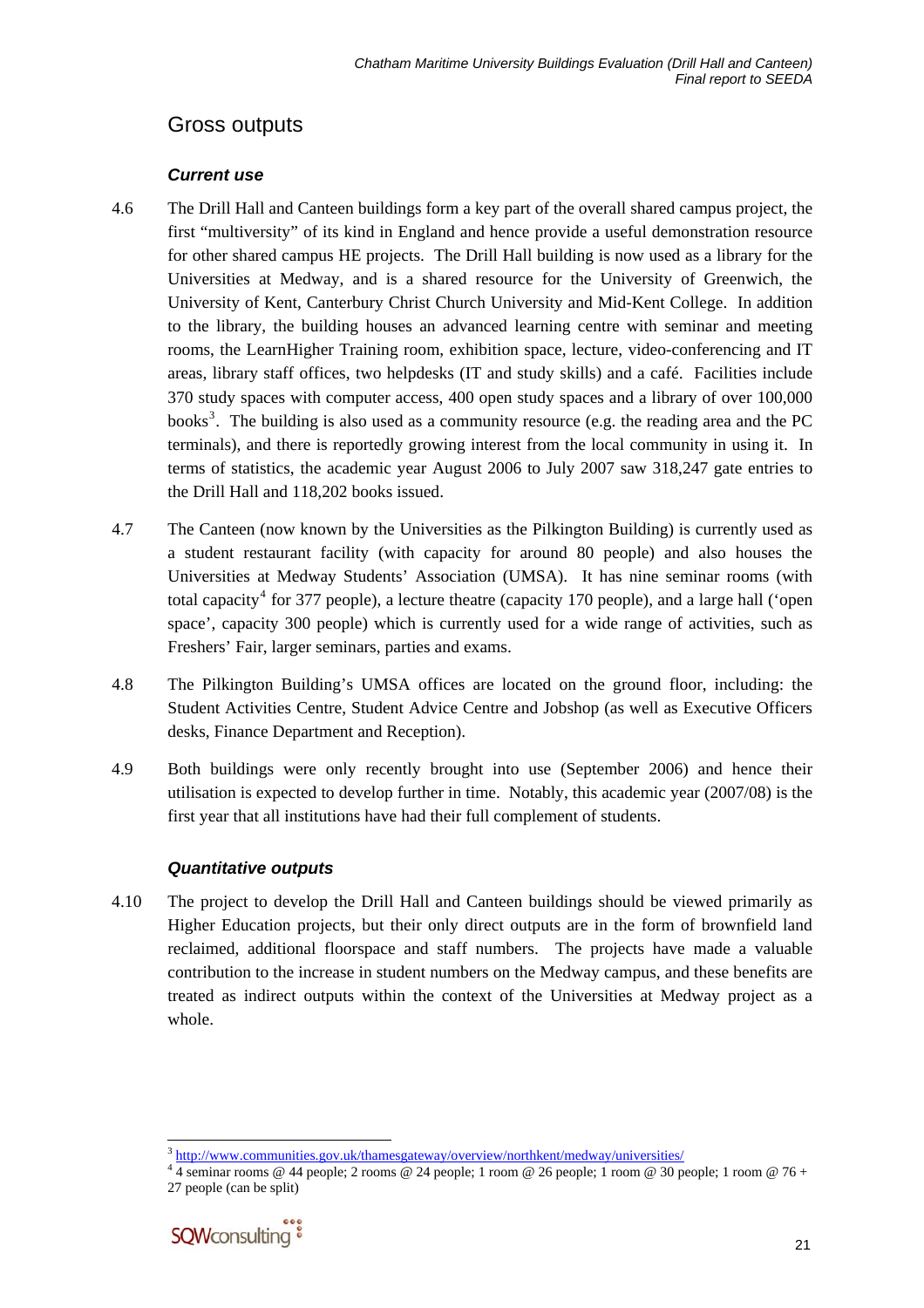#### *Direct outputs*

- <span id="page-29-0"></span>4.11 The direct outputs which can be quantified specifically for these two projects are:
	- Floorspace (sq. m);
	- Brownfield land reclaimed (hectares);
	- Employment created (FTEs).
- 4.12 The last two of these are SEEDA Tier 3 Core outputs.
- 4.13 Although not a formal Tier 3 output, the quantum of floorspace provides valuable context. The Drill Hall consists of approximately 6,000 sq. m of accommodation (the majority at ground floor level), and the Canteen building is approximately 2,600 sq. m.
- 4.14 In terms of staff numbers, 33 FTE staff<sup>[5](#page-29-0)</sup> are employed in the Drill Hall, whilst the Pilkington Building has 15 FTE staff (6 working in the UMSA offices, and 9FTEs working in the restaurant). This figure does not include ancillary staff such as cleaners etc, although it does include building-specific security staff. Not all of the jobs were new. In particular, discussions with Universities staff suggest that of the 48 FTEs, 23 were created and 25 were safeguarded (see additionality, below).
- 4.15 SEEDA has recorded the following brownfield land outputs for the two projects:

| $\bullet$ | Drill Hall Phase 1 and $2:$ | 0.33ha Derelict Land Reclaimed |
|-----------|-----------------------------|--------------------------------|
| $\bullet$ | Drill Hall New Roof:        | 0.17ha Derelict Land Reclaimed |

- Canteen : 0.42ha Brownfield land remediated or recycled
- <span id="page-29-1"></span>4.16 [Table 4-4](#page-29-1) summarises the direct Core Tier 3 outputs from the project.

| Table 4-4 Summary of direct Tier 3 outputs |                  |                                                       |                                         |  |
|--------------------------------------------|------------------|-------------------------------------------------------|-----------------------------------------|--|
| Output                                     | Code             | <b>Description</b>                                    | Number of gross outputs                 |  |
| Core 1A                                    | C <sub>1</sub> A | Number of jobs created and safeguarded                | 48 FTEs<br>(23 created; 25 safeguarded) |  |
| Core 2                                     | C2               | Hectares of brownfield land remediated or<br>recycled | 0.92ha                                  |  |

*Source: SQW (jobs) and SEEDA PMS (brownfield land)* 

#### *Indirect outputs – student numbers*

- 4.17 These two projects, in concert with the other elements of the wider Universities at Medway project, have made a significant contribution to the **growth in student numbers** at the Medway campus.
- 4.18 Originally, over the whole project period (2003-2013), FTE student numbers at the Universities at Medway Campus (both HE and FE) were expected to grow from a base of

 $\overline{\phantom{a}}$ 

<sup>&</sup>lt;sup>5</sup> Pers. comm. Drill Hall Library manager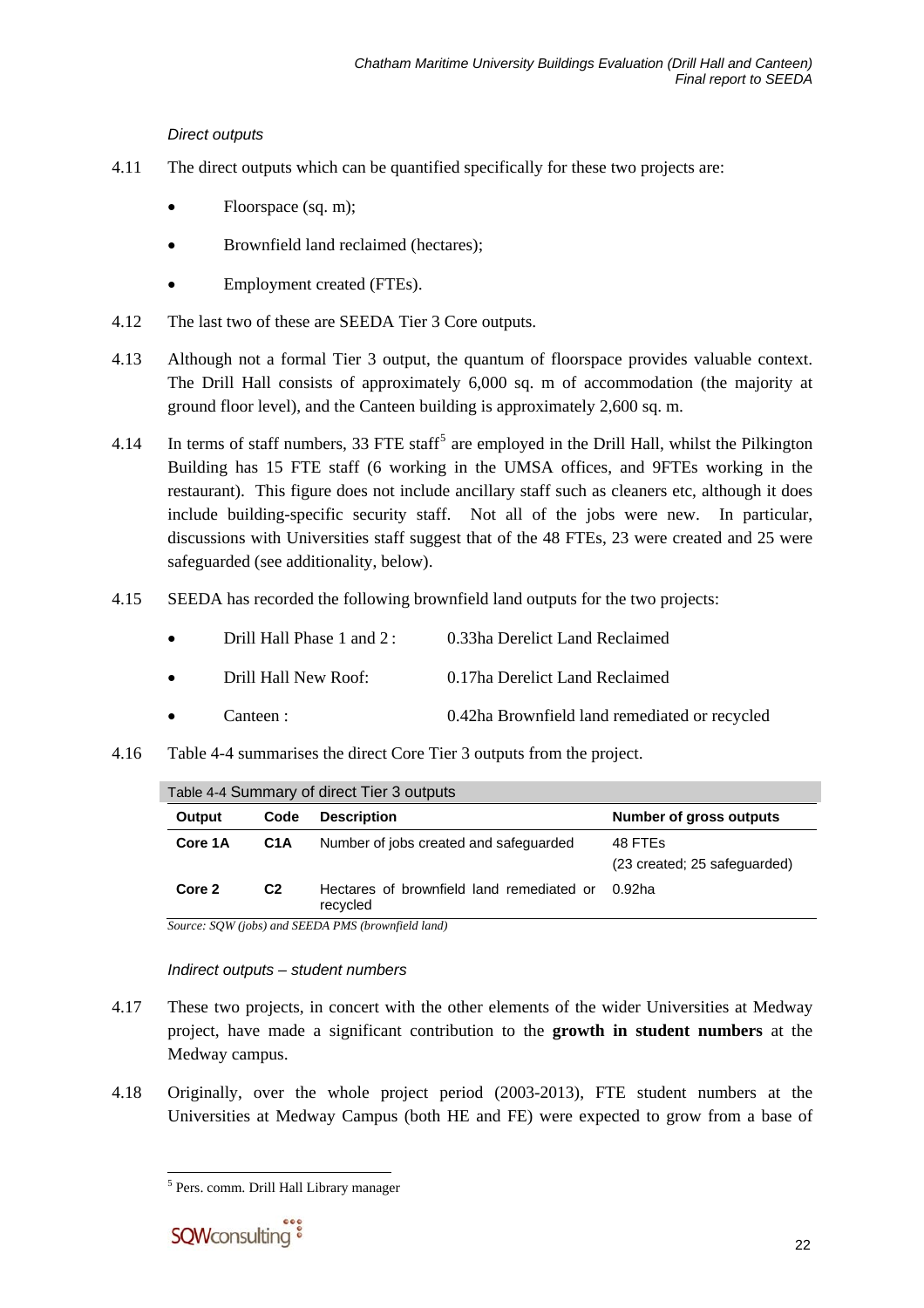2,997 to 6,352 (an increase of 3,355 or 112%). Growth has been relatively rapid, and the campus continues to develop and grow as the following statistics show:

- In 2002/03, student numbers for the three universities and Mid-Kent College at Medway were 2,997 FTE; by 2006/07, numbers had grown by 57% (1,710) to 4,707 FTE (85% of the HESA target of 5,545 FTE). The HESA target for the 2007/08 academic year is 6,083 FTE.
- Equivalent student 'headcount' figures have grown by  $82\%$  (+3,029), from 3,651 (2002/03) to 6,680 (92% of the HESA target of 7,232). The HESA target for the 2007/08 academic year is 7,791.
- 4.19 One inference that could be drawn from the difference in growth rates between FTE and headcount figures is that the Universities at Medway are performing well in terms of attracting local people, as indicated by the rapid growth in part-time students. We return to the issue of widening participation in our review of project outcomes in Section 5.
- 4.20 The overall performance of the Universities at Medway project in delivering increased student numbers is a major achievement. The salient question for this evaluation is whether it is possible to attribute any of that growth to the Drill Hall and Canteen buildings. In principle, the Drill Hall and Canteen buildings have a legitimate claim on a share of these indirect outputs, because they provided essential learning resources and other student facilities which have helped to facilitate that growth. However, in practice it is very difficult to find a sound basis for apportioning the student number outputs for these projects.
- 4.21 First, we do not believe that apportionment on the basis of actual expenditure is appropriate. The Drill Hall and Canteen building projects accounted for 49% of the expenditure, but that is widely recognised to be because of the additional cost associated with undertaking the conversion of the two buildings – new build for such facilities would have been much cheaper. Second, it might be argued that the growth in student numbers derives more from the provision of additional teaching space than from the resources in the Drill Hall and Canteen buildings, and that somehow the other activities delivered through Universities at Medway should attract a higher weight in the apportionment exercise.
- 4.22 The scope of this evaluation focused as it has been on just the Drill Hall and Canteen has not enabled a sufficiently in-depth assessment of the wider Universities at Medway project to make a reasoned argument for the apportionment of outputs. A single evaluation of all of SEEDA's support for the Universities at Medway project would be better placed to fully account for all of the benefits created by SEEDA's Universities at Medway expenditure. Such an evaluation could make a legitimate claim of having generated additional Core 3 and Supplementary 6 (student/learning) outputs.

#### *Qualitative outputs*

4.23 The restoration and end-use of the two buildings has other important benefits, including heritage conservation and higher education benefits which we describe below.

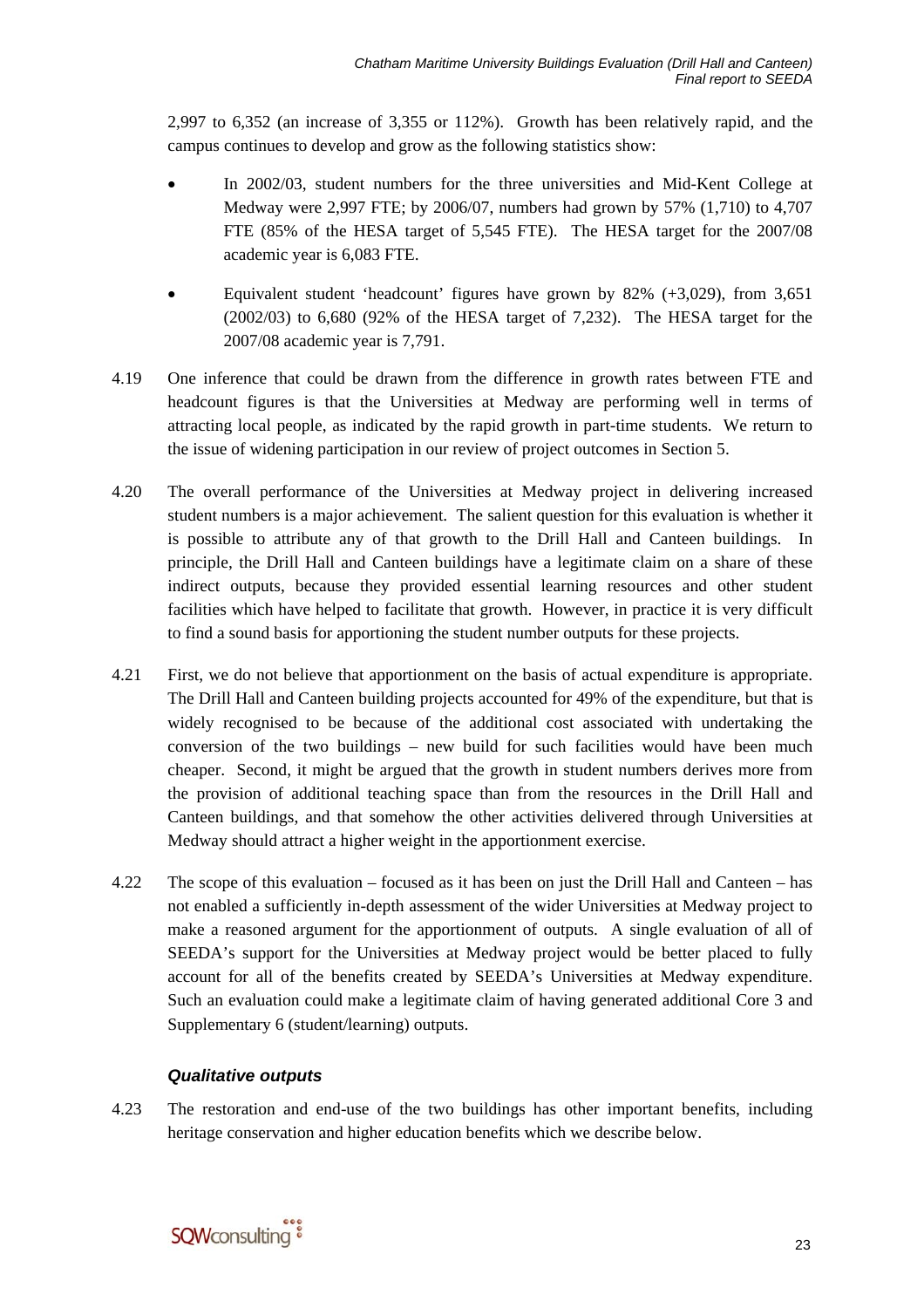#### *Heritage conservation*

- <span id="page-31-0"></span>4.24 As discussed in Section 2, SEEDA was under obligation to retain and repair the Grade II Listed Buildings. Medway Council did not have rigid guidance for the refurbishment works required, but following a process of discussion with SEEDA and its consultants, the local authority accepted the proposals put forward. These addressed concerns about, for example, mortar, bricks and slates. There was some compromise involved (for example, the Drill Hall roof is zinc, not the original lead material), but by and large SEEDA is regarded by the local planning authority to have carried out the external refurbishment in a thoughtful and appropriate way and is credited in some cases for going the "extra mile" (e.g. returning to the original slate quarry in Wales for roofing materials). In relation to the internal refurbishment, for which SEEDA was not responsible (the buildings having been acquired by the Universities of Kent and Greenwich), the architects had a clear conservation philosophy of visual separation between the old and the new (e.g. steel and glass stairway in the Drill Hall) – a standard architectural philosophy which appears to have worked well in both cases.
- 4.25 The two buildings form part of Chatham's bid to become a World Heritage Site (WHS), which is likely to be proposed in  $2010<sup>6</sup>$  $2010<sup>6</sup>$  $2010<sup>6</sup>$ . The WHS application, funded by SEEDA along with Medway Council, English Heritage and Chatham Historic Dockyard Trust, is ongoing (currently less than one year into a three-year project), and centres on Chatham's position as *"the world's most complete example of a historic dockyard from the age of sail… instrumental in securing and maintaining Britain's worldwide influence"*. The presence of *"a series of historic barracks and military installations help make Chatham one of the greatest British garrison towns"*. The Drill Hall and Canteen buildings are regarded as important, though not prominent examples, for the bid. However, the historic role of these buildings, as well as their current status as *"outstanding or unique examples of their type, either in terms of design or use"* will help to fulfil one of the six World Heritage Site criteria to prove cultural importance. The University's occupation of the buildings shows how historic buildings can be used in a very sustainable and modern way.

#### *"Multiversity" pioneer*

- 4.26 The buildings have also been influential in facilitating the development of the pioneering 'multiversity' approach. In taking forward and developing this unique HE partnership, partners have the potential to share risks, gain critical mass, and work to each others' strengths. The innovative approach in partnership working is *"matched by the successful mix of historic buildings and new design"* (Jagger and Millar, 2006).
- 4.27 The Drill Hall building plays a crucial role in facilitating joint working between the Universities to provide a shared learning facility, enabling administrative resources to be minimised and the use of space to be maximised.
- 4.28 The Canteen building provides a physical hub for social activity amongst students. In housing the UMSA, the Canteen building provides additional qualitative benefits. The UMSA itself is integral to the Universities at Medway project, providing representation,

l <sup>6</sup> A DCMS review of the shortlist of sites, proposed in 1999, is due to report in January 2008. It will look at comparing benefits of World Heritage Status for the sites – e.g. inward investment, tourism, educational attainment, etc.

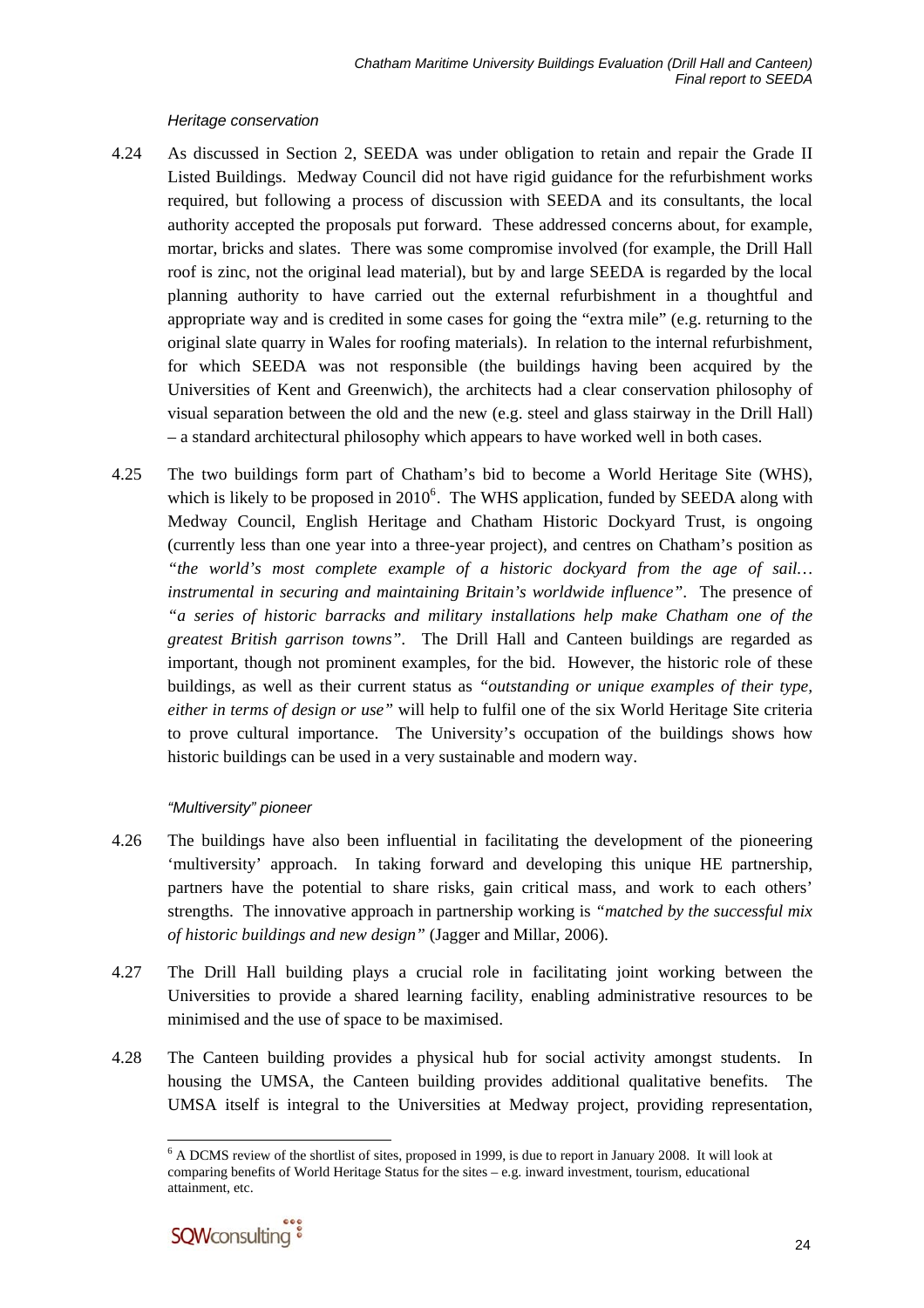<span id="page-32-0"></span>activities and services to students at all institutions on the Medway campus, and aims to contribute to "a vibrant and fulfilling student experience". As an example of its activities, the Student Advice Centre provides confidential, impartial advice to students (at all institutions on the Medway campus) on a range of topics from financial and academic issues to housing, immigration and Visa matters. It offers pre-booked and drop-in advice sessions in the Pilkington Building.

4.29 Together, the buildings provide a real selling point for the Universities at Medway campus, both in terms of attracting students as well as teaching and administrative staff, as well as in integrating the Medway Campus with the local community.

### Additionality

- 4.30 In assessing the additionality of the two projects we have followed the requirements of the RDA Impact Evaluation Framework (IEF). [Table 4-5](#page-33-0) on the following page sets out the additionality logic chain recommended by the IEF and provides a commentary on the key estimates which have been adopted at each step in the process along with the supporting arguments.
- 4.31 The conclusions of that assessment are that:
	- **There is no deadweight associated with the two projects**. In the absence of SEEDA's intervention neither the external refurbishment projects nor the internal refurbishment projects would have gone ahead, because of the high refurbishment costs associated with bringing the buildings back into use. There was no private sector interest in doing so, and no other public sector body with the funding available;
	- **Leakage is low** most of the staff working in the two facilities live within the immediate area and only two live outside the Maidstone and North Kent Travel to Work Area (TTWA), which is taken as the spatial area for impact assessment<sup>[7](#page-32-0)</sup>;
	- **Displacement is significant, particularly for the Drill Hall, because these new** facilities involved relocating staff from existing library and other facilities to the Drill Hall buildings;
	- The multiplier effect is low. Given the activities involved, patterns of supplies of goods and services are unlikely to have a strong sub-regional multiplier effect, and our assessment is that the non-displacing employment is likely to have a belowaverage income profile.

l  $7$  The Maidstone and North Kent TTWA was taken as the spatial area for impact assessment by the 2001 SEEDA Chatham Maritime Final Development Options Appraisal and we believe it is appropriate to take the same area for this purpose.

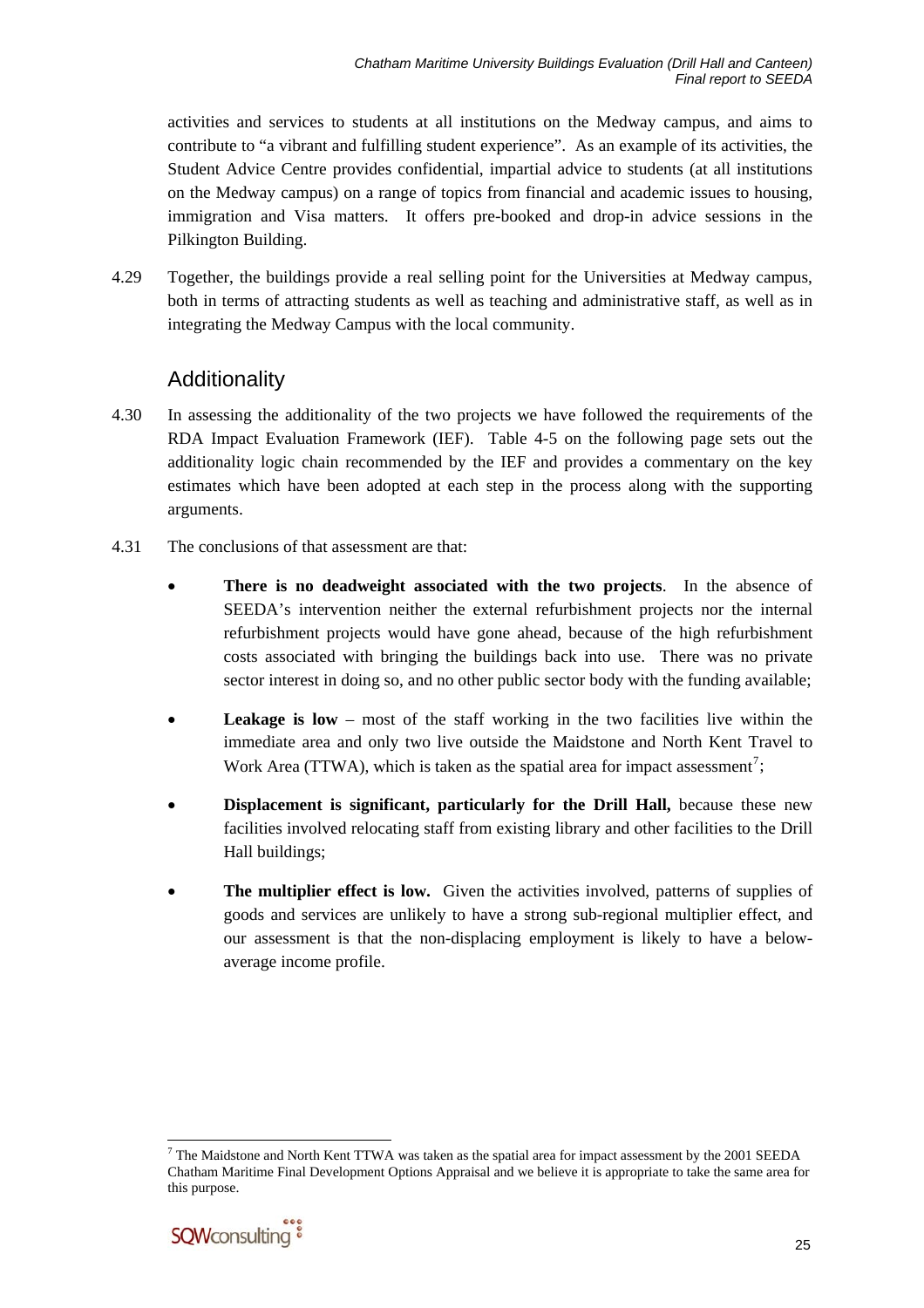| Step                                                                                                                                                                                                                                                                                                                                          | i able 4-5 The additionality logic chain for the Drill Hall and Canteen building projects<br><b>Estimate made</b>                                                                                                                                                                                                                                                                                                                                                                                                                                                                                                                                                                         | Supporting evidence/arguments                                                                                                                                                                                                                                                                                                                                                                                                                                                                                                                                                                                                                                                                                                                                                                                                                                                                                                                                            |
|-----------------------------------------------------------------------------------------------------------------------------------------------------------------------------------------------------------------------------------------------------------------------------------------------------------------------------------------------|-------------------------------------------------------------------------------------------------------------------------------------------------------------------------------------------------------------------------------------------------------------------------------------------------------------------------------------------------------------------------------------------------------------------------------------------------------------------------------------------------------------------------------------------------------------------------------------------------------------------------------------------------------------------------------------------|--------------------------------------------------------------------------------------------------------------------------------------------------------------------------------------------------------------------------------------------------------------------------------------------------------------------------------------------------------------------------------------------------------------------------------------------------------------------------------------------------------------------------------------------------------------------------------------------------------------------------------------------------------------------------------------------------------------------------------------------------------------------------------------------------------------------------------------------------------------------------------------------------------------------------------------------------------------------------|
| <b>Gross outputs</b>                                                                                                                                                                                                                                                                                                                          | <b>FTEs</b><br>created<br>48<br>and<br>safeguarded<br>0.92 hectares of brownfield land reclaimed                                                                                                                                                                                                                                                                                                                                                                                                                                                                                                                                                                                          | See Table 4-4.                                                                                                                                                                                                                                                                                                                                                                                                                                                                                                                                                                                                                                                                                                                                                                                                                                                                                                                                                           |
| Reference case<br>What would have<br>happened in the<br>absence of the<br>intervention?<br>Deadweight<br>The level of target<br>outputs that would have<br>been secured if the<br>project or programme<br>had not gone ahead.                                                                                                                 | Deadweight is judged to be 0%<br>In the absence of SEEDA's intervention, the<br>benefits claimed above would not have been<br>secured.<br>The two buildings would still remain derelict.<br>External refurbishment would not have<br>occurred.<br>In the absence of the external refurbishment,<br>and of SEEDA's support for the Universities<br>project,<br>internal<br>at<br>Medway<br>the<br>refurbishment would also not have occurred.<br>refurbishment<br>The<br>external<br>made<br>it it<br>economically viable for the buildings to come<br>into use, without which they would have<br>remained unused.                                                                         | Prior active marketing by SEEDA had resulted in no<br>interest from the private sector (citing excessively<br>expensive conversion costs, with no Enterprise Zone<br>incentives on offer), whilst other usable office space<br>locally remains empty (e.g. Pembroke Court, opposite the<br>Drill Hall).<br>Furthermore, refurbishment costs would have increased<br>over time as the buildings became increasingly<br>dilapidated.<br>Feedback from consulted indicated that if SEEDA had not<br>contributed to the Universities at Medway project, it could<br>not have gone ahead.                                                                                                                                                                                                                                                                                                                                                                                     |
| <b>Gross attributable</b><br>outputs<br>The proportion of total<br>outputs that would not<br>otherwise have been<br>secured.                                                                                                                                                                                                                  | 48 FTEs created and safeguarded<br>0.92 hectares of brownfield land reclaimed                                                                                                                                                                                                                                                                                                                                                                                                                                                                                                                                                                                                             | If deadweight is zero, gross attributable outputs are 100%<br>of gross outputs                                                                                                                                                                                                                                                                                                                                                                                                                                                                                                                                                                                                                                                                                                                                                                                                                                                                                           |
| Target area for<br>assessment of<br>leakage, displacement<br>and multipliers                                                                                                                                                                                                                                                                  | Maidstone and North Kent Travel to Work<br>Area (TTWA)                                                                                                                                                                                                                                                                                                                                                                                                                                                                                                                                                                                                                                    | This spatial area for impact assessment was used by the<br>Chatham Maritime Final Development Options Appraisal<br>(SEEDA, 2001).<br>It is appropriate to take the same spatial area for this<br>evaluation.                                                                                                                                                                                                                                                                                                                                                                                                                                                                                                                                                                                                                                                                                                                                                             |
| <b>Minus leakage</b><br>The number or<br>proportion of outputs<br>that benefit those<br>outside the target area<br>of the intervention.<br>Displacement<br>The number or<br>proportion of outputs<br>under both the<br>reference case and the<br>intervention that reduce<br>outputs elsewhere in the<br>target area for the<br>intervention. | Only 2 of the jobs created and safeguarded<br>travel from outside of the TTWA to work at<br>the campus.<br>Leakage: Minus 2 FTEs<br>Of the 48 FTEs, 25 FTEs are judged to have<br>been physically relocated to the Drill Hall as<br>part of the creation of the new library and the<br>rationalisation of existing facilities.<br>All of the jobs at the Canteen building<br>represent new catering capacity<br>and<br>administrative for a rapidly increasing<br>number of students. The level of product<br>market displacement in the catering trade is<br>considered negligible.<br>There is no<br>displacement in relation to UMSA activities.<br><b>Displacement: Minus 25 FTEs</b> | Leakage only<br>applies to the jobs created<br>and<br>It does not apply to brownfield land<br>safeguarded.<br>reclaimed.<br>The estimate was made based on discussions with<br>university managers on the place of residence of staff in<br>both the Drill Hall and Canteen buildings.<br><b>Drill Hall:</b> Relocation of staff: University of Greenwich<br>previously had a library on campus; Kent had University<br>of Kent at Medway facilities at Bridgewardens College<br>and Horsted campus at Mid-Kent College; Christchurch<br>had a member of staff seconded to Greenwich. These<br>have all moved to the Drill Hall. Of the 33 FTE Drill Hall<br>jobs, 8FTE were employed in addition to staff moved (i.e.<br>NEW jobs).<br><b>Canteen building:</b> Catering - The restaurant is<br>additional. The Refectory in Pembroke still exists, as<br>does the pub in Jellicoe Building. With additional student<br>numbers it is unlikely that trade has suffered. |
| <b>Multipliers</b><br>Further jobs, associated<br>with additional income to<br>those employed by the<br>project (income<br>multipliers) and with<br>local supplier purchases<br>(supplier multipliers)                                                                                                                                        | Combined supply and income multiplier of<br>1.15 taken at this TTWA impact level.<br>Multiplier effect = $0.15$ x net direct local<br>FTEs                                                                                                                                                                                                                                                                                                                                                                                                                                                                                                                                                | Supply effects unlikely to be significant. The Drill Hall is<br>likely to make purchases at a national and international<br>level, via wider University purchasing channels. Catering<br>expenditure from the café and from the Canteen building<br>is likely to be via wholesalers, again (most likely) though<br>wider purchasing channels.<br>Local purchasing from<br>Medway suppliers (as opposed to wholesalers) is likely to<br>be limited.<br>The income distribution of the attributable jobs is likely to<br>be below average, so it is hard to justify anything more<br>than a modest income multiplier effect.<br>EP additionality guide, Page 24, Table $4.8 - Low -$<br>midway between neighbourhood $(1.05)$ and region $(1.3)$ =<br>1.15.                                                                                                                                                                                                                |
| Net outputs at the<br>Maidstone and North<br><b>Kent TTWA level</b>                                                                                                                                                                                                                                                                           | 24 net FTEs<br>0.92 hectares of brownfield land reclaimed                                                                                                                                                                                                                                                                                                                                                                                                                                                                                                                                                                                                                                 | $(48 - 2 - 25) = 21$ net direct local FTEs x 1.15 (multiplier)<br>$= 24$<br>Brownfield land reclaimed is entirely additional.                                                                                                                                                                                                                                                                                                                                                                                                                                                                                                                                                                                                                                                                                                                                                                                                                                            |

#### <span id="page-33-0"></span>Table 4-5 The additionality logic chain for the Drill Hall and Canteen building projects

*Source: SQW*

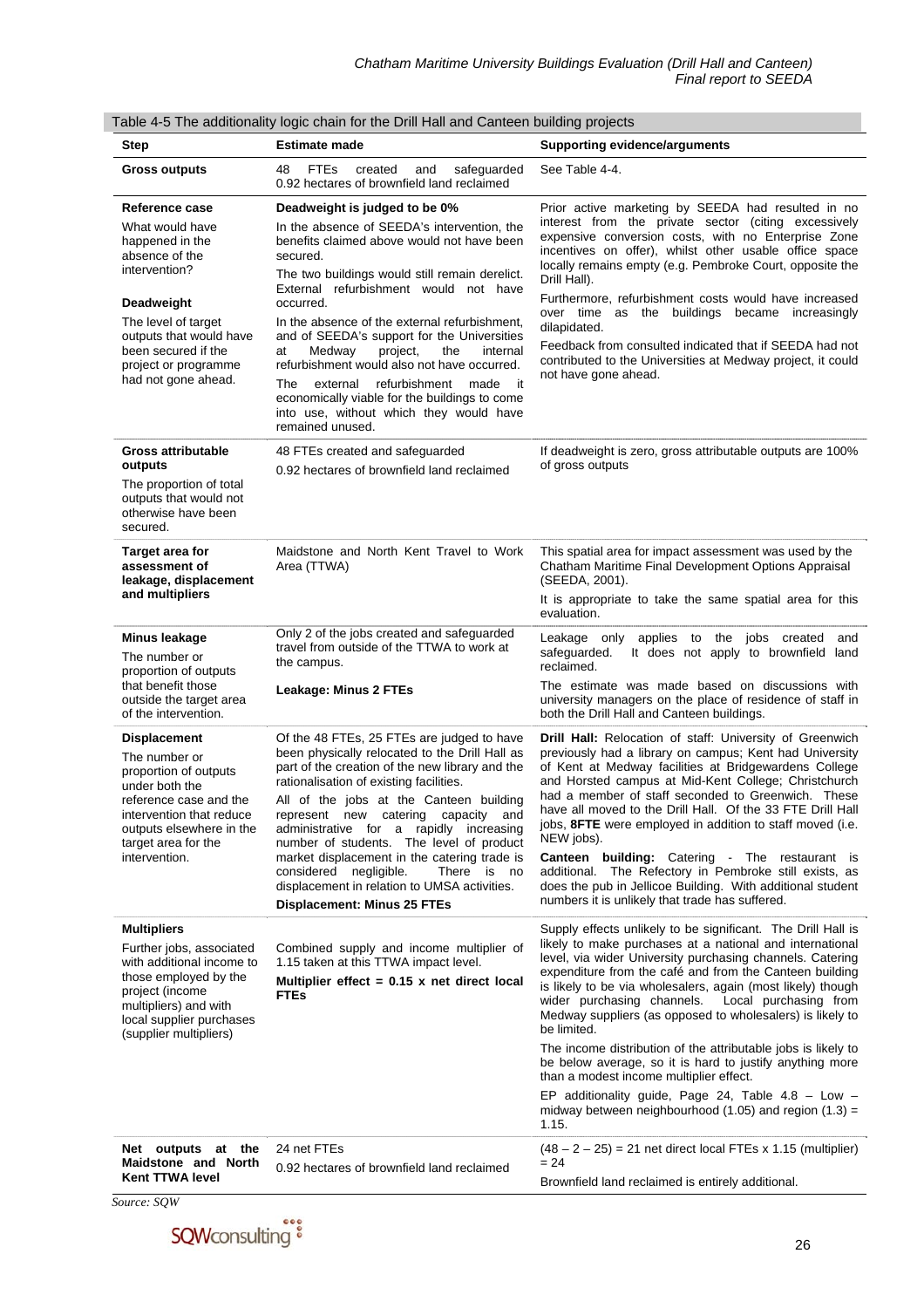### Net outputs

<span id="page-34-0"></span>4.32 [Table 4-6](#page-34-0) translates gross outputs into net outputs, on the basis of the estimates above and their justification in [Table 4-5.](#page-33-0) In summary, our assessment is that the Drill Hall and Canteen buildings are directly responsible for the generation of 24 net new FTEs and the reclamation of 0.92 hectares of brownfield land.

| Table 4-6 Summary of gross and net direct Tier 3 outputs |                                                               |      |                                            |                                                                                   |
|----------------------------------------------------------|---------------------------------------------------------------|------|--------------------------------------------|-----------------------------------------------------------------------------------|
| Output                                                   | <b>Description</b>                                            |      | Number of gross direct<br>outputs          | Net direct outputs at<br><b>Maidstone</b><br>the<br>and<br><b>North Kent TTWA</b> |
| Core 1A                                                  | Number<br>created<br>οf<br>jobs<br>safequarded                | and  | 48 FTEs<br>(23 created; 25<br>safequarded) | 24 net new FTEs                                                                   |
| Core 2                                                   | brownfield<br>0f<br><b>Hectares</b><br>remediated or recycled | land | $0.92$ ha                                  | $0.92$ ha                                                                         |

*Source: SQW (jobs) and SEEDA PMS (brownfield land)* 

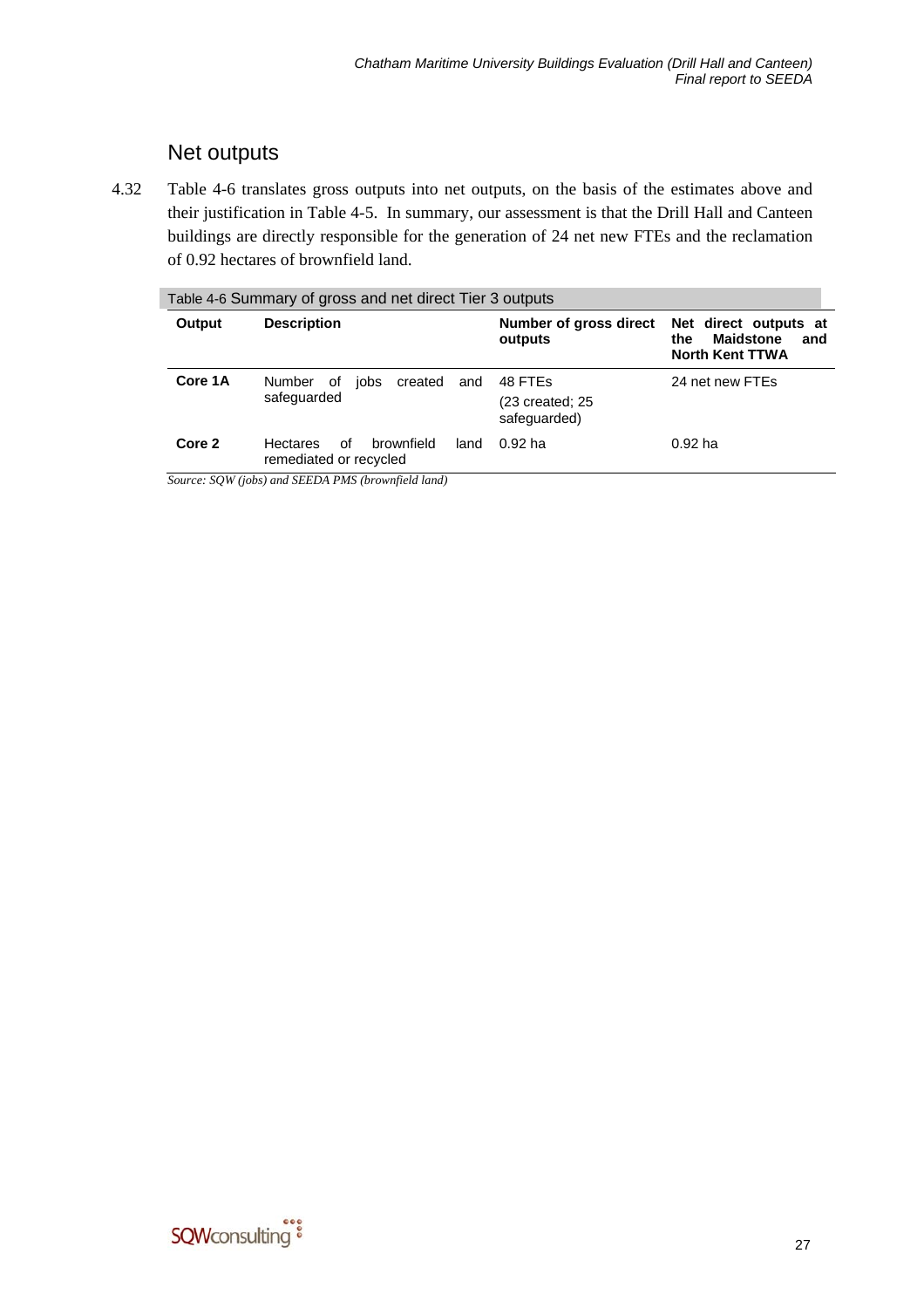## <span id="page-35-0"></span>**5: Strategic impact**

### Introduction

5.1 This section considers the wider strategic contribution of the Drill Hall and Canteen building projects. Some of these impacts derive from the projects' contribution to the wider Universities at Medway initiative, while others relate to heritage and place-making, where the Drill Hall and Canteen buildings were one of only a number of historic buildings which have been brought back into use at Chatham Maritime. The analysis which follows is, therefore, unable to specifically quantify a strategic impact that derives purely from these projects. However, we have identified the different forms of strategic impact which have occurred and how the projects have contributed to it.

### Project outcomes

#### *Developing higher education in Medway*

- 5.2 The original Universities' bid to HEFCE in November 2001 (titled "Developing Higher Education in Medway") was structured around the 'widening participation' agenda. Studies in  $2000/2001<sup>8</sup>$  $2000/2001<sup>8</sup>$  $2000/2001<sup>8</sup>$  showed that Medway had only approximately half the percentage of graduates found in the national population and that there was significant unmet demand from employers and potential students. Young people from Medway were less likely to progress to HE, and this was a key issue for both HEFCE and Medway Council.
- 5.3 Further, the Medway towns is the second largest conurbation in the South of England, and was the largest without any university. Prior to the establishment of the Universities at Medway project, talented young people had no reason to remain in the area to continue their education.
- 5.4 As noted above, it is not possible to provide a definitive statement of the contribution of these two buildings as distinct from the wider universities project as a whole. However, as we noted in Section 4, overall student numbers at the Universities at Medway Chatham campus have increased by 57% from 2002/03 academic year to 2006/07, representing 1,710 more FTE students studying at the Medway campus.
- 5.5 The rapid rate of growth in student numbers, along with the additional numbers moving from FE to HE is likely to have a progressive impact on enhancing regional competitiveness. The original Project Proposal states that whilst both Kent and Greenwich Universities had a presence on-site, this was inadequate to respond to the growing demand for higher education: *"If this issue is not addressed soon, then Medway will miss out on the economic benefits to be gained from providing the facilities to meet this demand"*[9](#page-35-0) .

<sup>9</sup> Extracts from Project Proposal, dated June 2003



l <sup>8</sup> SEEDA Regional Skills Strategy 2000; KPMG Demand study of HE provision in Medway, 2001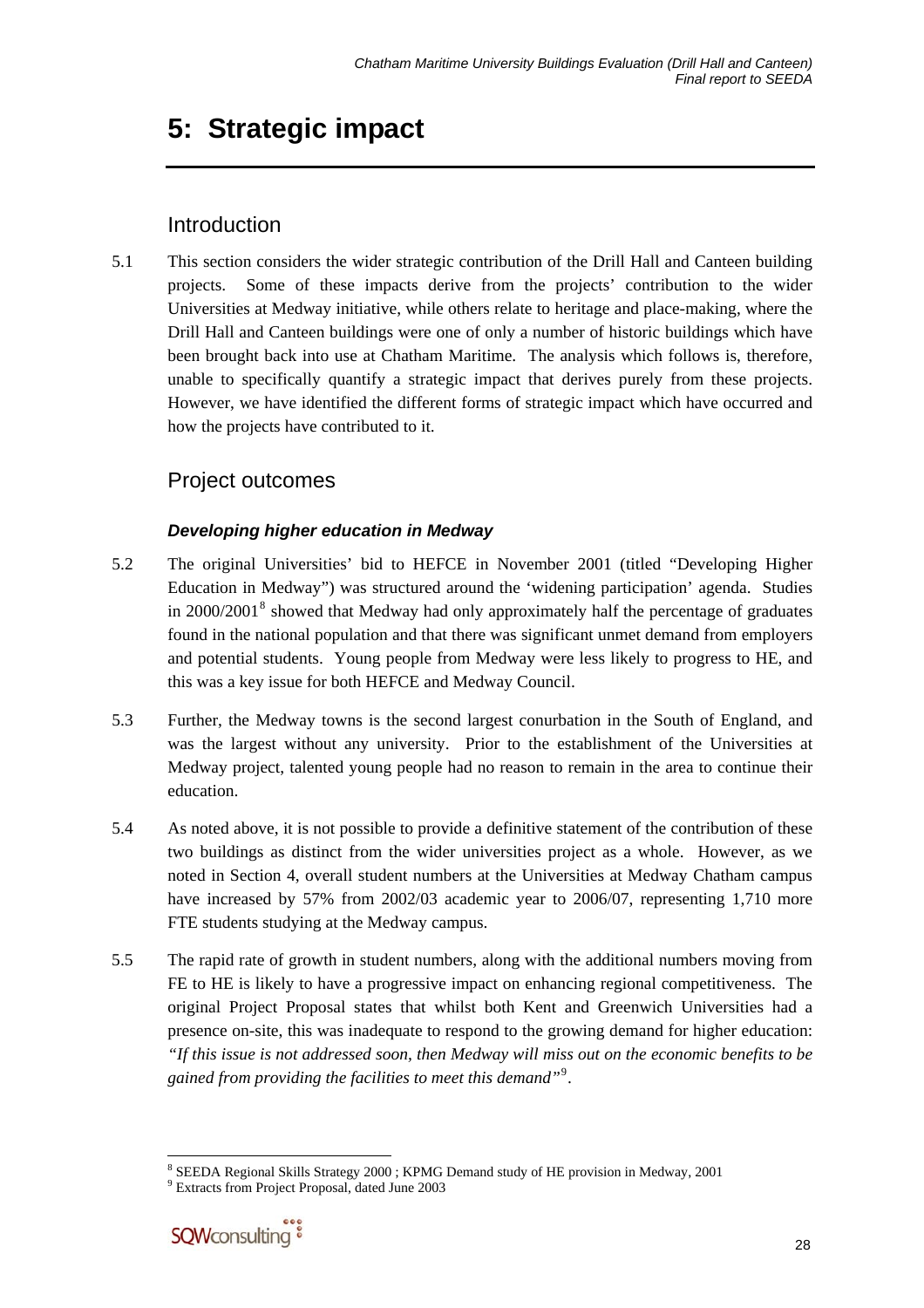- 5.6 We also noted how student 'headcount' figures have grown by 82% (+3,029 students) over the same period and drew the inference that this might mean that the Universities at Medway are performing well in terms of attracting local people. Ideally we would like to be in a position not only to show the increase in student numbers at Medway, but also be able to relate that to where students have come from and their socio-economic backgrounds.
- 5.7 Unfortunately the aspects of Universities at Medway held up as virtues a "multiversity", operating on a different campus from other campuses of the universities – makes it very difficult to disaggregate the data in ways which will help to answer these questions. We know from the Universities at Medway 2003 project proposal to HEFCE that participation levels in Medway and the surrounding area (undefined) were 29% in 2003. It has not been possible to source a more recent figure. And although it is possible to look at the proportion of students from disadvantaged backgrounds at University level, the most recent published data relates to the 2005/06 academic year, prior to the opening of the Drill Hall and Canteen buildings.
- 5.8 While it may be difficult to prove the point in quantitative terms, feedback from our consultations suggests that the project has succeeded in attracting some young people from Further Education into Higher Education through the involvement of Mid-Kent College. (The College's Access Programmes were moved to the Universities at Medway campus, where various HNDs and HNCs run by the College are also delivered).
- 5.9 As noted above, it is difficult to separate out what the strategic contribution of the two buildings is from the overall strategy of the Universities at Medway project, as well as each University's individual strategy, the buildings enhance the attractiveness of the 'offer' in recruitment and there is clearly a significant contribution to the learning outcomes of the site.
- 5.10 There has also been significant interest from other universities about the collaborative nature of the Universities at Medway project, and several have visited, learning in particular about the nature of the shared facilities.

#### *Heritage / place-making*

- 5.11 The images on the front page of the report give a flavour not only of the impressive architecture of the Drill Hall and Canteen buildings from the exterior, but the ways in which they have been converted internally for  $21<sup>st</sup>$  century uses while retaining many of the original features.
- 5.12 Their refurbishment has helped to raise the profile of the HE offer within Medway. In particular the buildings were shortlisted for the Kent County Council Design Awards 2007 under the category 'Building Renovation'. The library space is described as *"spacious, bright and airy, but broken down into smaller areas for quiet study"*, whilst the central atrium style in the Pilkington Building is described as *"particularly impressive"* and the lecture theatre *"calm and comfortable"*.

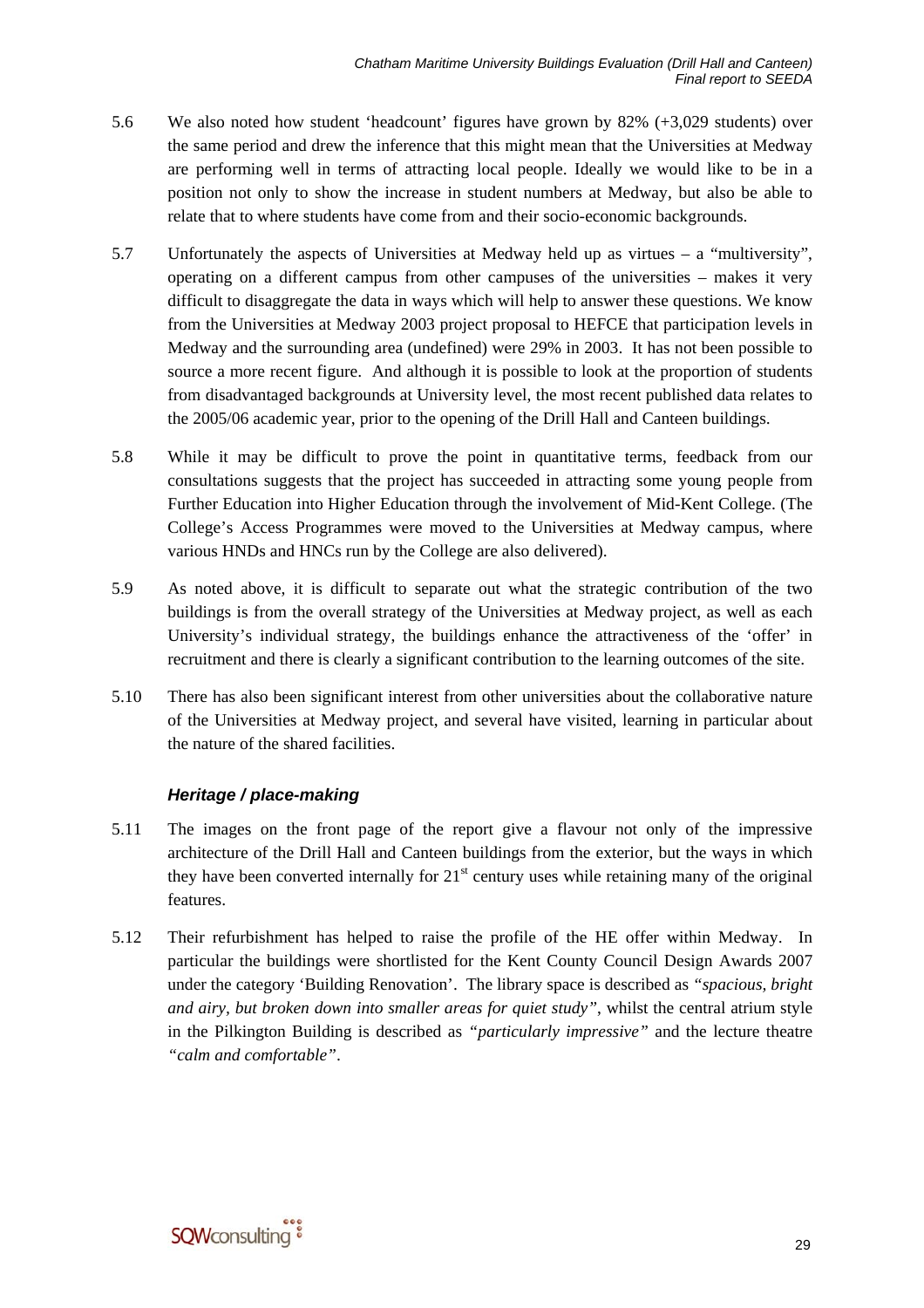### Strategic Added Value

5.13 This section examines the Strategic Added Value (SAV) related to SEEDA's investment on the Drill Hall and Canteen buildings. We have captured the SAV component for evaluation in line with the themes set out in the IEF in [Table 5-1.](#page-37-0) The labelling system in the table (e.g. [3]) helps to relate some of the SAV to the three broad intervention types pursued by RDAs. This may assist in using the evaluation results alongside those from other projects in reviewing SEEDA's broader performance.

<span id="page-37-0"></span>

|                                 | Table 5-1 Key areas of SAV for SEEDA's investment in the Drill Hall and Canteen buildings                                                                                                                                                                      |
|---------------------------------|----------------------------------------------------------------------------------------------------------------------------------------------------------------------------------------------------------------------------------------------------------------|
| <b>RDA SAV functions</b>        | <b>Strategic Added Value from project</b>                                                                                                                                                                                                                      |
| Strategic Leadership & Catalyst | SEEDA's support of the Universities at Medway project was critical in helping to<br>broker some of the key relationships – in particular with securing funding from<br>ODPM, but also in brokering relationships between the educational<br>establishments.    |
|                                 | The refurbishment of the buildings has supported a process of partnership<br>working, with the Universities sharing resources in developing their joint strategy.                                                                                              |
|                                 | SEEDA's input has also facilitated the expansion of a key employer in the region<br>$[1]$                                                                                                                                                                      |
|                                 | SEEDA have also taken a lead in demonstrating the importance of refurbishment<br>of historic buildings in the 'place-making' agenda, and demonstrating how<br>historic buildings can be used in different ways, including a wide range of<br>educational uses. |
|                                 | The refurbishment of these two buildings, with its emphasis on enhancing quality<br>through re-use, has helped to maintain the flagship role of Chatham Maritime as<br>a key regeneration site in the region.                                                  |
|                                 | SEEDA's involvement with the scheme has helped to promote the development<br>of a major new university campus in the South East, which will have a long-term<br>skills benefit [3].                                                                            |
| Strategic Influence             | SEEDA acted as the accountable body for ODPM funding, facilitating the<br>movement of these additional funds.                                                                                                                                                  |
|                                 | SEEDA's involvement in the scheme ensured that a high level of quality in the<br>refurbishment design and work was demanded at all times.                                                                                                                      |
|                                 | SEEDA's involvement in the scheme helped to steer the project towards the<br>refurbishment option, rather than using New Build [2]                                                                                                                             |
|                                 | Redevelopment of these buildings has supported an increased profile and added<br>value to the community's heritage [3]                                                                                                                                         |
| Leverage                        | SEEDA's funding of economic impact studies and appraisals from DTZ enabled<br>the leverage of £15m from ODPM.                                                                                                                                                  |
|                                 | SEEDA's investment in the external refurbishment made the internal<br>refurbishment financially viable [2]                                                                                                                                                     |
|                                 | Contributing to the Higher Education capacity in the region through leverage of<br>additional resources to support the region's Universities, and so their ability to<br>deliver high level skills [3]                                                         |
| Synergy                         | SEEDA's involvement helped to ensure that common objectives and activities<br>between key stakeholders (Universities, Medway Council, ODPM) were<br>consistent with the need for regeneration [2].                                                             |
|                                 | SEEDA played additional roles in brokering the wider Universities at Medway<br>concept (e.g. John Parsons, skills director; Ed Metcalfe, Director of Spatial<br>Smart Growth / was HE projects manager).                                                       |
|                                 | SEEDA's involvement in the project has facilitated the development of a 'hub-<br>type' facility, with a shared central resource being used by a number of<br>educational partners, reducing duplication.                                                       |
| Engagement                      |                                                                                                                                                                                                                                                                |
| $\cdots$                        |                                                                                                                                                                                                                                                                |

[1] SAV in business development and competitiveness; [2] SAV in regeneration; [3] SAV in human resources and communities.

*Source: SQW using framework provided by IEF (Evaluating the impact of England's Regional Development Agencies: Developing a Methodology and Evaluation Framework, DTI February 2006)* 

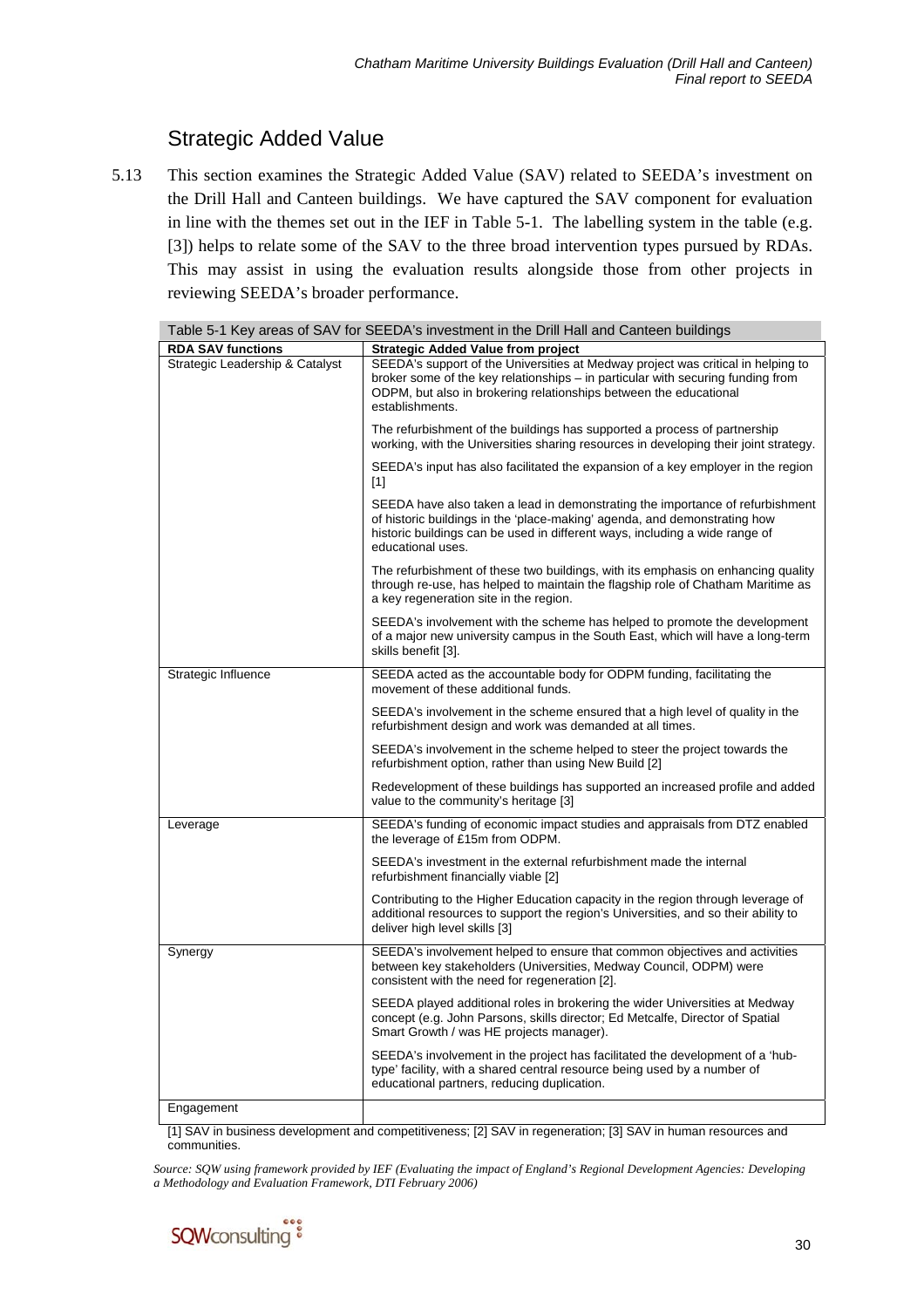5.14 Much of the SAV derives from SEEDA's key role in the Universities at Medway project, in particular the catalytic role it played in brokering some of the key relationships as well as acting as a critical interface between the universities and CLG. SEEDA can also demonstrate leadership and influence in relation to place-making, and helped to ensure that the Universities at Medway project involved a combination of refurbishment (helping to maximise heritage benefits) as well as new build. We noted earlier how SEEDA's funding had helped to leverage a complex cocktail of other public sector funding for the unique Universities at Medway project, and in doing so helped to ensure that there were common objectives between stakeholders. Other synergistic SAV emerged through the role of the Drill Hall and Canteen buildings as enabling the universities to share resources.

### Contribution to RES and Corporate Plan objectives

5.15 In this final sub-section we review how the Drill Hall and Canteen building projects, through the wider Universities at Medway project, have contributed towards PSA targets and to SEEDA's RES and Corporate Plan objectives.

#### *Contribution to PSA Targets*

<span id="page-38-0"></span>5.16 [Table 5-2](#page-38-0) sets out the contribution to PSA Targets which has emerged through a combination of employment, raising skills and the downstream impact of HE provision on local and regional productivity as well as providing opportunities for people to access learning opportunities locally and widening HE participation.

| Table 5-2 Contribution to PSA Targets                            |   |                                                                                                                                                                          |  |
|------------------------------------------------------------------|---|--------------------------------------------------------------------------------------------------------------------------------------------------------------------------|--|
| <b>PSA Target</b>                                                |   | How addressed?                                                                                                                                                           |  |
| Regional economic<br>performance                                 | ✓ | through added employment and raising skills levels                                                                                                                       |  |
| Productivity                                                     | ✓ | investment in ICT infrastructure at University will lead to improvements in<br>ICT skills; higher level skills will lead to increased local and regional<br>productivity |  |
| Employment                                                       |   | raised employment in deprived area                                                                                                                                       |  |
| Science and Innovation (one of<br>the five productivity drivers) | ✓ | activities designed to promote use of the knowledge base, innovation                                                                                                     |  |
| Sustainable Communities                                          | ✓ | increased opportunities to learn provided locally                                                                                                                        |  |
| <b>Skills</b>                                                    | ✓ | Increase in HEI participation, and overall improvement in skills levels<br>(adults in the workforce with qualifications at Level 3 or above)                             |  |

*Source: SQW* 

#### *Contribution to RES objectives*

- 5.17 The investment in refurbishment of the Drill Hall and Canteen helps towards the delivery of the following key Targets outlined in the RES (2006-2016):
	- **Target 2. Knowledge Transfer and Business Expenditure on Research and Development** (Global Competitiveness): Through increasing the opportunity for businesses in the South East to engage and develop R&D links with universities; also through promoting the Multiversity concept across the region and beyond.

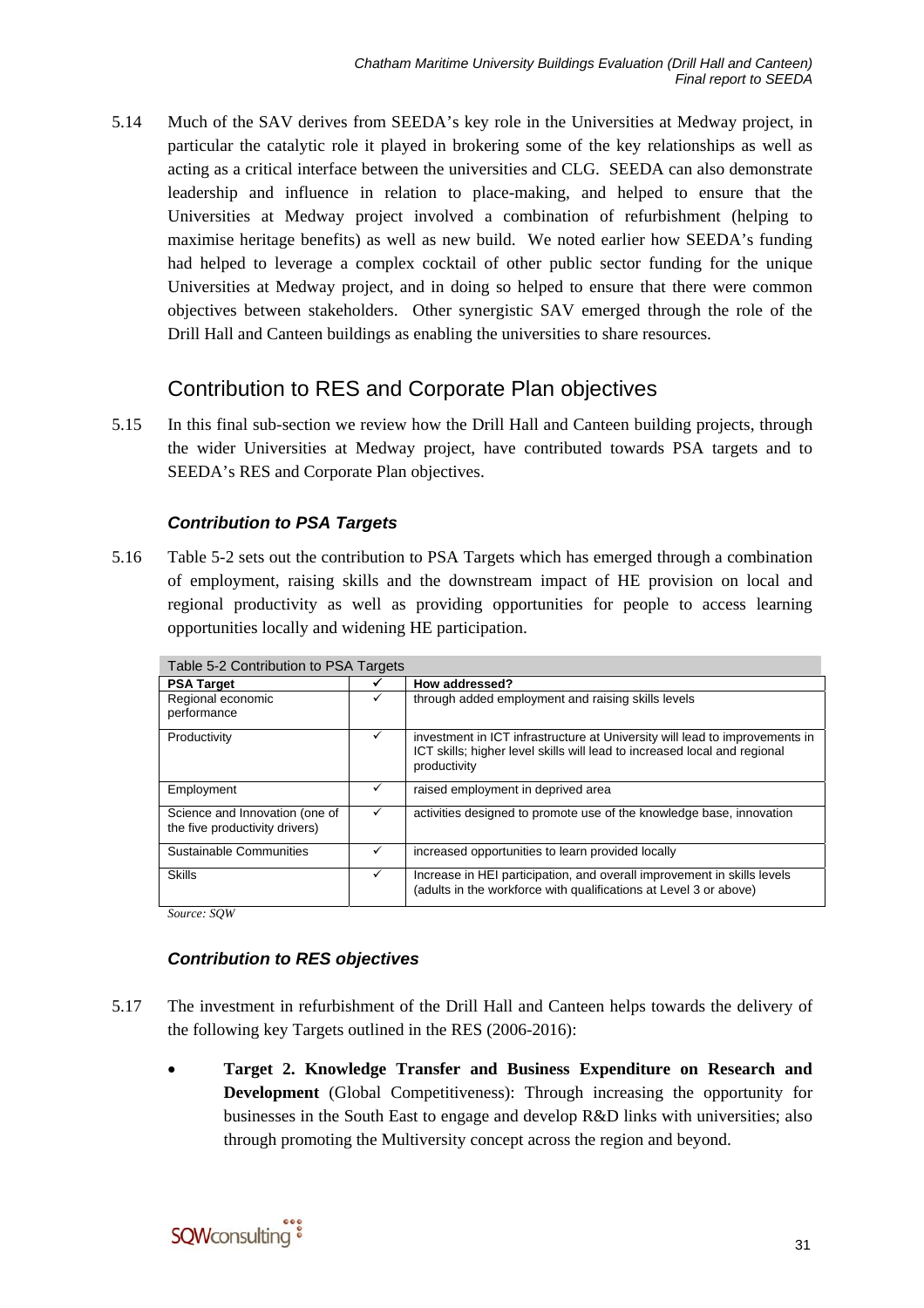- **Target 6**. **Skills** (Smart Growth): Contributes to the overall target of maximising the number of people ready for employment at all skill levels
- **Target 9. Physical Development** (Smart Growth): Through intelligent re-use of historic buildings and brownfield land, raises the profile of the area and creates the climate for long-term investment
- **Target 14. Sustainable Communities** (Sustainable Prosperity): Enables more people to benefit from sustainable prosperity across the region and reduces polarisation between communities.

#### *Contribution to Corporate Plan objectives*

- 5.18 Three Objectives are set out in SEEDA's Corporate Plan 2005-2008. The investment in refurbishment of the Drill Hall and Canteen helps towards the delivery of these in the following way:
	- **Strategic Influence:** Promotion of investment in "education, skills and science in its broadest sense, as the foundation of the knowledge economy".
	- **Sustainable Economic Growth**: *Priority 1 (Innovation)*: Through its support of university expansion, SEEDA has helped to create a climate "to attract and retain scientific funding and talent", as well as opened up the potential to "achieve more collaborative R&D between companies and the public and university research base".
	- **Sustainable Communities**:
		- ¾ *Priority 3 (Quality Places)*: redevelopment of key historic buildings, in a wider flagship brownfield land regeneration site.
		- ¾ *Priority 4 (Area focused regeneration)*: Using "higher education as a force for regeneration, extending the positive experience of creating new university centres at Medway and Hastings to other regeneration areas and market towns".

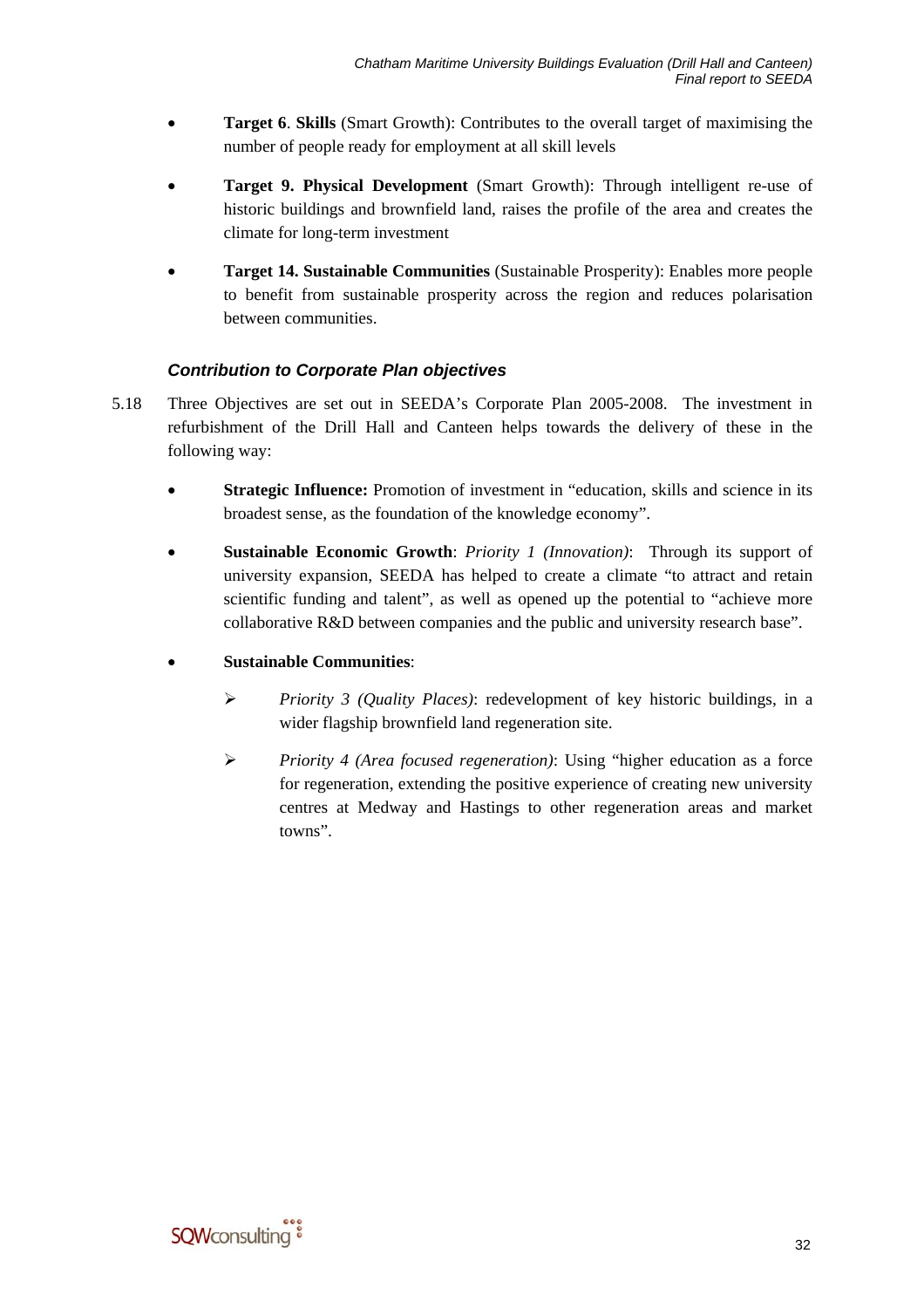## <span id="page-40-0"></span>**6: Conclusions and key lessons**

### Introduction

6.1 This final section provides summary conclusions on project performance in relation to design and appraisal, delivery, expenditure and outputs and finally strategic impact. In doing so it draws out the few key lessons which have emerged from the evaluation.

### Project design and appraisal

- 6.2 SEEDA had no option but to ensure the refurbishment of the Drill Hall and Canteen buildings. As Grade II Listed buildings they had to be retained, and SEEDA was already in breach of a planning condition which required their external refurbishment at the time it inherited them from English Partnerships.
- 6.3 It quickly became clear, following a call centre marketing exercise, that the private sector would not be willing to meet the refurbishment costs. Had Enterprise Zone (EZ) incentives been available for these buildings, that might have been possible (with the public sector essentially meeting much of the cost via an alternative financial instrument), but both buildings were outside the EZ boundary.
- 6.4 SEEDA felt obliged to proceed with the external refurbishment work, ahead of an end user, in a series of phases which were prioritised according to the urgency of the repairs, the impact they could have on the image of the wider area and budget availability. The package of external refurbishment works, although greater than the statutory requirement, was justified as necessary to make the buildings weather-tight as well as improving their external image to remove the negative impact they were considered to have on the marketability of a major new build development opposite.
- 6.5 A number of other potential end uses were reviewed, but not pursued either because of the conversion costs or the fact that more suitable alternatives existed elsewhere. The ultimate end use for the two buildings – as part of the first phase of the Universities at Medway project – is widely regarded to represent an entirely appropriate end use for the two buildings as part of a flagship and pioneering "multiversity" campus which is expected to bring lasting economic benefits to Medway.
- 6.6 The appraisal of the project occurred at several different points in time and, measured against today's requirements, falls some way short of current best practice. This is not a criticism of the project team, but reflects the evolution of appraisal requirements since SEEDA was established in 1999. In particular the requirement to a) frame and thoroughly test alternative options and b) examine the value for money of projects in the round (i.e. taking into account all costs, anticipating potential end uses and estimating the ultimate outputs and outcomes of projects) were appraisal features that were either not present at all (Drill Hall) or underdeveloped (Canteen building) in the appraisals, although they are understood to have featured in the later full Economic Appraisal of the wider Universities at Medway initiative.

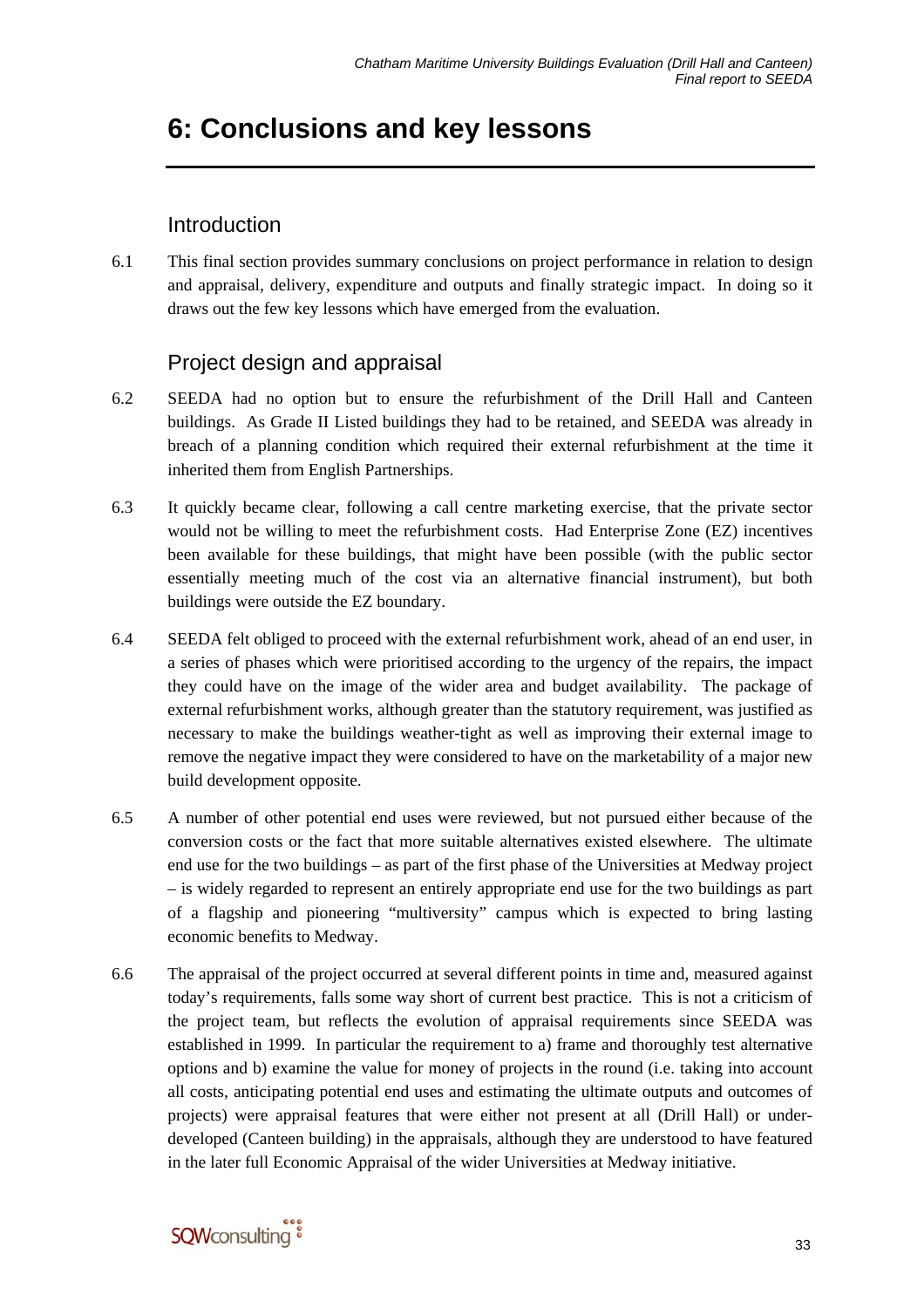- 6.7 The later Green Book Economic appraisal for the wider Universities at Medway project involving the internal refurbishment of both buildings – was felt by respondents to have been comprehensive in its examination of these issues.
- 6.8 The evaluation identifies two key appraisal lessons. First, the appraisal process requires a transparent process of costing and assessing different preliminary refurbishment options, so that the costs of doing more or less refurbishment can be properly tested in terms of downstream consequences, including the potential financial savings by conducting works at an earlier stage. Second, end use options need to be fully reflected in appraisals – even when, as in this case, there is considerable doubt regarding the potential end user and the benefits they bring to the project. These would help to test the value for money of projects in a more thorough way and under different scenarios, and allow a more informed decision about the risks and potential benefits of proceeding with work ahead of a clear end use. We understand that these requirements are now in place as part of SEEDA's internal project appraisal requirements.

### Project delivery

- 6.9 Project **procurement processes** were good, and generally in line with best practice and for the most part involved competitive tendering to maximise value for money. In the one instance where SEEDA retained consultants without competitive tender – in order to get the project off the ground quickly – the Agency's position was safeguarded using a Framework Contract and pre-established day rates.
- 6.10 In relation to **project management**, the general feedback from all parties consulted was that all phases of the project had been well managed by SEEDA and/or the consultant team. SEEDA were praised for their willingness to work in partnership with consultants and contractors to refine briefs and designs using an effective Change Control process. Communication between the stakeholders was good (facilitated in part by SEEDA's close proximity to the project site) and effective project monitoring mechanisms were in place.
- 6.11 **Overall the project was delivered to a high level of performance under quite difficult circumstances.** In proceeding with the work, SEEDA had to balance a complex and sensitive refurbishment programme against the need to keep costs down and minimise abortive work. What few learning points there are relate more to the circumstances in which SEEDA found itself than the quality of decision-making:
	- the Drill Hall project could have been more efficient had the works been let in a single phase, but this was not possible due to funding constraints and SEEDA had no option but to make a start on the project.
	- the phased nature of the work brought some advantages, by reducing the extent of abortive works and simplifying the scope of each package of works, making it more likely that these would be delivered by the right contractors and to time and budget;
	- certain aspects of materials quality might have been higher if an end user had invested in the works at the same time, but again this was not possible under the budget-constrained circumstances and ahead of an end user being identified;

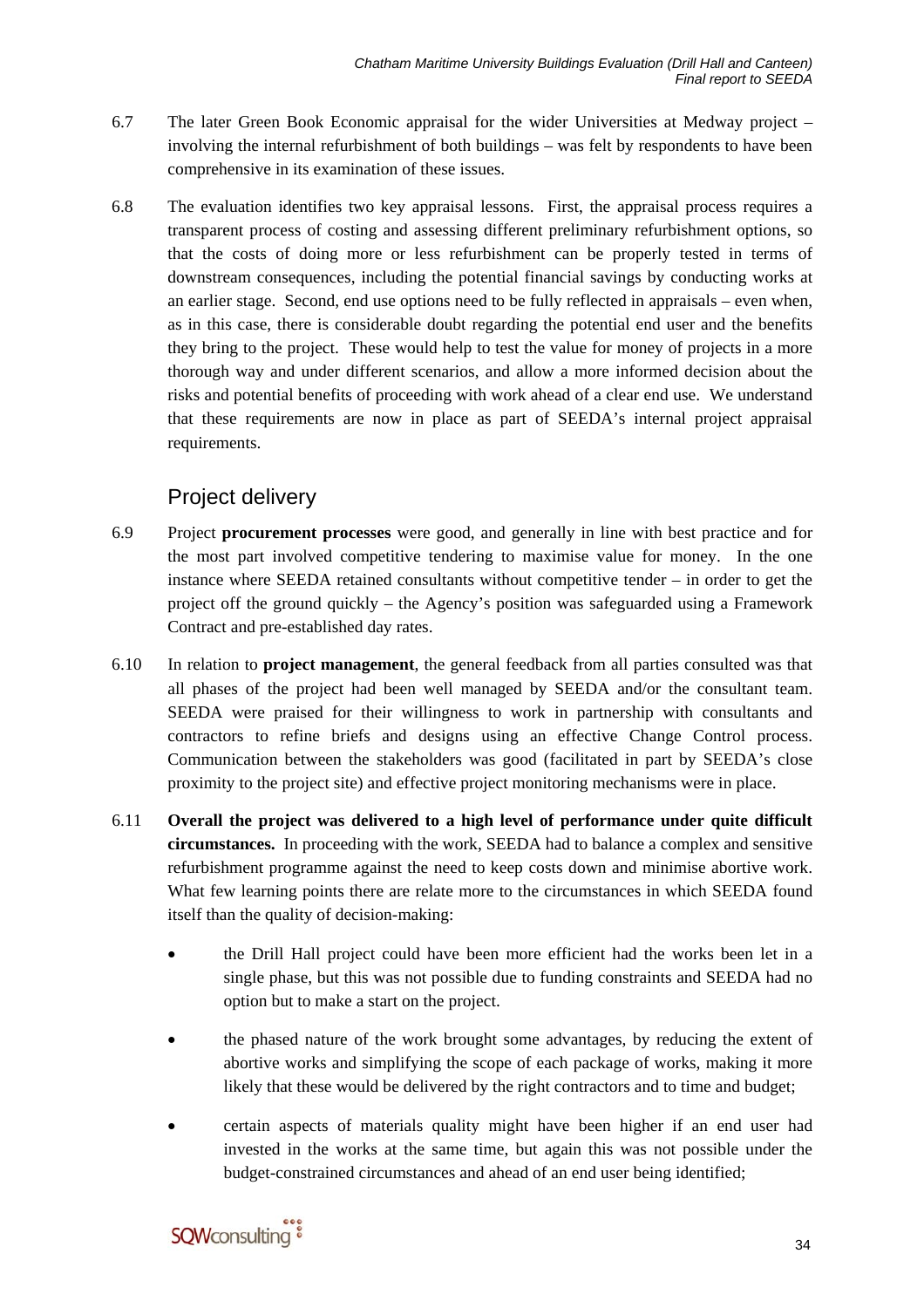• the gestation of the Universities at Medway project was lengthy due to the number of partners and complexity of funding mechanisms. Some of the more prolonged aspects of the negotiation were due to obligations placed on SEEDA to act as the Accountable Body for CLG funding and its determination to recover value from the two buildings when they were acquired by the universities of Kent and Greenwich. The lesson we draw from this is the importance of managing expectations at the outset regarding likely approval timescales and key negotiating issues.

### Project expenditure

- 6.12 The total public sector expenditure on the Drill Hall and Canteen buildings alone amounted to £25.8 million. Of this, £18m was spent on the Drill Hall and £7.8m on the Canteen building. These costs include the external refurbishment and the internal conversion costs as part of the Universities at Medway project. SEEDA's gross contribution to the Drill Hall and Canteen projects was £10.41 million, made up of £4.71 million on the external refurbishment, plus a further £5.71 million contribution to the internal refurbishment projects. The disposal of the two buildings to the Universities of Kent and Greenwich yielded a receipt of £1.83 million, leaving SEEDA with a net cost for these two projects of £8.59 million. This excludes SEEDA's expenditure on other parts of the Universities at Medway project.
- 6.13 To put this expenditure properly into context, the wider Universities at Medway project cost was £52.27 million, including SEEDA's initial external refurbishment costs. SEEDA's contribution to the whole Universities at Medway project  $(£13.32$  million) amounted to 25% of the total – a significant contribution. There was no private sector investment in these projects (not surprisingly, given the final end use). The ratios of SEEDA to other public funding is 1:1.47 for the Drill Hall and Canteen buildings alone. It is 1:2.92 for the Universities at Medway project as a whole.

### Gross and net outputs

- 6.14 The project created or safeguarded 48 FTEs (Tier 3, Core Output 3) and reclaimed 0.92 hectares of brownfield land (Core output 2). In addition, the project has made an indirect contribution, alongside other parts of the Universities at Medway project, to the creation of 1,710 FTE student places and +3,029 additional student numbers (full time and part time).
- 6.15 We have assessed the additionality of the project in relation to the direct Tier 3 outputs. The conclusions is that there is no deadweight associated with the two projects. In the absence of SEEDA's intervention these benefits would not have been delivered, because of the high refurbishment costs associated with bringing the buildings back into use. There was no private sector interest in doing so, and no other public sector body with the funding available. Leakage is low, although displacement is medium to high, particularly for the Drill Hall, because these new facilities involved relocating staff from existing library and other facilities to the Drill Hall buildings. The multiplier effect is low.
- 6.16 After making these various adjustments to the gross outputs, the net brownfield land reclaimed outputs (0.92ha) are 100% of the gross outputs, while the 24 net new FTE jobs at

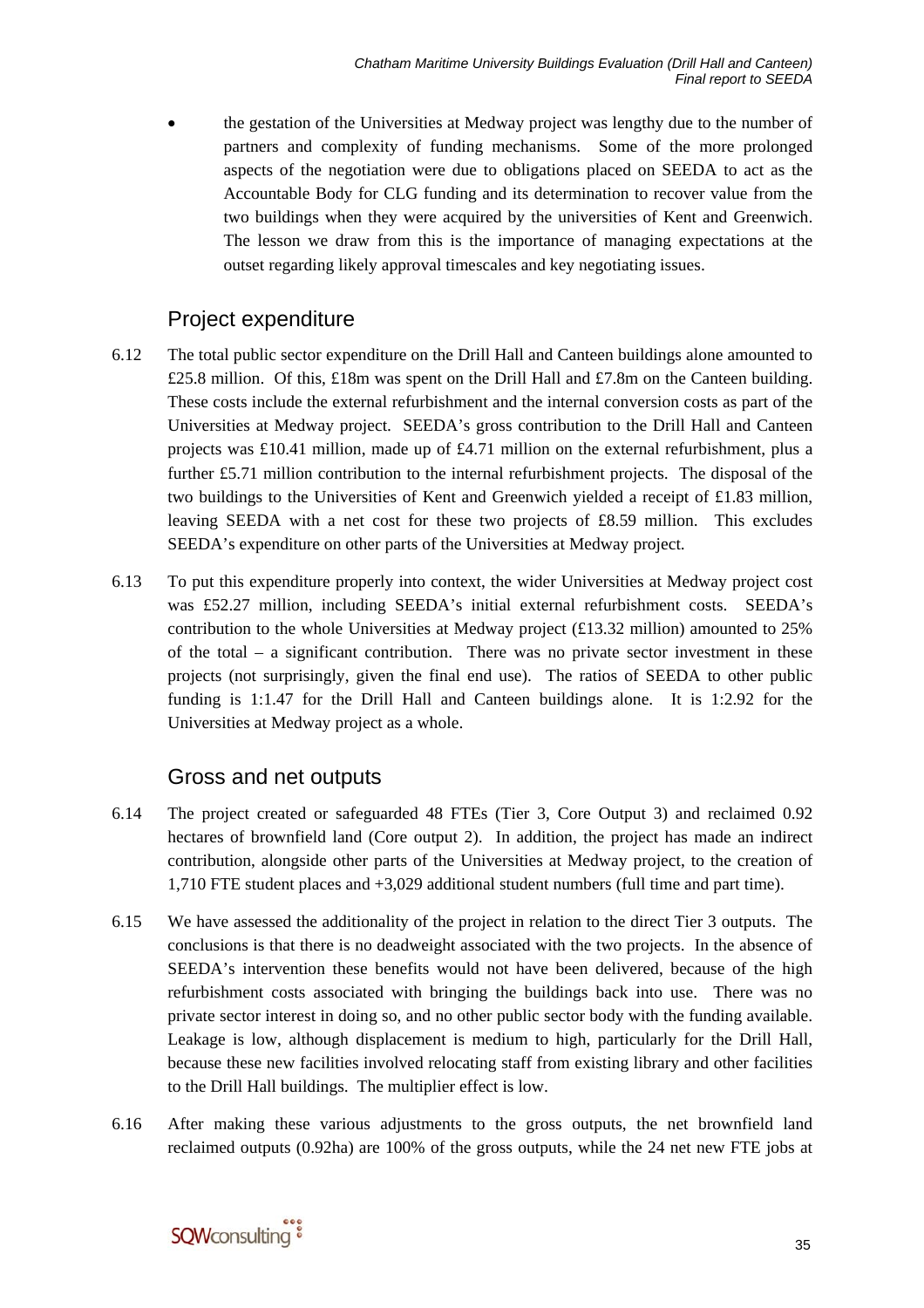the level of the Maidstone and North Kent Travel to Work Area (TTWA) represent 50% of the gross FTE jobs created and safeguarded.

### Strategic impact

#### *Higher education*

- 6.17 Overall student numbers at the Universities at Medway Chatham campus have increased by 57% (FTEs) and 82% (total students) between 2002/03 and 2006/07. Over 3,000 more students are now studying at Medway as a result of the Universities at Medway initiative. The Universities at Medway appear to be performing well in terms of attracting local people and widening participation, although there are no readily available statistics to prove the point.
- 6.18 It is difficult to separate out what the strategic contribution of the two buildings is from the overall strategy of the Universities at Medway project, as well as each University's individual strategy, but the Drill Hall and Canteen buildings enhance the attractiveness of the 'offer' in recruitment and there is clearly a significant contribution to the learning outcomes of the site.

#### *Heritage / place-making*

6.19 The Drill Hall and Canteen buildings have been sympathetically restored and have attracted much praise for the ways in which they have been converted for 21st century uses while retaining many of the original features. Their refurbishment has helped to raise the profile of the HE offer within Medway and to add to SEEDA's wider portfolio of historic buildings which will form part of a bid for World Heritage Site status.

#### *Strategic Added Value*

6.20 These projects have generated Strategic Added Value (SAV) for SEEDA in a variety of ways. Much of the SAV derives from SEEDA's key role in the Universities at Medway project, in particular the catalytic role it played in brokering some of the key relationships as well as acting as a critical interface between the universities and CLG. SEEDA can also demonstrate leadership and influence in relation to place-making, and helped to ensure that the Universities at Medway project involved a combination of refurbishment (helping to maximise heritage benefits) as well as new build. SEEDA's funding had helped to leverage a complex cocktail of other public sector funding for the unique Universities at Medway project, and in doing so helped to ensure that there were common objectives between stakeholders. Other synergistic SAV emerged through the role of the Drill Hall and Canteen buildings as enabling the universities to share resources.

### *Contribution to PSA Targets, and RES and Corporate Plan objectives*

6.21 The evaluation has demonstrated the contribution of the Drill Hall and Canteen projects, through the wider Universities at Medway initiative, to all of the RDA's PSA Targets, to Targets 2, 6, 9 and 14 of the RES and to each of the three objectives in SEEDA's Corporate Plan 2005-2008. These contributions arise because of the strategic importance of developing HE provision in the region and the different ways in which that can be harnessed to improve

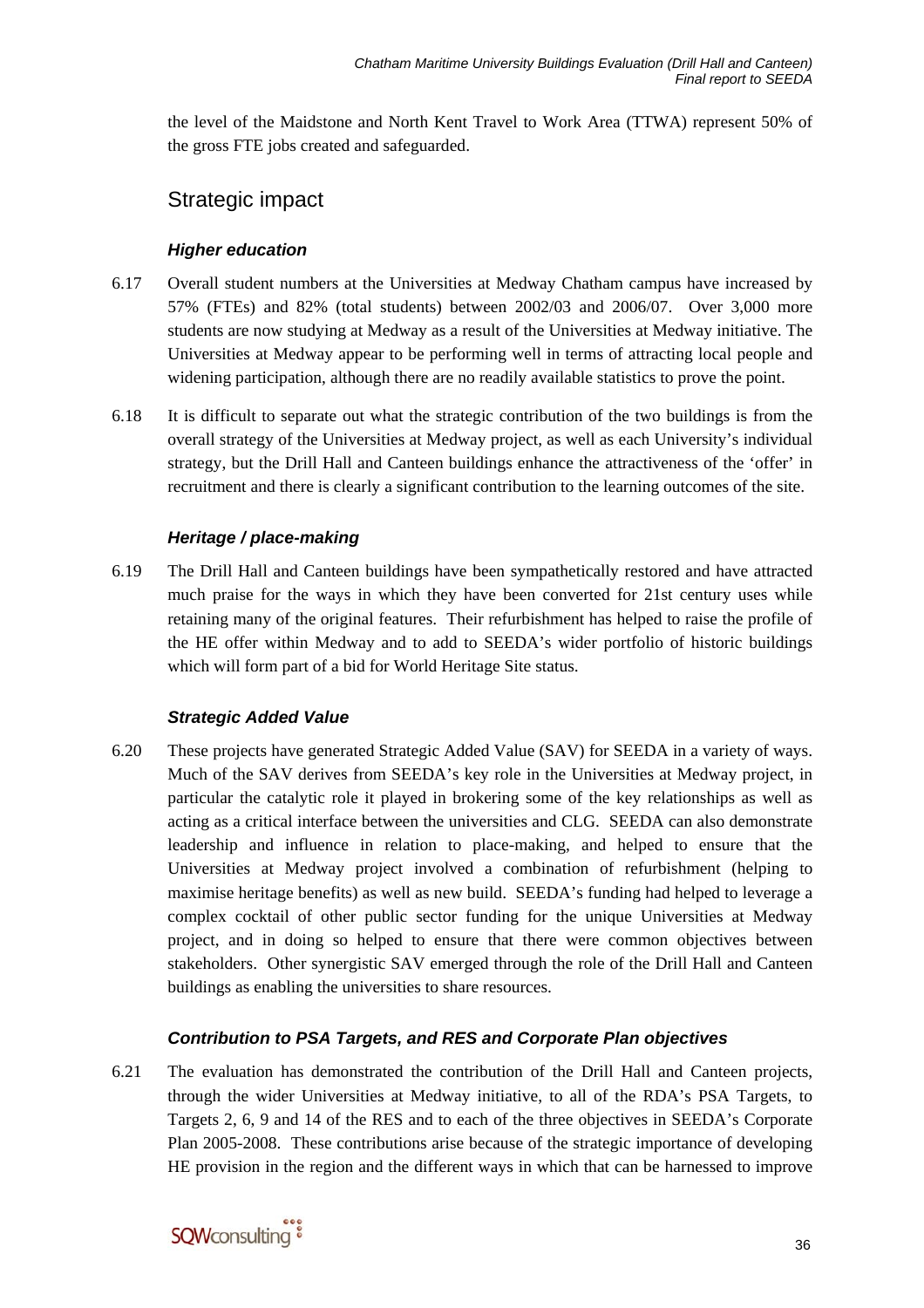regional productivity and skills, including promoting innovation, widening participation in higher education and enhancing the pool of graduates at the sub-regional level to support business development and growth. In addition, the evaluation points to the place-making and urban renaissance dimension of Chatham Maritime, where there is a clear and direct contribution from the external refurbishment and successful and high profile re-use of the historic Drill Hall and Canteen buildings.

### Did the project meet its objectives?

<span id="page-44-0"></span>6.22 With one exception, the project fully met its objectives as [Table 6-1](#page-44-0) shows.

| Project objective                                                                                                                                                                              | $\checkmark$               | Whether and how the objective was addressed                                                                                                                                                                                                                                                                                                           |  |  |
|------------------------------------------------------------------------------------------------------------------------------------------------------------------------------------------------|----------------------------|-------------------------------------------------------------------------------------------------------------------------------------------------------------------------------------------------------------------------------------------------------------------------------------------------------------------------------------------------------|--|--|
| Comply with planning<br>requirements as owner of<br>Listed Building                                                                                                                            | ✓                          | Both buildings fully compliant with planning requirements once SEEDA<br>had completed external refurbishment programme.                                                                                                                                                                                                                               |  |  |
| Provide externally refurbished<br>buildings that are attractive to<br>potential developers and<br>purchasers                                                                                   | $\checkmark$               | Both buildings were attractively refurbished and an end user secured<br>(see below). (We note that the attractiveness to developers is untested,<br>because there was no opportunity to market the buildings following the<br>external refurbishment, as the buildings had been identified as a key<br>element of the Universities at Medway campus). |  |  |
| Improve and enhance the<br>general environment of the<br>Pembroke area by bringing the<br>buildings up to a similar<br>standard of repair to the other<br>refurbished buildings in the<br>area | ✓                          | Undoubtedly the external refurbishment and the productive re-use of the<br>building has enhanced this part of Lower Pembroke.                                                                                                                                                                                                                         |  |  |
| Protect the architectural<br>heritage of the site                                                                                                                                              | ✓                          | In complying with the requirements of the local planning authority, and<br>working in partnership with high quality architects, SEEDA has been able<br>to protect the heritage value of the buildings while enabling their<br>attractive conversion for modern public service delivery.                                                               |  |  |
| Secure private sector interest<br>and to secure the beneficial<br>use of the structures                                                                                                        | $\frac{1}{2}$ $\checkmark$ | A productive end use has been found for both buildings. However, for<br>the reasons explained in Section 2, it was not possible to attract private<br>sector investment in either project.                                                                                                                                                            |  |  |
| Promote the University of<br>Medway campus                                                                                                                                                     | $\checkmark$               | Both buildings now play a central role in the Universities at Medway<br>campus, and SEEDA's role as initial owners of the buildings, and<br>significant contributor to the funding requirements of Universities at<br>Medway, enabled these projects to play an important part in promoting<br>the new campus.                                        |  |  |

Table 6-1 Contribution to PSA Targets

*Source: SQW* 

### Is the exit strategy sustainable?

6.23 The exit strategy for both projects is a sustainable one. By selling both properties to Universities of Kent and Greenwich, alongside a fully funded internal conversion programme, SEEDA has safeguarded the productive use of both buildings for the foreseeable future.

### Concluding remarks

6.24 The Drill Hall and Canteen building projects are an important part of the Chatham Maritime regeneration scheme. They were professionally planned and delivered in difficult circumstances when an end user was not clear. Their ultimate end use as learning and social resources at the heart of the Universities of Medway campus has made a valuable contribution to the development and growth of higher education in North Kent while demonstrating the ways in which historic buildings can be re-used in the 21st Century.

## sqwconsulting<sup>"</sup>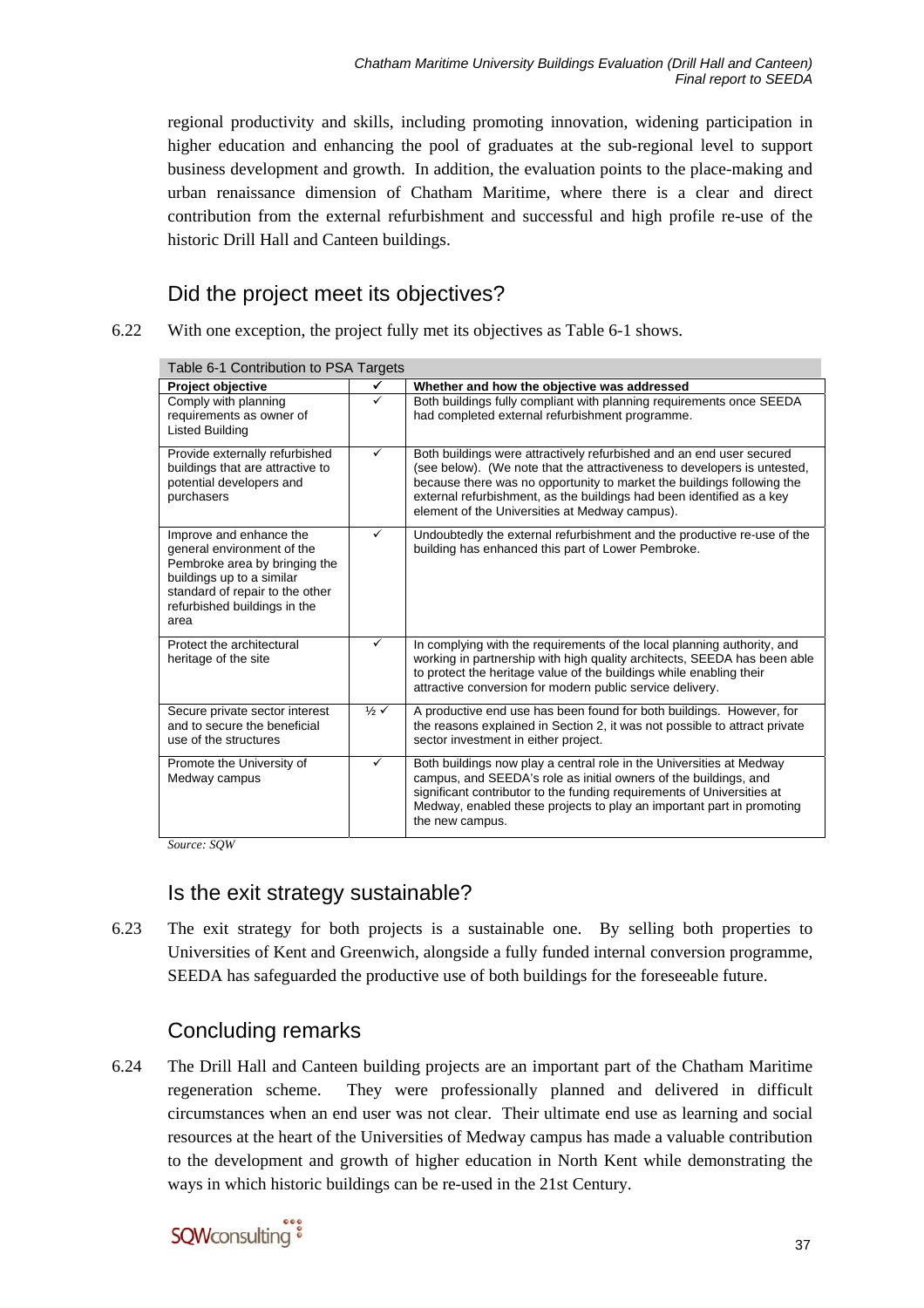### 1. Introduction

- A.1 This Annex sets out the framework for the evaluation of SEEDA's investment in the external refurbishment of the former Drill Hall and Canteen buildings at Chatham Maritime and its support for their internal refurbishment by the Universities of Medway.
- A.2 This inception document builds on SQW's proposal for the work. After providing a brief reminder of the evaluation objectives, parameters and outputs (Sections 2, 3 and 4) it lays out the evaluation framework in detail and identifies specifically how the evaluation will approach the research issues identified in the brief and in our proposal (Section 5).
- A.3 Appended to the evaluation framework is a topic guide. This sets out the key questions which the consultant team will put to key players during the fieldwork stage of the evaluation. The topic guide represents a menu showing all of the questions that will be asked of a range of different stakeholders. Some questions will be more relevant for certain stakeholders than others. The matrix that accompanies the topic guide indicates how we intend to direct the questions at different contacts.

### 2. Evaluation objectives

- A.4 The brief for the evaluation made it clear that the final report will need to answer the following questions:
	- To what extent has the programme/project met its original objectives, including objectives set out in proposal/appraisal documents?
	- What is the pattern of spend, activities and leverage?
	- What are the gross and net outputs from the project and what can be said about the outcomes? Are there any indirect outputs which can provide Strategic Added Value to the project? The gross outputs are to be adjusted for additionality factors (deadweight, displacement, leakage and multipliers) and the extent to which they are different from expectations and the reasons for any significant variance.
	- How far has the project met RES/Corporate Plan objectives and PSA targets?
	- Measure the SAV i.e. particularly in terms of influencing partners such as the Universities, to direct their activities and resources behind programme goals, working as a catalyst, encouraging the desired economic activities.
	- Were there any challenges that were overcome and in what way?
	- How suitable were the exit strategies?
	- Can the work of the programme be sustained in the future?

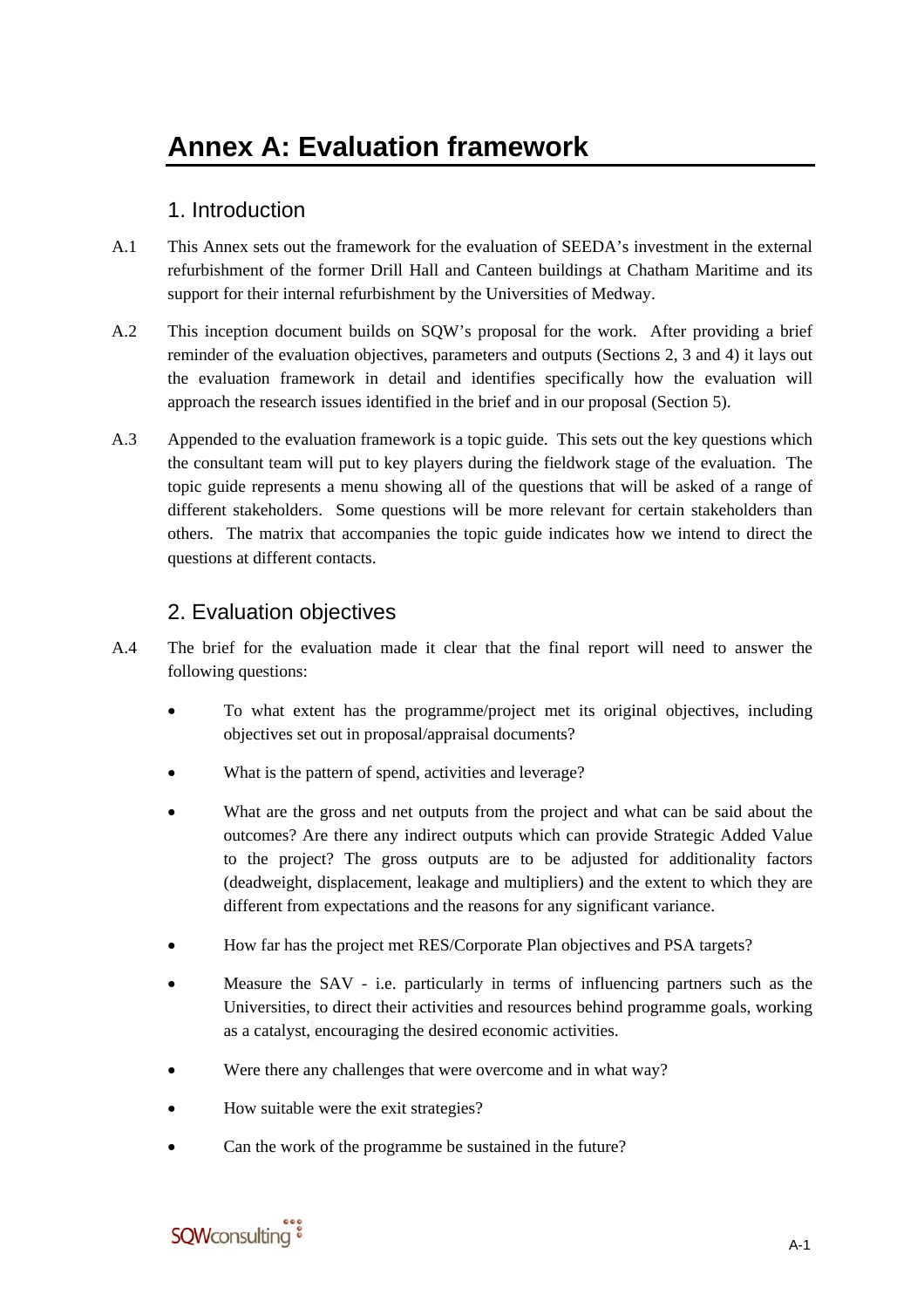### 3. Parameters for the evaluation

- A.5 In responding to these objectives, and after discussion with SEEDA regarding its requirements, SQW and SEEDA have agreed that the evaluation will focus on the following:
	- the appraisal, procurement, management and delivery of the external refurbishments of the Drill Hall and Canteen Building
	- the overall costs of the two external refurbishments and of grant funding to the Universities at Medway. However, SEEDA and SQW have agreed that the evaluation will not provide a detailed analysis of outturn vs. budget costs, nor will it reflect on the appropriateness of specific items in the cost programme
	- the physical, economic and social benefits arising from the re-use of these two buildings, including their quantitative outputs and strategic contribution in terms of RES/Corporate Plan objectives, PSA targets and Strategic Added Value
	- the net additionality of SEEDA's intervention
	- the appropriateness of the exit strategy which SEEDA chose for this project through the agreement with the Universities at Medway.

### 4. Evaluation outputs

A.6 There will be two main outputs from the evaluation: this inception report and a final report. The final report will be produced in draft form for comment by SEEDA before it is finalised and an executive summary prepared.

### 5. Evaluation framework and research strands

- A.7 Figure A-1 on the following page presents the logic model which underpins the evaluation.
- A.8 In applying this logic model to this evaluation, we have identified five key research strands which broadly relate to the shaded blocks in Figure 1. These are:
	- strategic context
	- project appraisal
	- *implementation*
	- expenditure, outputs and outcomes
	- lessons for the future.
- A.9 Each of these strands is discussed in turn below, where we explore the issues and why they matter and describe how we will carry out the work.

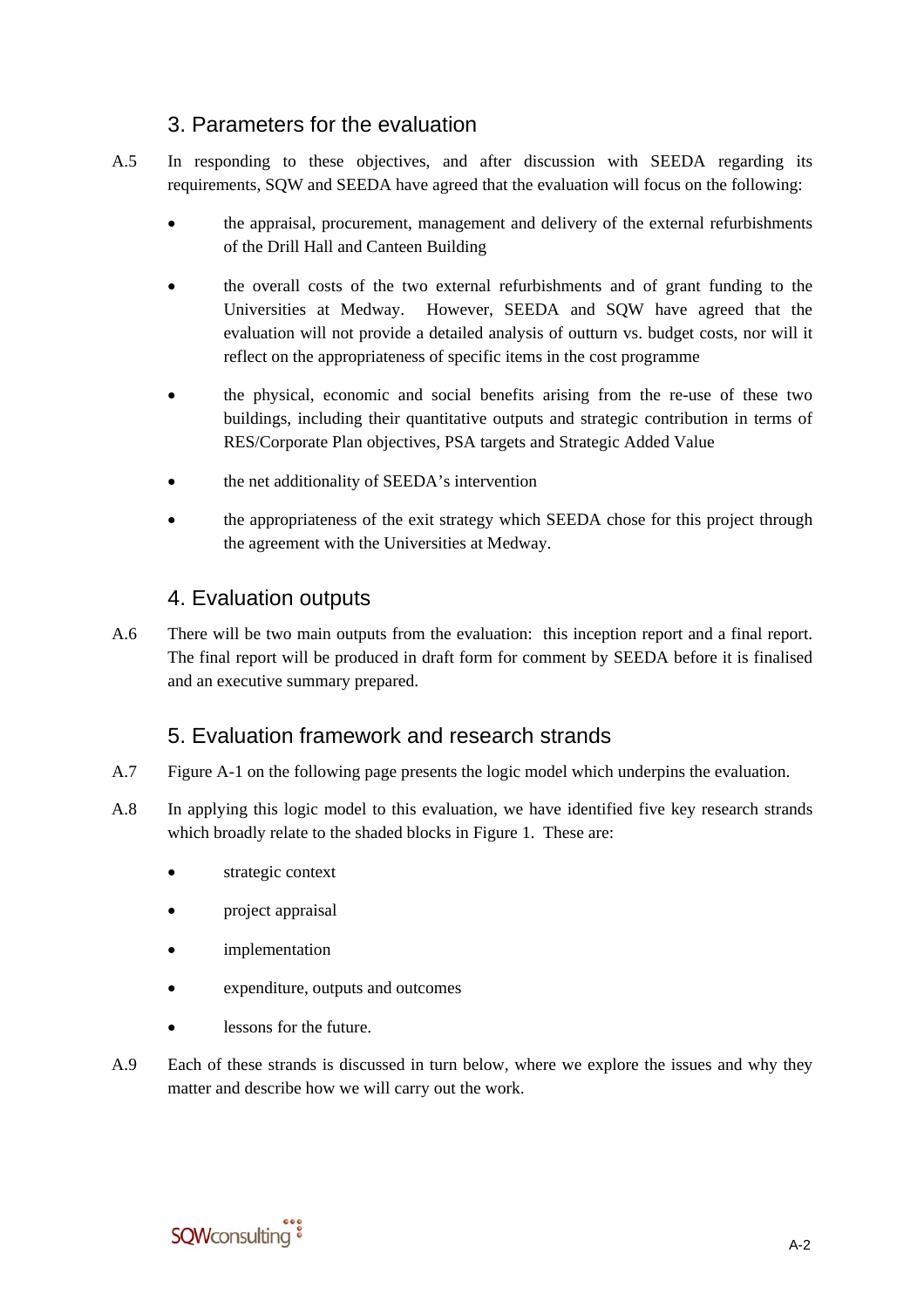

#### *Strategic context*

- A.10 In order to establish the added value of SEEDA's intervention we need to understand the origins of the projects, establish the key driving forces which influenced their design and delivery and work up a time line.
- A.11 This scene-setting work will help to establish the strategic imperatives that guided the projects' development and the main drivers and constraints which influenced the projects' delivery.
- A.12 We will do this by:
	- Reviewing project files
	- Speaking to those responsible for the strategic direction of Chatham Maritime and for the Universities of Medway.

#### *Project appraisal*

- A.13 The evaluation needs to revisit the original appraisal documentation, because this will identify the aims and objectives set for the projects at the outset as well as the rationale for intervention and establish what SEEDA and its partners were expecting the projects to achieve and how they were to be delivered.
- A.14 In this stage of the evaluation we will be looking specifically for information about the options available to SEEDA, particularly options which reflected the minimum activity which SEEDA could legally deliver and those reflecting the potential end use of the buildings. We will be interested to review how options were developed and assessed as well as expectations regarding targets for costs, outputs and outcomes.

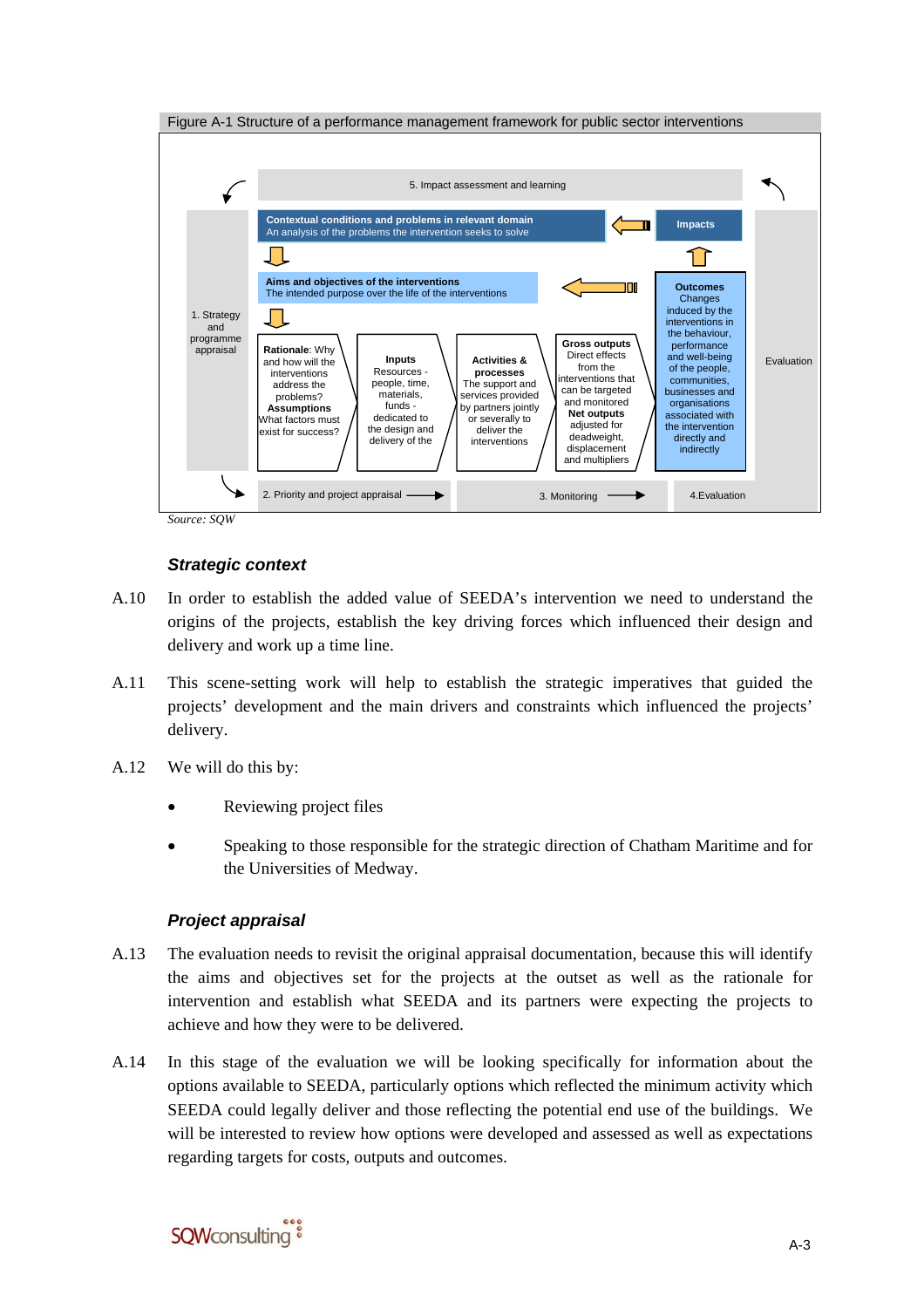- A.15 We will do this by:
	- Reviewing project files
	- Speaking to those responsible for preparing appraisal papers and making investment decisions, primarily within SEEDA but also including the other principal funding partners.
- A.16 The appraisal documents are likely to be somewhat diffuse, including the overall appraisal of Chatham Maritime (SQW, 2001), specific SEEDA case papers relating to the Drill Hall and Canteen (some of which will date back to 1999/2000) and, perhaps, other formal appraisals conducted by SEEDA's partners. For example, initial investigation suggests that ODPM/CLG contributed a significant sum  $(E15m)$  from its Sustainable Communities budget. Such an investment may well have been accompanied by a formal Green Book appraisal, which could well add value to the evaluation's understanding of additionality, outputs and outcomes.

#### *Implementation*

- A.17 In our proposal we noted the particular challenges associated with the refurbishment of historic buildings and the relevance of current risk assessment guidance for our review of project implementation. The purpose of this part of the evaluation is to understand which aspects worked well and which worked less well, and to identify relevant lessons, drawing particular attention to those which we believe may have wider resonance for SEEDA's work at Chatham Maritime and elsewhere.
- A.18 This strand will involve an investigation of the processes adopted for design, procurement and monitoring of the refurbishment process. It will also be concerned with the arrangements put in place to secure a high quality, long-term stewardship regime for the physical fabric of the two buildings as part of SEEDA's exit strategy, and to maximise their utilisation. In relation to the latter, we will be interested to establish whether the Universities have any plans expect to increase or change the utilisation of the two buildings in the future.
- A.19 We will do this by:
	- Reviewing project files
	- Speaking to those responsible for project design and project management at SEEDA, and on SEEDA's behalf on a consultancy basis, as well as getting feedback from key contractors
	- Speaking to those in the Universities responsible for the long-term utilisation and management of the buildings.

#### *Expenditure, outputs and outcomes*

A.20 The evaluation objectives demand a clear articulation of what the project has achieved in terms of outputs as well as ultimate outcomes. In relation to outcome attainment, we will assess the contribution to include Strategic Added Value and contribution to RES objectives

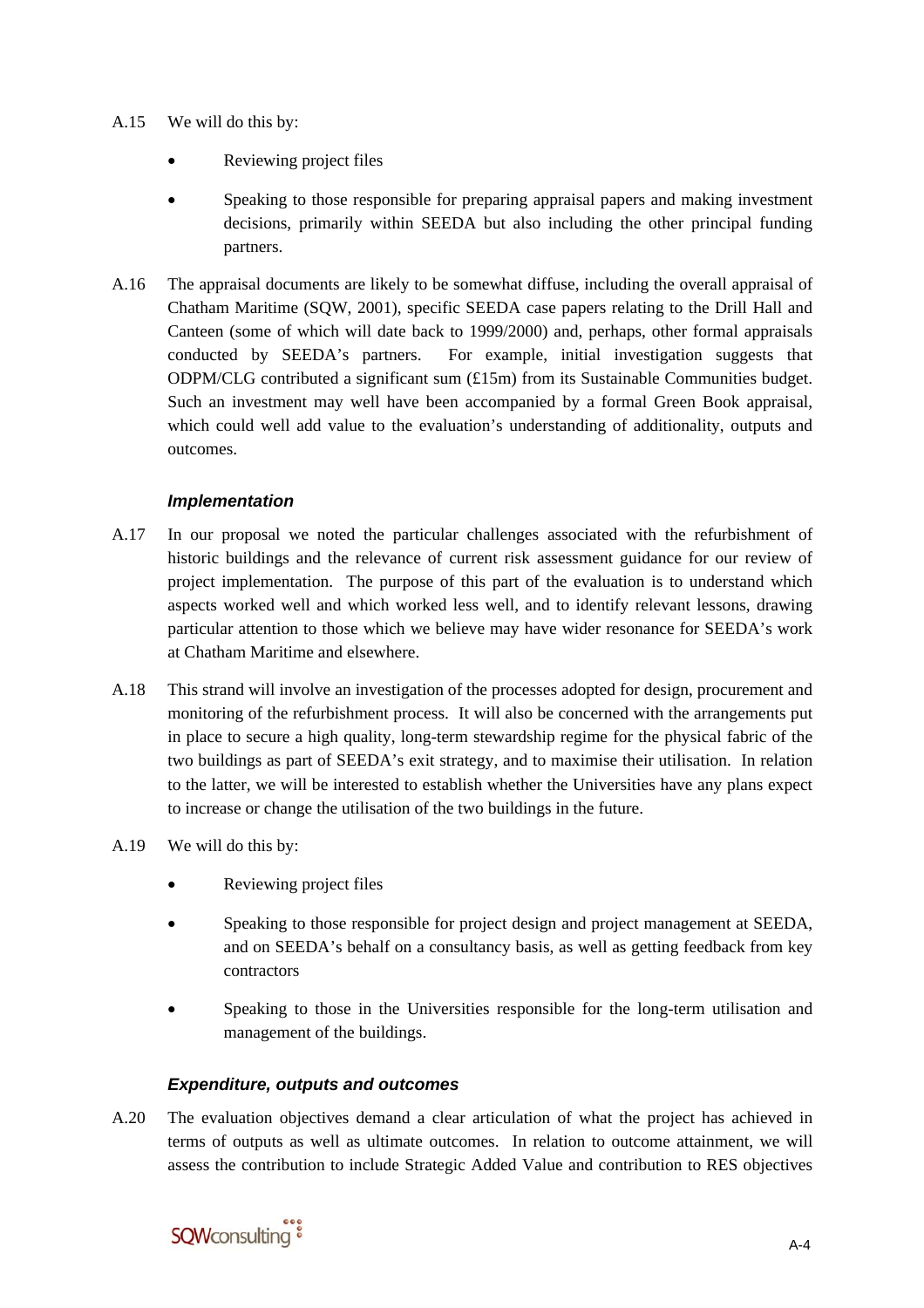and PSA targets. There are two key areas of quantification: the physical outputs associated with the refurbishment projects themselves; and the social and economic outputs associated with the current end use of the projects. The latter is likely to be more difficult to articulate, and a variety of indicators, as well as qualitative arguments, will probably be brought to bear. Insofar as possible we will work within SEEDA's established framework of output and outcome indicators to do this, but we expect that some of the Higher Education-specific benefits will involve other indicators as well.

- A.21 Given the funding cocktail which was assembled for the internal refurbishment project, it will be important to clarify whether funding from SEEDA versus other partners was linked in any way to the delivery of particular outputs or outcomes, and if forecast outputs and outcomes were apportioned between the different public sector funders.
- A.22 This part of the evaluation will also be concerned with establishing the project's additionality, and estimating the potential levels of displacement, leakage and multipliers. In relation to additionality, much of this argument will need to be based on findings from other research strands. Understanding how much refurbishment SEEDA legally had to undertake, versus how much was actually undertaken, will be one key element. Developing our arguments regarding how the property was at the time and how it has changed since will also be important, as well as an appreciation of the key drivers (e.g. how EZ status (or the lack of it) influenced the relative value of these buildings compared with adjacent premises such as the Officers Mess).
- A.23 We will do this by:
	- Reviewing project files
	- Reviewing PMS data relating to expenditure, outputs and outcomes
	- Speaking to University corporate development contacts, and those responsible for the development of SEEDA's learning and skills agenda, to identify the strategic contribution of the projects through their role in supporting the expansion of higher education in Medway.

#### *Lessons for the future*

- A.24 The evaluation is needed to generate evidence on the effectiveness of SEEDA's intervention through these projects, but is also able to play a valuable role in flagging up key lessons for the future. This feature of the evaluation, which will cut across all four of the research strands above, will be to distil the key learning points from the projects and suggest ways in which they might be applied in the design and delivery of regeneration projects in the future, whether by SEEDA or other organisations.
- A.25 We will do this by:
	- Reviewing project files
	- Feedback from all of those interviewed.

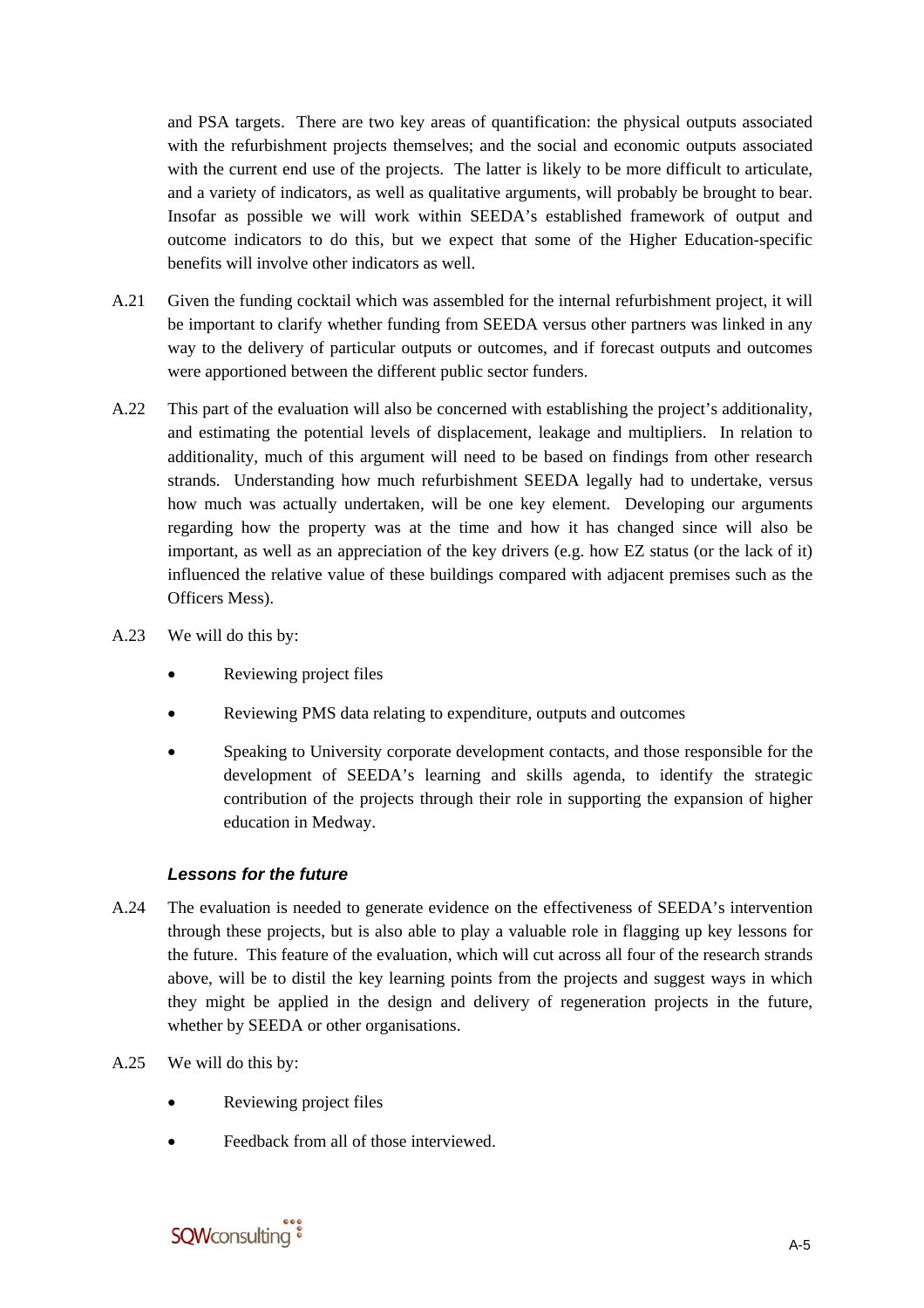### 6. Meeting the evaluation's objectives

A.26 Table A-1 on the following page indicates how these different research strands map onto, and will address, the evaluation objectives listed earlier.

| <b>Evaluation objectives</b>                                | <b>Research strands</b>    |                         |                  |                                         |            |  |
|-------------------------------------------------------------|----------------------------|-------------------------|------------------|-----------------------------------------|------------|--|
|                                                             | 1.<br>Strategic<br>context | 2. Project<br>appraisal | 3 Implementation | 4.<br>Spend,<br>outputs and<br>outcomes | 5. Lessons |  |
| Meeting objectives                                          | ✓                          | $\checkmark$            | $\checkmark$     | ✓                                       |            |  |
| Pattern of spend, activities and<br>leverage                |                            | ✓                       |                  | ✓                                       |            |  |
| Gross and net outputs                                       |                            | ✓                       |                  | ✓                                       |            |  |
| Meeting RES/Corporate Plan and<br>PSA targets               | ✓                          | ✓                       |                  | ✓                                       |            |  |
| Measure SAV                                                 | ✓                          | ✓                       |                  | $\checkmark$                            |            |  |
| Challenges overcome                                         |                            | ✓                       | $\checkmark$     |                                         | ✓          |  |
| Suitability of exit strategy                                |                            | ✓                       | ✓                |                                         | ✓          |  |
| Sustainability of project beyond<br><b>SEEDA</b> investment |                            | ✓                       | ✓                |                                         | ✓          |  |

Table A-1 How the research strands will meet evaluation objectives

### 7. Topic guide

A.27 A master topic guide for the evaluation is appended. This sets out the full series of questions which will be used as prompts for discussion during the fieldwork stage of the evaluation. The key (A - D) at the top of the topic guide indicates the different types of consultee to whom each question will be targeted.

SQW

9<sup>th</sup> October 2007

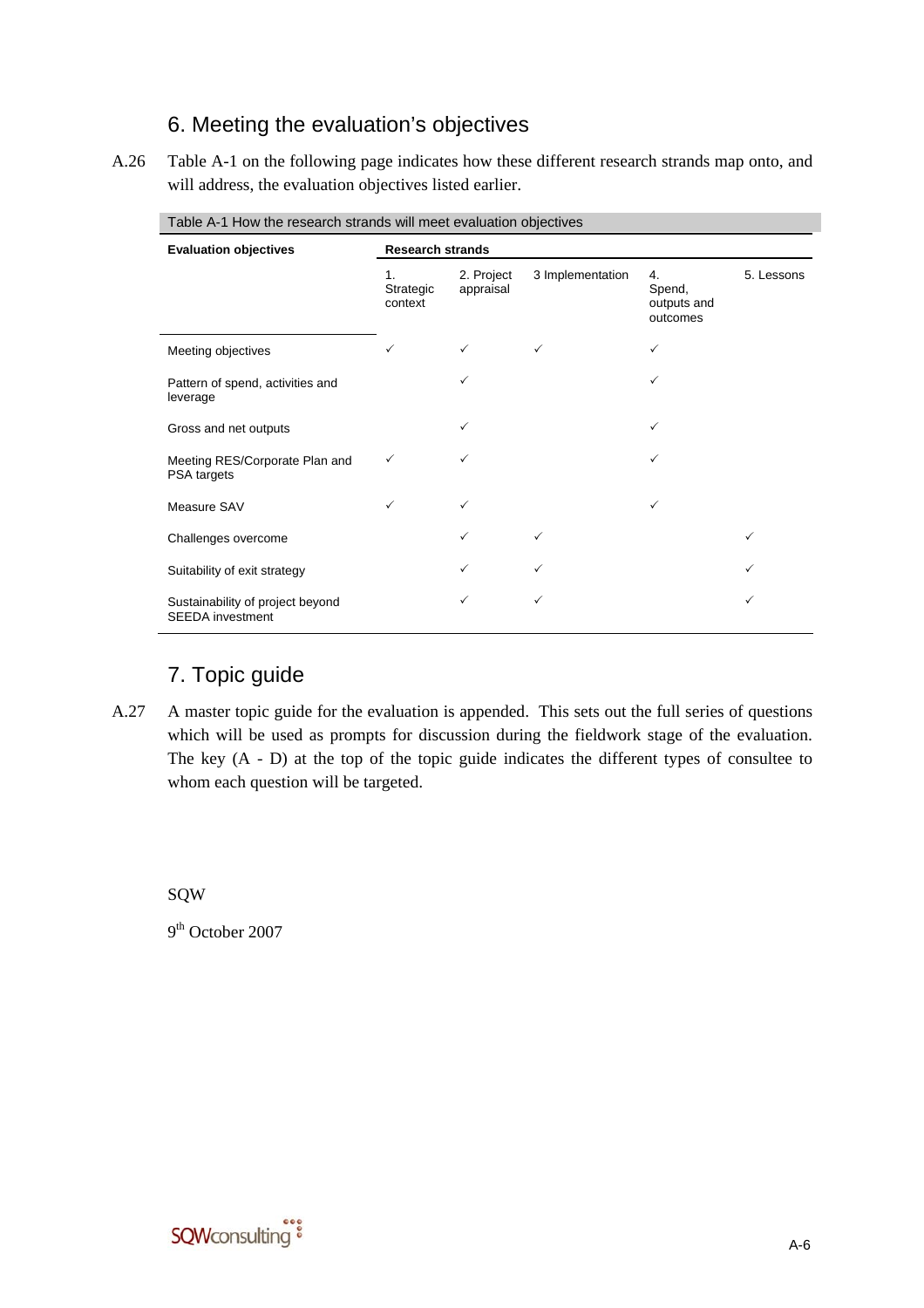## **Annex B: Consultation topic guide**

 *A – SEEDA project staff ; B – External contractors ; C – Universities ; D – Other project funders* 

#### 1. Strategic context

How significant are these refurbishment projects within the wider Chatham Maritime scheme (e.g. in terms of their physical significance/scale, locational significance, heritage significance, and significance in terms of project expenditure) **- A**

When SEEDA took ownership of the buildings, the Drill Hall had been identified as a potential innovation centre. What were the critical factors which led to the change in end use, and to discussions with the Universities? Were other end uses assessed/appraised before this decision was taken? **– A**

As far as you are aware, why were these buildings and end uses seen as a good fit with the Universities' strategy for Chatham? Once the Universities' involvement was being discussed, was the specific end use clear or were other HE uses considered? **– A, C, D** 

In what ways was the revised project (in its Universities form) expected to meet the original RES and Corporate Plan objectives (show list)? **- A**

### 2. Project appraisal

Under the terms of the transfer from EP to SEEDA, and statutory Listed Building requirements, what level of refurbishment was required? Given the nature of these buildings, were the terms clear, or were there any ambiguities? **– A** 

Was the nature of the external refurbishment actually carried out the bare minimum that SEEDA could legally deliver, or was it more than that? (If more, we need to explore this in some detail – particularly in relation to impact on cost and whether it materially affected the end use) **– A**, **B** 

Were these projects appraised in the same way as other SEEDA projects at the time? Please expand. **- A** 

Did the legal obligations and their Grade II Listed Building status present any particular challenges for the appraisal process? (e.g. in terms of the reference/base case and the extent of additionality in the formal appraisal) **- A** 

To what level of detail were alternative options appraised? Was there external technical input? Was this appropriate given the scale and complexity of the project **– A (refurbishment and end use), D (end use only)**

The funding for the Drill Hall refurbishment was made in a number of different tranches and the works phased accordingly. Why was that? Was it anticipated at the time of the original appraisal? Did this push the project back against planned timescale? **– A, B** 

How was the precise phasing strategy arrived at? Were the phases clearly fixed / set out at the very outset? **– A, B, D**

Were the refurbishment projects formally re-appraised once the change of end use was being discussed? **- A**

Were any mechanisms put in place to monitor the performance of the project and its attainment of outputs and outcomes? **– A, B, C, D** 

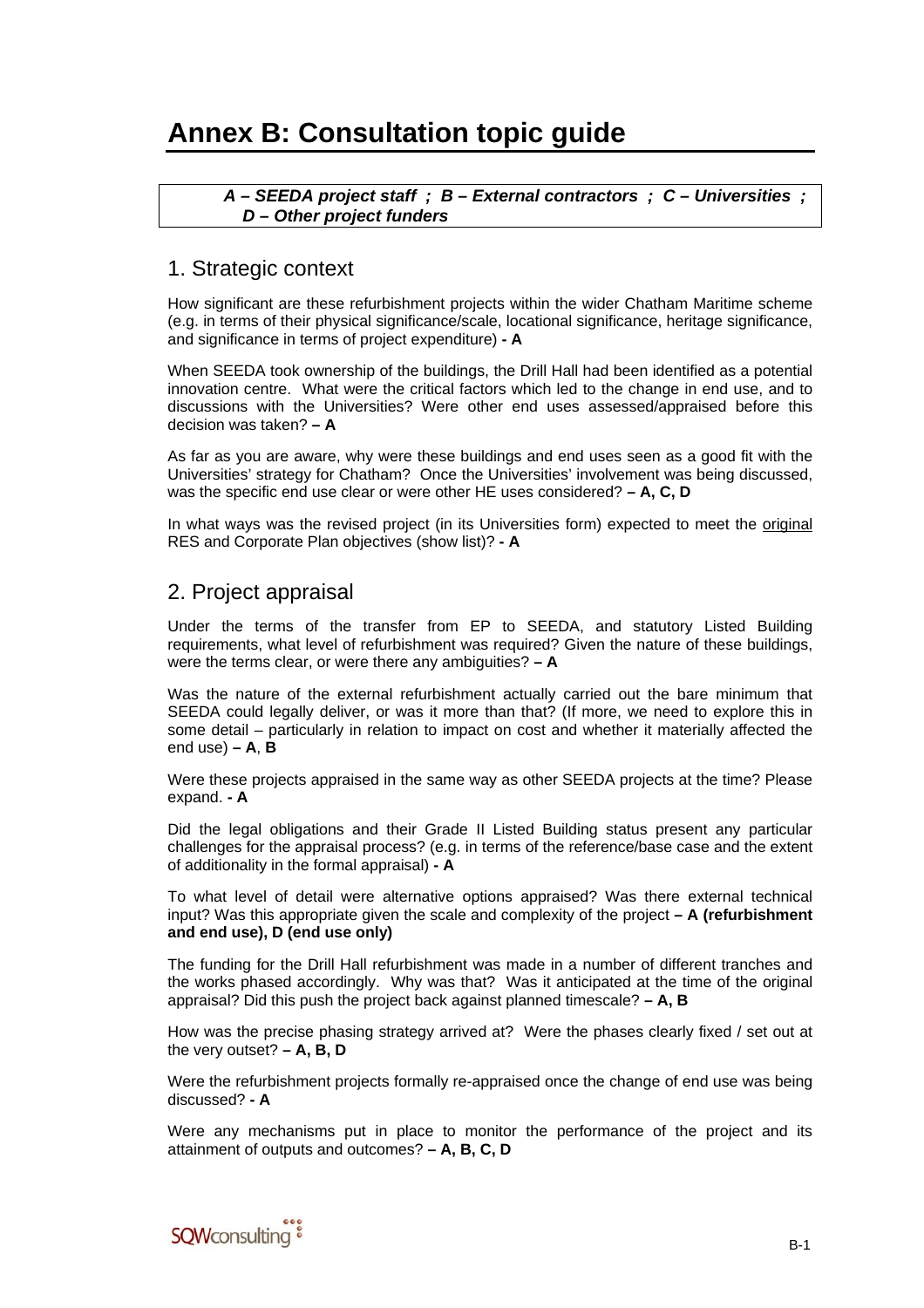Did the design or appraisal of these projects benefit from any lessons from other historic buildings projects at Chatham Maritime or elsewhere?**– A, B**

EP had disposed the Officers' Mess to the Universities prior to these projects being taken forward. Was that experience of any value to the investment decisions for the Drill Hall and Canteen? **- A** 

How was the level of grant provided by SEEDA towards internal refurbishment established and justified given the anticipated roles of other public sector funders? What role did SEEDA play in this appraisal, versus the role played by other funders (e.g. HEFCE, ODPM)? Was SEEDA's funding linked to particular outputs or outcomes? What benchmarks did SEEDA use to evidence the VFM of this investment? **– A** 

What long-term arrangements have been put in place to maintain the external fabric of the buildings? How were these arrangements reflected in the contracts between SEEDA and the Universities or in other ways (e.g. in title deeds)? **– A, B, C, D**

### 3. Implementation

Was the programme for the external refurbishments and for the internal refurbishments clear at the outset? How closely was this adhered to? **– A, B, C**

#### **a) Procurement of the works contracts - A**

- Was the Tendering competitive? How many firms were invited/responded?
- Were panel / framework agreements used?
- Who prepared the brief? Was it well defined?
- How were the bids evaluated? Scoring criteria?
- Was there an Interview  $-$  who was on panel?

#### **b) Project management of the works contracts - A**

- What was the PM structure? Steering group who was in steering group experienced?
- How regularly were progress meetings held
- Was there a monitoring framework? Who was in charge of this?
- Were regular progress reports produced? By whom? Frequency?
- Was the level of resourcing available sufficient?

#### **c) The disposal to the Universities of Medway - A, C**

- How was the price of £1.46m arrived at?
- Was this a market value, arms length transaction, is there a supporting valuation?
- Was the property actively marketed? If so by who? And for what use(s)?
- Was there much interest in the property? What was the nature of this interest?
- Were there any conditions attached to the disposal covenants, clawback etc.?

#### **d) Site/project specific issues – contractor perspective - B**

- To what extent was the project novel/innovative or technically challenging?
- Were adequate steps taken/contingencies adopted to overcome these challenges?
- What level of detail/background studies was provided at the outset  $-e.g.$  condition of buildings, did this enable a robust risk assessment to be undertaken?
- Did the limited availability of funding add significantly to inefficiencies in process and costs

#### **e) Procurement issues - contractor perspective - B**

- How did you become aware of the opportunity?
- Did you go through a competitive tendering procedure?
- Did you find the brief clear and easy to understand?
- Did the appointment process seem appropriate for the project  $-$  i.e. were the right questions asked, and was the appropriate level of detail required?

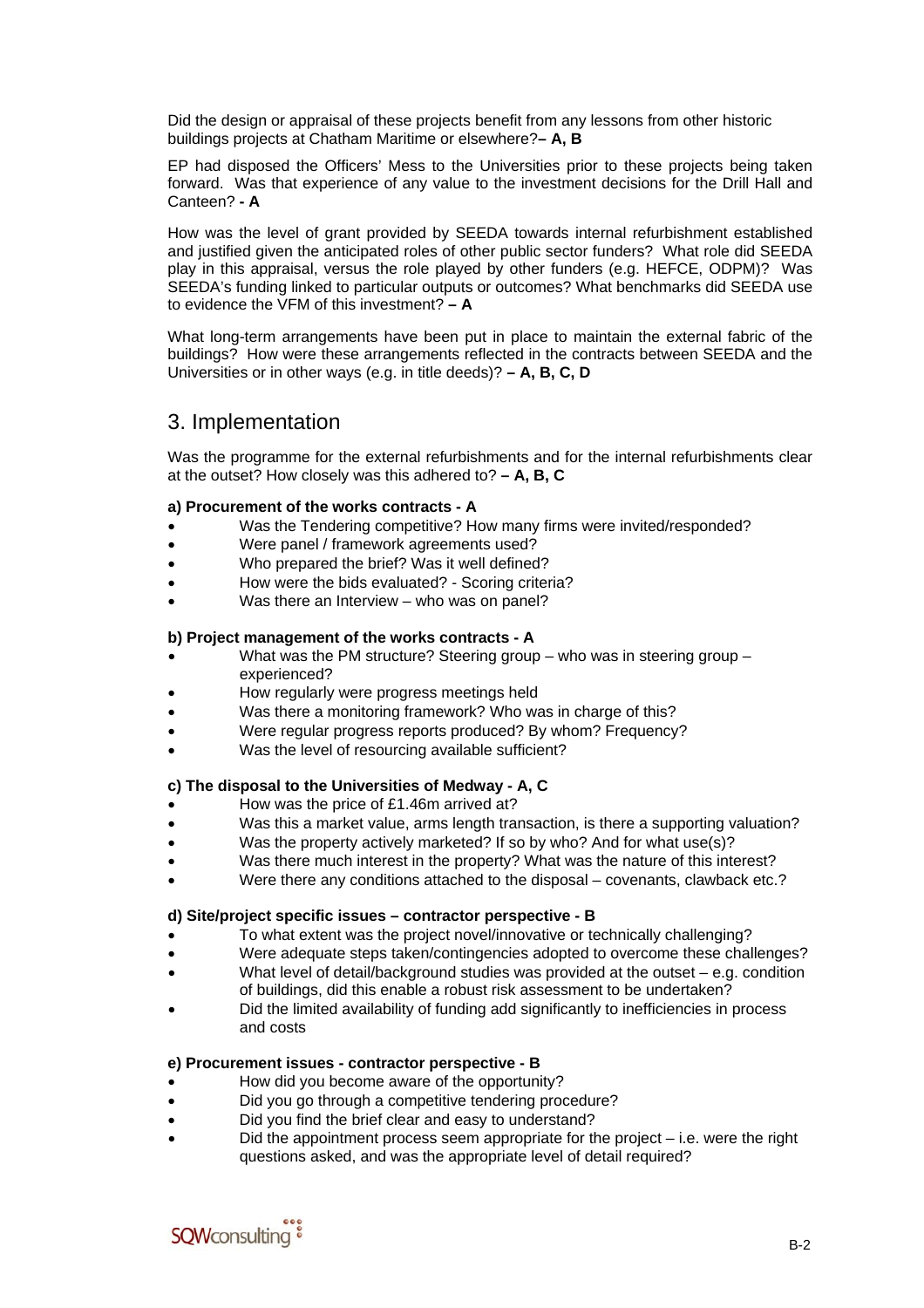• Was the brief flexible enough, were you involved early enough to be able to influence the project design/cost and program? Was the project cost/design programme altered at all as a result?

#### **f) Project management and control – contractor perspective - B**

- What was the project management structure?
- Who was your main point of contact with the client?
- How regularly did you meet with the client group to review progress?
- Did you find that the client had a good grasp of the project's issues and objectives?
- Was the client responsive to issues that arose during the project?

#### **g) Advice and review – contractor perspective - B**

- Was a termination meeting held at which successes, failures and lessons learnt were discussed?
- What were the key lessons learned?

#### **h) External influences – contractor perspective - B**

• Has your organisation undertaken similar project's since and/or developed best practice as a result of this project.

Do the current end uses represent the final end use anticipated by the Universities, or are there plans to increase the utilisation of the two buildings or change the use in the future? **- B** 

Overall, what were the biggest challenges faced by the project? How were these overcome? **– A, B, C, D**

#### 4. Expenditure, outputs and outcomes (including additionality)

Did the external refurbishment contract come in at or under budget? **- A**

Did the internal refurbishment contract come in at on budget? (Discuss overrun – in broad terms – and how it was funded) **– A, C, D**

Which of SEEDA's outputs and outcomes indicators are most relevant to judge the performance of these projects (show list if necessary) **– A, C, D** 

What has been the strategic contribution of a) the Drill Hall and b) the Canteen building to date? Is their strategic contribution expected to increase further in time, or change in any way? **– A, C, D** 

Specifically, what have been the advantages to the corporate development of the Universities from a) the Drill Hall and b) the Canteen building **- C** 

How far do the newly refurbished buildings contribute to the new RES/Corporate Plan objectives and PSA targets? (show list) **– A, C** 

How has the success (or otherwise) of this project led you to view Chatham Maritime in relation to a) other similar (historic building) investments and b) the locational advantages/disadvantages of Chatham Maritime? **- C**

Overall, to what extent has the programme met its original objectives? **– A, C, D** 

If SEEDA had not undertaken the **external** refurbishments, what would have happened to these buildings (evaluator: need to explore full range of responses and issues, i.e. without SEEDA funding no change, smaller, different end use, quality, nothing at all) **– A, B, D** 

If SEEDA had not grant funded the **internal** refurbishments, what would have happened to these buildings (evaluator: need to explore full range of responses and issues, i.e. without SEEDA funding no change, smaller, different end use, quality, nothing at all) **– A, B, D** 

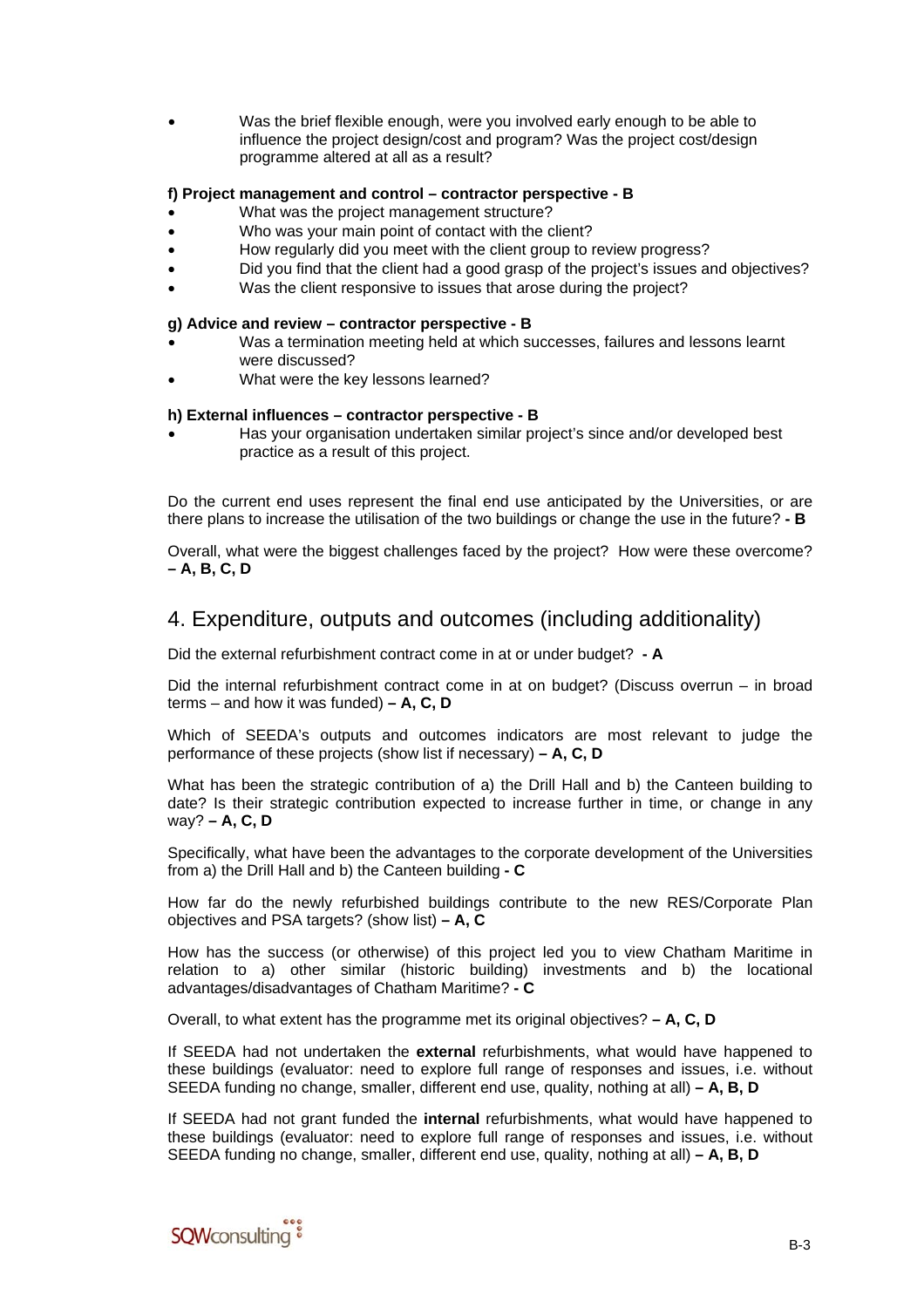Thinking about the end uses/activities in these two buildings now, where were these located previously or were they entirely new? If they were new, prior to the conclusion of the deal with SEEDA, had alternative locations already been identified? (Evaluator – we need to follow this thread as far as it goes. Important for displacement). – **A, B** 

How many people are permanently employed in each of the two buildings (Evaluator: request FT/PT split so we can get to FTEs) **– B** 

Of this number, roughly what proportion of them live in: the Medway area; elsewhere in Maidstone/North Kent, elsewhere in the South East? (Evaluator: this is important to establish leakage) **– B** 

Is data available for these two buildings in terms of annual expenditure on supplies? OR roughly what proportion of goods and services are sourced from the Medway area; elsewhere in Maidstone/North Kent; elsewhere in the South East? (Evaluator: this is to tailor the multiplier assessment) **- B** 

#### 5. Lessons

What have been the main lessons learnt in terms of the process? **– A, B, C, D**

Were there any unanticipated aspects of the programme? (process / outcomes) **– A, B, C, D**

If so, did these have any significant impact on either of the projects (where significant is a +/- 10% impact on cost, programme or level of outputs, or material change to end use/benefits) **– A, B, C, D**

Have the lessons from this project been disseminated at all? How? (e.g. Awards, good practice case studies – specifics)? Target audiences? **- A, B, C, D** 

Was the opportunity to learn and disseminate lessons maximised? **– A, B**